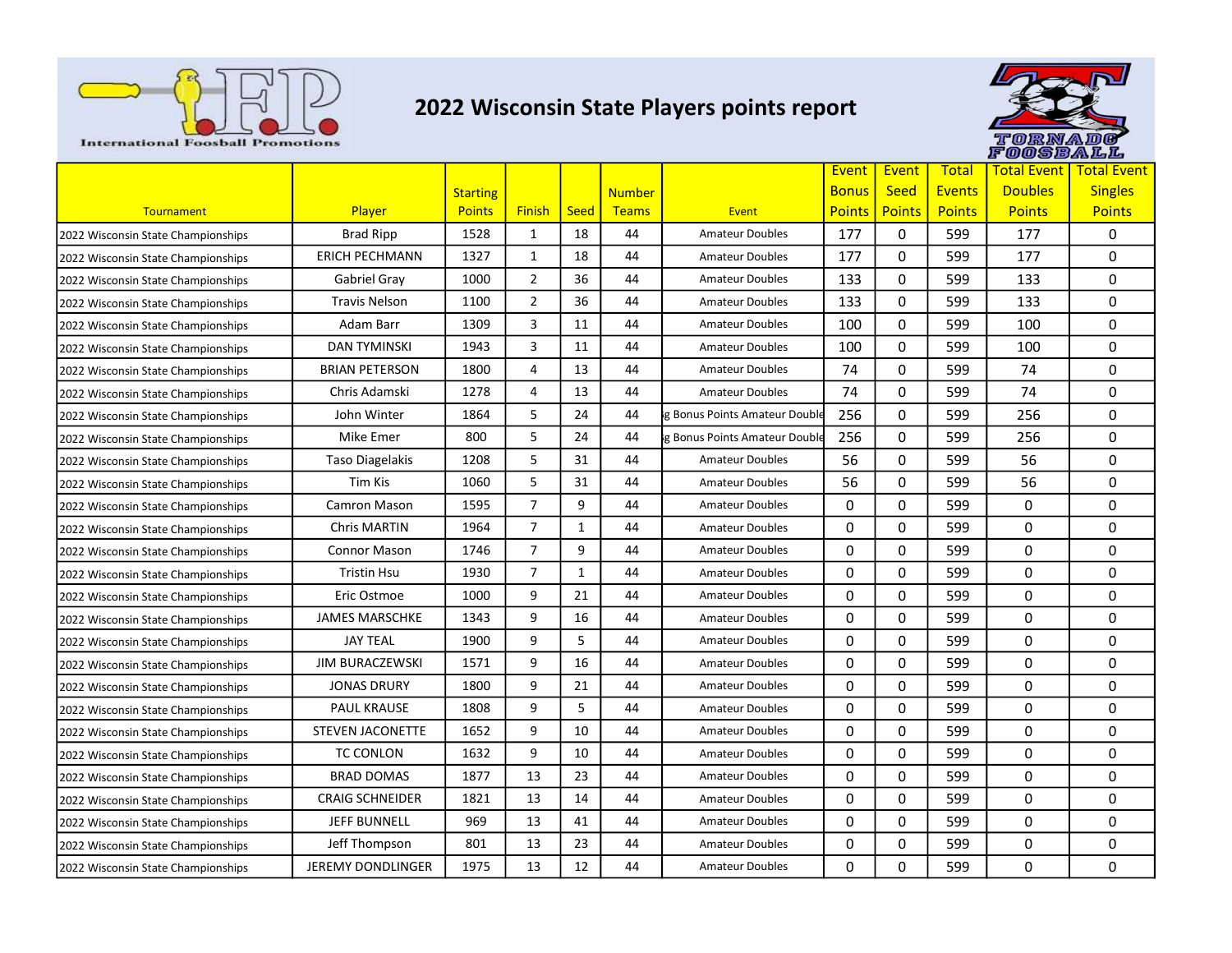|                                    |                       |                 |               |                |               |                        | Event         | Event         | <b>Total</b>  | <b>Total Event</b> | <b>Total Event</b> |
|------------------------------------|-----------------------|-----------------|---------------|----------------|---------------|------------------------|---------------|---------------|---------------|--------------------|--------------------|
|                                    |                       | <b>Starting</b> |               |                | <b>Number</b> |                        | <b>Bonus</b>  | <b>Seed</b>   | <b>Events</b> | <b>Doubles</b>     | <b>Singles</b>     |
| Tournament                         | <b>Player</b>         | <b>Points</b>   | <b>Finish</b> | <b>Seed</b>    | Teams         | Event                  | <b>Points</b> | <b>Points</b> | <b>Points</b> | <b>Points</b>      | <b>Points</b>      |
| 2022 Wisconsin State Championships | Myles Bible Sr        | 1258            | 13            | 12             | 44            | Amateur Doubles        | 0             | 0             | 599           | 0                  | 0                  |
| 2022 Wisconsin State Championships | Randy Rautmann        | 877             | 13            | 41             | 44            | <b>Amateur Doubles</b> | 0             | 0             | 599           | 0                  | 0                  |
| 2022 Wisconsin State Championships | Tim Foreen            | 1220            | 13            | 14             | 44            | <b>Amateur Doubles</b> | 0             | 0             | 599           | 0                  | 0                  |
| 2022 Wisconsin State Championships | <b>BRETT BREWER</b>   | 1142            | 17            | 32             | 44            | <b>Amateur Doubles</b> | 0             | 0             | 599           | 0                  | 0                  |
| 2022 Wisconsin State Championships | Carlos T Shimmin      | 837             | 17            | 39             | 44            | <b>Amateur Doubles</b> | 0             | 0             | 599           | 0                  | 0                  |
| 2022 Wisconsin State Championships | <b>CHAD KRINKIE</b>   | 1959            | 17            | $\overline{2}$ | 44            | <b>Amateur Doubles</b> | 0             | 0             | 599           | 0                  | 0                  |
| 2022 Wisconsin State Championships | <b>CORY ALLEN</b>     | 1859            | 17            | 6              | 44            | <b>Amateur Doubles</b> | 0             | $\mathbf 0$   | 599           | 0                  | 0                  |
| 2022 Wisconsin State Championships | Gary Hansen           | 1210            | 17            | 29             | 44            | <b>Amateur Doubles</b> | 0             | 0             | 599           | 0                  | 0                  |
| 2022 Wisconsin State Championships | Jon Johnson           | 1076            | 17            | 34             | 44            | <b>Amateur Doubles</b> | 0             | 0             | 599           | 0                  | 0                  |
| 2022 Wisconsin State Championships | Leon Carnagey         | 1092            | 17            | 34             | 44            | <b>Amateur Doubles</b> | 0             | 0             | 599           | 0                  | 0                  |
| 2022 Wisconsin State Championships | Michael Stoltz        | 830             | 17            | 44             | 44            | <b>Amateur Doubles</b> | 0             | 0             | 599           | 0                  | 0                  |
| 2022 Wisconsin State Championships | Mike Patrick          | 800             | 17            | 44             | 44            | <b>Amateur Doubles</b> | 0             | 0             | 599           | 0                  | 0                  |
| 2022 Wisconsin State Championships | Richard Fay           | 1226            | 17            | 29             | 44            | <b>Amateur Doubles</b> | 0             | $\Omega$      | 599           | 0                  | 0                  |
| 2022 Wisconsin State Championships | <b>SCOTT LUNDGREN</b> | 1800            | 17            | $\overline{2}$ | 44            | <b>Amateur Doubles</b> | 0             | 0             | 599           | 0                  | 0                  |
| 2022 Wisconsin State Championships | <b>SHANON HOLMES</b>  | 1844            | 17            | 6              | 44            | <b>Amateur Doubles</b> | 0             | 0             | 599           | 0                  | 0                  |
| 2022 Wisconsin State Championships | Tom Kelly             | 1117            | 17            | 32             | 44            | <b>Amateur Doubles</b> | 0             | 0             | 599           | 0                  | 0                  |
| 2022 Wisconsin State Championships | <b>Tony Sorum</b>     | 1277            | 17            | 26             | 44            | <b>Amateur Doubles</b> | 0             | 0             | 599           | 0                  | 0                  |
| 2022 Wisconsin State Championships | Trevan J Sheppard     | 1153            | 17            | 39             | 44            | <b>Amateur Doubles</b> | 0             | 0             | 599           | 0                  | 0                  |
| 2022 Wisconsin State Championships | Wanda Sorum           | 1216            | 17            | 26             | 44            | <b>Amateur Doubles</b> | 0             | $\mathbf 0$   | 599           | 0                  | 0                  |
| 2022 Wisconsin State Championships | AMANDA KRUEGER        | 1248            | 25            | 28             | 44            | <b>Amateur Doubles</b> | 0             | $\Omega$      | 599           | 0                  | 0                  |
| 2022 Wisconsin State Championships | <b>BRIAN BROTZ</b>    | 1947            | 25            | 3              | 44            | <b>Amateur Doubles</b> | 0             | 0             | 599           | 0                  | 0                  |
| 2022 Wisconsin State Championships | Daryl Woldt           | 978             | 25            | 40             | 44            | <b>Amateur Doubles</b> | 0             | 0             | 599           | 0                  | 0                  |
| 2022 Wisconsin State Championships | <b>JACOB TOM</b>      | 1561            | 25            | 22             | 44            | <b>Amateur Doubles</b> | 0             | 0             | 599           | 0                  | 0                  |
| 2022 Wisconsin State Championships | Jeffrey MILLER Jr     | 1164            | 25            | 22             | 44            | <b>Amateur Doubles</b> | 0             | 0             | 599           | 0                  | 0                  |
| 2022 Wisconsin State Championships | <b>JIM WRIGHT</b>     | 1808            | 25            | $\overline{7}$ | 44            | <b>Amateur Doubles</b> | 0             | $\Omega$      | 599           | 0                  | 0                  |
| 2022 Wisconsin State Championships | John Ekonomou         | 1234            | 25            | 17             | 44            | <b>Amateur Doubles</b> | 0             | $\mathbf 0$   | 599           | 0                  | 0                  |
| 2022 Wisconsin State Championships | Josh Sarpy            | 1364            | 25            | 33             | 44            | <b>Amateur Doubles</b> | 0             | 0             | 599           | 0                  | 0                  |
| 2022 Wisconsin State Championships | Justin Feider         | 1108            | 25            | 20             | 44            | <b>Amateur Doubles</b> | 0             | 0             | 599           | 0                  | 0                  |
| 2022 Wisconsin State Championships | Justin Kopitz         | 1742            | 25            | 20             | 44            | <b>Amateur Doubles</b> | 0             | 0             | 599           | 0                  | 0                  |
| 2022 Wisconsin State Championships | <b>KEITH WOOD</b>     | 1641            | 25            | 17             | 44            | <b>Amateur Doubles</b> | 0             | 0             | 599           | 0                  | 0                  |
| 2022 Wisconsin State Championships | melissa Everett       | 860             | 25            | 33             | 44            | Amateur Doubles        | 0             | 0             | 599           | 0                  | 0                  |
| 2022 Wisconsin State Championships | <b>MONTY MEISTER</b>  | 1800            | 25            | 3              | 44            | <b>Amateur Doubles</b> | 0             | 0             | 599           | 0                  | 0                  |
| 2022 Wisconsin State Championships | <b>RICH PETERS</b>    | 1808            | 25            | $\overline{7}$ | 44            | Amateur Doubles        | 0             | 0             | 599           | 0                  | 0                  |
| 2022 Wisconsin State Championships | Seth Nelson           | 1195            | 25            | 28             | 44            | <b>Amateur Doubles</b> | 0             | 0             | 599           | 0                  | 0                  |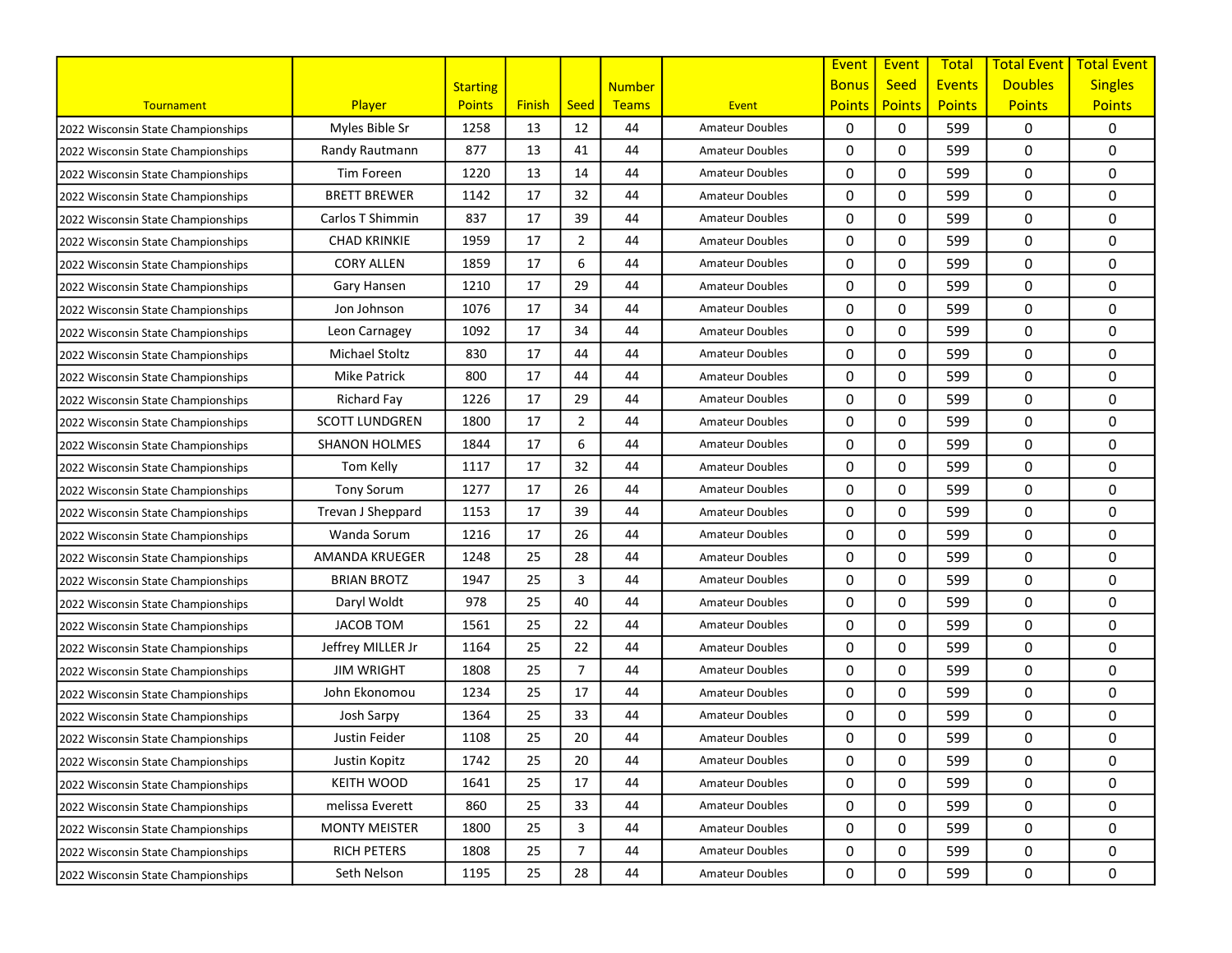|                                    |                          |                 |                |                |               |                        | Event         | Event         | <b>Total</b>  | <b>Total Event</b> | <b>Total Event</b> |
|------------------------------------|--------------------------|-----------------|----------------|----------------|---------------|------------------------|---------------|---------------|---------------|--------------------|--------------------|
|                                    |                          | <b>Starting</b> |                |                | <b>Number</b> |                        | <b>Bonus</b>  | <b>Seed</b>   | <b>Events</b> | <b>Doubles</b>     | <b>Singles</b>     |
| Tournament                         | Player                   | <b>Points</b>   | <b>Finish</b>  | <b>Seed</b>    | Teams         | Event                  | <b>Points</b> | <b>Points</b> | <b>Points</b> | <b>Points</b>      | <b>Points</b>      |
| 2022 Wisconsin State Championships | <b>Travis Geiger</b>     | 880             | 25             | 40             | 44            | <b>Amateur Doubles</b> | 0             | 0             | 599           | 0                  | 0                  |
| 2022 Wisconsin State Championships | Alicia Calvo             | 800             | 33             | 37             | 44            | <b>Amateur Doubles</b> | 0             | $\mathbf 0$   | 599           | 0                  | 0                  |
| 2022 Wisconsin State Championships | Anthony CAMPOFIORE       | 958             | 33             | 30             | 44            | <b>Amateur Doubles</b> | 0             | 0             | 599           | 0                  | 0                  |
| 2022 Wisconsin State Championships | Cole Lembcke             | 826             | 33             | 35             | 44            | <b>Amateur Doubles</b> | 0             | 0             | 599           | 0                  | 0                  |
| 2022 Wisconsin State Championships | Dom Godard               | 1054            | 33             | 19             | 44            | <b>Amateur Doubles</b> | 0             | 0             | 599           | 0                  | 0                  |
| 2022 Wisconsin State Championships | Garrett Hoffman          | 880             | 33             | 42             | 44            | <b>Amateur Doubles</b> | 0             | 0             | 599           | 0                  | 0                  |
| 2022 Wisconsin State Championships | Jason Campofiore         | 1445            | 33             | 30             | 44            | <b>Amateur Doubles</b> | 0             | $\mathbf 0$   | 599           | 0                  | 0                  |
| 2022 Wisconsin State Championships | Jeff Sasser              | 1800            | 33             | 19             | 44            | <b>Amateur Doubles</b> | 0             | $\Omega$      | 599           | 0                  | 0                  |
| 2022 Wisconsin State Championships | <b>JIM WHITLOW</b>       | 1203            | 33             | 37             | 44            | <b>Amateur Doubles</b> | 0             | 0             | 599           | 0                  | 0                  |
| 2022 Wisconsin State Championships | John Junkin              | 836             | 33             | 27             | 44            | <b>Amateur Doubles</b> | 0             | 0             | 599           | 0                  | 0                  |
| 2022 Wisconsin State Championships | John McDermott           | 1646            | 33             | 15             | 44            | <b>Amateur Doubles</b> | 0             | 0             | 599           | 0                  | 0                  |
| 2022 Wisconsin State Championships | Jordan PETERSON          | 1589            | 33             | 8              | 44            | <b>Amateur Doubles</b> | 0             | 0             | 599           | 0                  | 0                  |
| 2022 Wisconsin State Championships | <b>JOSH DEPPE</b>        | 1182            | 33             | 38             | 44            | <b>Amateur Doubles</b> | 0             | 0             | 599           | 0                  | 0                  |
| 2022 Wisconsin State Championships | <b>JOSH JAEGER</b>       | 1273            | 33             | 15             | 44            | <b>Amateur Doubles</b> | 0             | $\mathbf 0$   | 599           | 0                  | 0                  |
| 2022 Wisconsin State Championships | <b>KEN BUBLAVI</b>       | 1611            | 33             | 27             | 44            | <b>Amateur Doubles</b> | 0             | 0             | 599           | 0                  | 0                  |
| 2022 Wisconsin State Championships | <b>Matt Rupnow</b>       | 810             | 33             | 38             | 44            | <b>Amateur Doubles</b> | 0             | 0             | 599           | 0                  | 0                  |
| 2022 Wisconsin State Championships | Maya Balcos              | 916             | 33             | 43             | 44            | <b>Amateur Doubles</b> | 0             | 0             | 599           | 0                  | 0                  |
| 2022 Wisconsin State Championships | <b>RICH COTTER</b>       | 1973            | 33             | 4              | 44            | <b>Amateur Doubles</b> | 0             | 0             | 599           | 0                  | 0                  |
| 2022 Wisconsin State Championships | <b>Rick Burdick</b>      | 1284            | 33             | 35             | 44            | <b>Amateur Doubles</b> | 0             | 0             | 599           | 0                  | 0                  |
| 2022 Wisconsin State Championships | Shayla Lueras            | 831             | 33             | 43             | 44            | <b>Amateur Doubles</b> | 0             | $\mathbf 0$   | 599           | 0                  | 0                  |
| 2022 Wisconsin State Championships | <b>STEVEN B MOSS</b>     | 1925            | 33             | 8              | 44            | <b>Amateur Doubles</b> | 0             | $\mathbf 0$   | 599           | 0                  | 0                  |
| 2022 Wisconsin State Championships | Tanya M O'Loughlin       | 1753            | 33             | 4              | 44            | <b>Amateur Doubles</b> | 0             | 0             | 599           | 0                  | 0                  |
| 2022 Wisconsin State Championships | <b>Wade Guensburg</b>    | 1217            | 33             | 25             | 44            | <b>Amateur Doubles</b> | 0             | 0             | 599           | 0                  | 0                  |
| 2022 Wisconsin State Championships | Will Guensburg           | 1281            | 33             | 25             | 44            | <b>Amateur Doubles</b> | 0             | 0             | 599           | 0                  | 0                  |
| 2022 Wisconsin State Championships | <b>William Browning</b>  | 950             | 33             | 42             | 44            | <b>Amateur Doubles</b> | 0             | 0             | 599           | 0                  | 0                  |
| 2022 Wisconsin State Championships | <b>CHAD KRINKIE</b>      | 1896            | 1              | 4              | 63            | <b>Amateur Singles</b> | 179           | 0             | 606           | 0                  | 179                |
| 2022 Wisconsin State Championships | <b>Connor Mason</b>      | 1773            | $\overline{2}$ | 17             | 63            | <b>Amateur Singles</b> | 135           | 0             | 606           | 0                  | 135                |
| 2022 Wisconsin State Championships | <b>TC CONLON</b>         | 1901            | 3              | 3              | 63            | <b>Amateur Singles</b> | 101           | 0             | 606           | 0                  | 101                |
| 2022 Wisconsin State Championships | Tim Kis                  | 1010            | 4              | 40             | 63            | <b>Amateur Singles</b> | 75            | 0             | 606           | 0                  | 75                 |
| 2022 Wisconsin State Championships | Chris Adamski            | 1267            | 5              | 27             | 63            | <b>Amateur Singles</b> | 56            | 0             | 606           | 0                  | 56                 |
| 2022 Wisconsin State Championships | <b>JEREMY DONDLINGER</b> | 1844            | 5              | 6              | 63            | <b>Amateur Singles</b> | 56            | 0             | 606           | 0                  | 56                 |
| 2022 Wisconsin State Championships | Ak Du LAR                | 1002            | 7              | 42             | 63            | <b>Amateur Singles</b> | 0             | 0             | 606           | 0                  | 0                  |
| 2022 Wisconsin State Championships | Jeffrey MILLER Jr        | 1149            | 7              | 33             | 63            | <b>Amateur Singles</b> | 0             | 0             | 606           | 0                  | 0                  |
| 2022 Wisconsin State Championships | <b>JAY TEAL</b>          | 1959            | 9              | $\overline{2}$ | 63            | Amateur Singles        | 0             | 0             | 606           | 0                  | 0                  |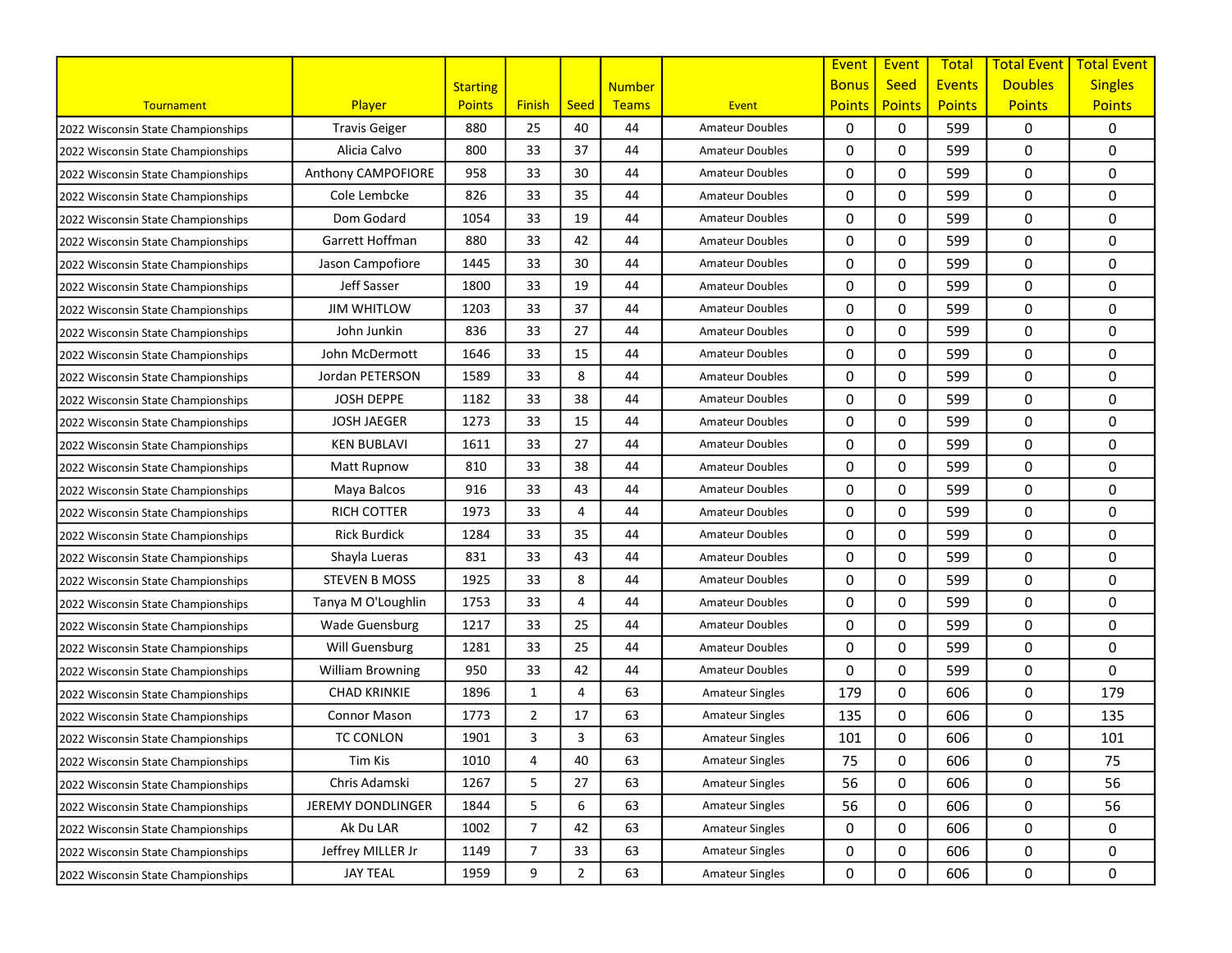|                                    |                         |                 |               |                |               |                        | Event         | Event         | <b>Total</b>  | <b>Total Event</b> | <b>Total Event</b> |
|------------------------------------|-------------------------|-----------------|---------------|----------------|---------------|------------------------|---------------|---------------|---------------|--------------------|--------------------|
|                                    |                         | <b>Starting</b> |               |                | <b>Number</b> |                        | <b>Bonus</b>  | <b>Seed</b>   | <b>Events</b> | <b>Doubles</b>     | <b>Singles</b>     |
| Tournament                         | Player                  | <b>Points</b>   | <b>Finish</b> | <b>Seed</b>    | Teams         | Event                  | <b>Points</b> | <b>Points</b> | <b>Points</b> | <b>Points</b>      | <b>Points</b>      |
| 2022 Wisconsin State Championships | <b>PAUL KRAUSE</b>      | 1800            | 9             | 15             | 63            | <b>Amateur Singles</b> | 0             | 0             | 606           | 0                  | 0                  |
| 2022 Wisconsin State Championships | <b>Rick Burdick</b>     | 830             | 9             | 51             | 63            | <b>Amateur Singles</b> | 0             | $\mathbf 0$   | 606           | 0                  | 0                  |
| 2022 Wisconsin State Championships | <b>STEVEN JACONETTE</b> | 1372            | 9             | 25             | 63            | <b>Amateur Singles</b> | 0             | 0             | 606           | 0                  | 0                  |
| 2022 Wisconsin State Championships | <b>ANDREW CRUZ</b>      | 1240            | 13            | 28             | 63            | <b>Amateur Singles</b> | 0             | 0             | 606           | 0                  | 0                  |
| 2022 Wisconsin State Championships | Jordan PETERSON         | 1355            | 13            | 26             | 63            | <b>Amateur Singles</b> | 0             | 0             | 606           | 0                  | 0                  |
| 2022 Wisconsin State Championships | <b>JOSH DEPPE</b>       | 1182            | 13            | 30             | 63            | <b>Amateur Singles</b> | 0             | 0             | 606           | 0                  | 0                  |
| 2022 Wisconsin State Championships | <b>MONTY MEISTER</b>    | 1800            | 13            | 14             | 63            | <b>Amateur Singles</b> | 0             | $\mathbf 0$   | 606           | 0                  | 0                  |
| 2022 Wisconsin State Championships | Chris MARTIN            | 1623            | 17            | 20             | 63            | <b>Amateur Singles</b> | 0             | $\Omega$      | 606           | 0                  | 0                  |
| 2022 Wisconsin State Championships | <b>DAN TYMINSKI</b>     | 1800            | 17            | 16             | 63            | <b>Amateur Singles</b> | 0             | 0             | 606           | 0                  | 0                  |
| 2022 Wisconsin State Championships | <b>DAVID THOMAS</b>     | 1600            | 17            | 21             | 63            | <b>Amateur Singles</b> | 0             | 0             | 606           | 0                  | 0                  |
| 2022 Wisconsin State Championships | Gabriel Gray            | 1000            | 17            | 44             | 63            | <b>Amateur Singles</b> | 0             | 0             | 606           | 0                  | 0                  |
| 2022 Wisconsin State Championships | Jason Binder            | 1672            | 17            | 19             | 63            | <b>Amateur Singles</b> | 0             | 0             | 606           | 0                  | 0                  |
| 2022 Wisconsin State Championships | <b>JONAS DRURY</b>      | 1828            | 17            | $\overline{7}$ | 63            | <b>Amateur Singles</b> | 0             | 0             | 606           | 0                  | 0                  |
| 2022 Wisconsin State Championships | <b>KEN BUBLAVI</b>      | 1556            | 17            | 22             | 63            | <b>Amateur Singles</b> | 0             | $\mathbf 0$   | 606           | 0                  | 0                  |
| 2022 Wisconsin State Championships | KJAS WOLFF              | 1862            | 17            | 5              | 63            | <b>Amateur Singles</b> | 0             | 0             | 606           | 0                  | 0                  |
| 2022 Wisconsin State Championships | Andy Vidovic            | 1000            | 25            | 43             | 63            | <b>Amateur Singles</b> | 0             | 0             | 606           | 0                  | 0                  |
| 2022 Wisconsin State Championships | <b>BRETT BREWER</b>     | 1007            | 25            | 41             | 63            | <b>Amateur Singles</b> | 0             | 0             | 606           | 0                  | 0                  |
| 2022 Wisconsin State Championships | Camron Mason            | 862             | 25            | 49             | 63            | <b>Amateur Singles</b> | 0             | 0             | 606           | 0                  | 0                  |
| 2022 Wisconsin State Championships | Garrett Hoffman         | 820             | 25            | 53             | 63            | <b>Amateur Singles</b> | 0             | 0             | 606           | 0                  | 0                  |
| 2022 Wisconsin State Championships | <b>JIM WRIGHT</b>       | 1800            | 25            | 12             | 63            | <b>Amateur Singles</b> | 0             | $\mathbf 0$   | 606           | 0                  | 0                  |
| 2022 Wisconsin State Championships | John McDermott          | 1225            | 25            | 29             | 63            | <b>Amateur Singles</b> | 0             | $\mathbf 0$   | 606           | 0                  | 0                  |
| 2022 Wisconsin State Championships | Randy Rautmann          | 810             | 25            | 54             | 63            | <b>Amateur Singles</b> | 0             | 0             | 606           | 0                  | 0                  |
| 2022 Wisconsin State Championships | <b>Tony Sorum</b>       | 1048            | 25            | 37             | 63            | <b>Amateur Singles</b> | 0             | 0             | 606           | 0                  | 0                  |
| 2022 Wisconsin State Championships | Adam Barr               | 895             | 33            | 48             | 63            | <b>Amateur Singles</b> | 0             | 0             | 606           | 0                  | 0                  |
| 2022 Wisconsin State Championships | Arlie Grunseth          | 801             | 33            | 58             | 63            | <b>Amateur Singles</b> | 0             | 0             | 606           | 0                  | 0                  |
| 2022 Wisconsin State Championships | <b>ELIZABETH BENNIS</b> | 1100            | 33            | 35             | 63            | <b>Amateur Singles</b> | 0             | $\mathbf 0$   | 606           | 0                  | 0                  |
| 2022 Wisconsin State Championships | <b>Eric Balcos</b>      | 1500            | 33            | 23             | 63            | <b>Amateur Singles</b> | 0             | $\Omega$      | 606           | 0                  | 0                  |
| 2022 Wisconsin State Championships | <b>JOSH JAEGER</b>      | 1034            | 33            | 38             | 63            | <b>Amateur Singles</b> | 0             | 0             | 606           | 0                  | 0                  |
| 2022 Wisconsin State Championships | Josiah Wing             | 810             | 33            | 55             | 63            | <b>Amateur Singles</b> | 0             | 0             | 606           | 0                  | 0                  |
| 2022 Wisconsin State Championships | Justin Boldt            | 800             | 33            | 59             | 63            | <b>Amateur Singles</b> | 0             | 0             | 606           | 0                  | 0                  |
| 2022 Wisconsin State Championships | Justin Feider           | 926             | 33            | 45             | 63            | <b>Amateur Singles</b> | 0             | 0             | 606           | 0                  | 0                  |
| 2022 Wisconsin State Championships | Justin Kopitz           | 1392            | 33            | 24             | 63            | <b>Amateur Singles</b> | 0             | 0             | 606           | 0                  | 0                  |
| 2022 Wisconsin State Championships | LUKE BRINKMAN           | 1974            | 33            | $\mathbf{1}$   | 63            | <b>Amateur Singles</b> | 0             | 0             | 606           | $\mathbf 0$        | 0                  |
| 2022 Wisconsin State Championships | RICH COTTER             | 1704            | 33            | 18             | 63            | <b>Amateur Singles</b> | 0             | 0             | 606           | 0                  | 0                  |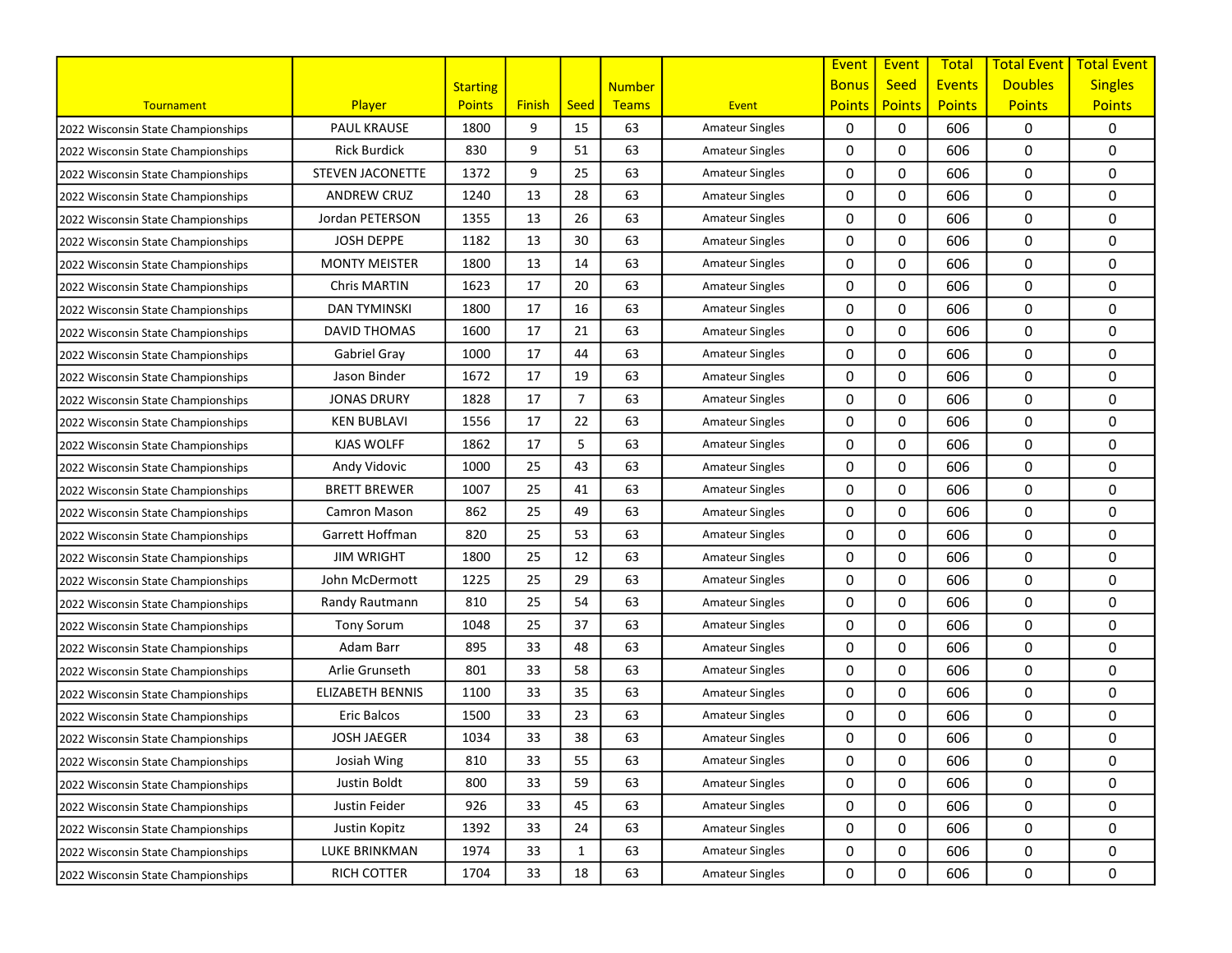|                                    |                         |                 |                |                |               |                         | Event         | Event         | <b>Total</b>  | <b>Total Event</b> | <b>Total Event</b> |
|------------------------------------|-------------------------|-----------------|----------------|----------------|---------------|-------------------------|---------------|---------------|---------------|--------------------|--------------------|
|                                    |                         | <b>Starting</b> |                |                | <b>Number</b> |                         | <b>Bonus</b>  | <b>Seed</b>   | <b>Events</b> | <b>Doubles</b>     | <b>Singles</b>     |
| Tournament                         | <b>Player</b>           | <b>Points</b>   | <b>Finish</b>  | <b>Seed</b>    | <b>Teams</b>  | Event                   | <b>Points</b> | <b>Points</b> | <b>Points</b> | <b>Points</b>      | <b>Points</b>      |
| 2022 Wisconsin State Championships | <b>RICH PETERS</b>      | 1816            | 33             | 10             | 63            | <b>Amateur Singles</b>  | 0             | 0             | 606           | 0                  | 0                  |
| 2022 Wisconsin State Championships | Richard Fay             | 910             | 33             | 47             | 63            | <b>Amateur Singles</b>  | 0             | 0             | 606           | 0                  | 0                  |
| 2022 Wisconsin State Championships | <b>SCOTT LUNDGREN</b>   | 1800            | 33             | 11             | 63            | <b>Amateur Singles</b>  | 0             | 0             | 606           | 0                  | 0                  |
| 2022 Wisconsin State Championships | <b>SHANON HOLMES</b>    | 1820            | 33             | 8              | 63            | <b>Amateur Singles</b>  | 0             | 0             | 606           | 0                  | 0                  |
| 2022 Wisconsin State Championships | Trevan J Sheppard       | 1125            | 33             | 34             | 63            | <b>Amateur Singles</b>  | 0             | 0             | 606           | 0                  | 0                  |
| 2022 Wisconsin State Championships | <b>BRAD DOMAS</b>       | 1816            | 49             | 9              | 63            | <b>Amateur Singles</b>  | 0             | 0             | 606           | 0                  | 0                  |
| 2022 Wisconsin State Championships | <b>Brent Funmaker</b>   | 800             | 49             | 60             | 63            | <b>Amateur Singles</b>  | 0             | $\mathbf 0$   | 606           | 0                  | 0                  |
| 2022 Wisconsin State Championships | Carlos T Shimmin        | 841             | 49             | 50             | 63            | <b>Amateur Singles</b>  | 0             | 0             | 606           | 0                  | 0                  |
| 2022 Wisconsin State Championships | Cole Lembcke            | 810             | 49             | 57             | 63            | <b>Amateur Singles</b>  | 0             | 0             | 606           | 0                  | 0                  |
| 2022 Wisconsin State Championships | Gary Hansen             | 919             | 49             | 46             | 63            | <b>Amateur Singles</b>  | 0             | 0             | 606           | 0                  | 0                  |
| 2022 Wisconsin State Championships | <b>JACOB TOM</b>        | 1182            | 49             | 31             | 63            | <b>Amateur Singles</b>  | 0             | $\mathbf 0$   | 606           | 0                  | 0                  |
| 2022 Wisconsin State Championships | <b>JIM WHITLOW</b>      | 1018            | 49             | 39             | 63            | <b>Amateur Singles</b>  | 0             | 0             | 606           | 0                  | 0                  |
| 2022 Wisconsin State Championships | <b>JOHN AST</b>         | 1800            | 49             | 13             | 63            | <b>Amateur Singles</b>  | 0             | $\mathbf 0$   | 606           | 0                  | 0                  |
| 2022 Wisconsin State Championships | John Junkin             | 828             | 49             | 52             | 63            | <b>Amateur Singles</b>  | 0             | $\mathbf 0$   | 606           | 0                  | 0                  |
| 2022 Wisconsin State Championships | John Waite              | 800             | 49             | 63             | 63            | <b>Amateur Singles</b>  | 0             | 0             | 606           | 0                  | 0                  |
| 2022 Wisconsin State Championships | Leon Carnagey           | 1056            | 49             | 36             | 63            | <b>Amateur Singles</b>  | 0             | 0             | 606           | 0                  | 0                  |
| 2022 Wisconsin State Championships | Seth Nelson             | 1155            | 49             | 32             | 63            | <b>Amateur Singles</b>  | 0             | 0             | 606           | 0                  | 0                  |
| 2022 Wisconsin State Championships | steve clayton           | 800             | 49             | 61             | 63            | <b>Amateur Singles</b>  | 0             | 0             | 606           | 0                  | 0                  |
| 2022 Wisconsin State Championships | Thomas Kotten           | 800             | 49             | 62             | 63            | <b>Amateur Singles</b>  | 0             | 0             | 606           | 0                  | 0                  |
| 2022 Wisconsin State Championships | Wayne Jackson           | 810             | 49             | 56             | 63            | <b>Amateur Singles</b>  | 0             | 0             | 606           | 0                  | 0                  |
| 2022 Wisconsin State Championships | Aaron Hall              | 800             | 1              | 19             | 20            | <b>Beginner Doubles</b> | 260           | 0             | 333           | 260                | 0                  |
| 2022 Wisconsin State Championships | John Waite              | 800             | 1              | 19             | 20            | <b>Beginner Doubles</b> | 260           | 0             | 333           | 260                | 0                  |
| 2022 Wisconsin State Championships | Garrett Hoffman         | 880             | $\overline{2}$ | $\overline{2}$ | 20            | <b>Beginner Doubles</b> | 210           | 0             | 333           | 210                | 0                  |
| 2022 Wisconsin State Championships | <b>William Browning</b> | 950             | $\overline{2}$ | $\overline{2}$ | 20            | <b>Beginner Doubles</b> | 210           | 0             | 333           | 210                | 0                  |
| 2022 Wisconsin State Championships | Justin Bowder           | 800             | 3              | 5              | 20            | <b>Beginner Doubles</b> | 110           | 0             | 333           | 110                | 0                  |
| 2022 Wisconsin State Championships | Maya Balcos             | 916             | 3              | 5              | 20            | <b>Beginner Doubles</b> | 110           | 0             | 333           | 110                | 0                  |
| 2022 Wisconsin State Championships | Mohammed Ullah          | 800             | 4              | 11             | 20            | <b>Beginner Doubles</b> | 70            | 0             | 333           | 70                 | 0                  |
| 2022 Wisconsin State Championships | Said Salazar            | 820             | 4              | 11             | 20            | <b>Beginner Doubles</b> | 70            | 0             | 333           | 70                 | 0                  |
| 2022 Wisconsin State Championships | Jeff Patrick            | 800             | 5              | 20             | 20            | <b>Beginner Doubles</b> | 41            | 0             | 333           | 41                 | 0                  |
| 2022 Wisconsin State Championships | Matt Rupnow             | 810             | 5              | 4              | 20            | <b>Beginner Doubles</b> | 41            | 0             | 333           | 41                 | 0                  |
| 2022 Wisconsin State Championships | <b>Mike Patrick</b>     | 800             | 5              | 20             | 20            | <b>Beginner Doubles</b> | 41            | 0             | 333           | 41                 | 0                  |
| 2022 Wisconsin State Championships | Renee Kutchera          | 919             | 5              | 4              | 20            | <b>Beginner Doubles</b> | 41            | 0             | 333           | 41                 | 0                  |
| 2022 Wisconsin State Championships | Daryl Woldt             | 978             | $\overline{7}$ | $\mathbf{1}$   | 20            | <b>Beginner Doubles</b> | 10            | 0             | 333           | 10                 | 0                  |
| 2022 Wisconsin State Championships | Josiah Wing             | 810             | $\overline{7}$ | 12             | 20            | <b>Beginner Doubles</b> | 10            | 0             | 333           | 10                 | 0                  |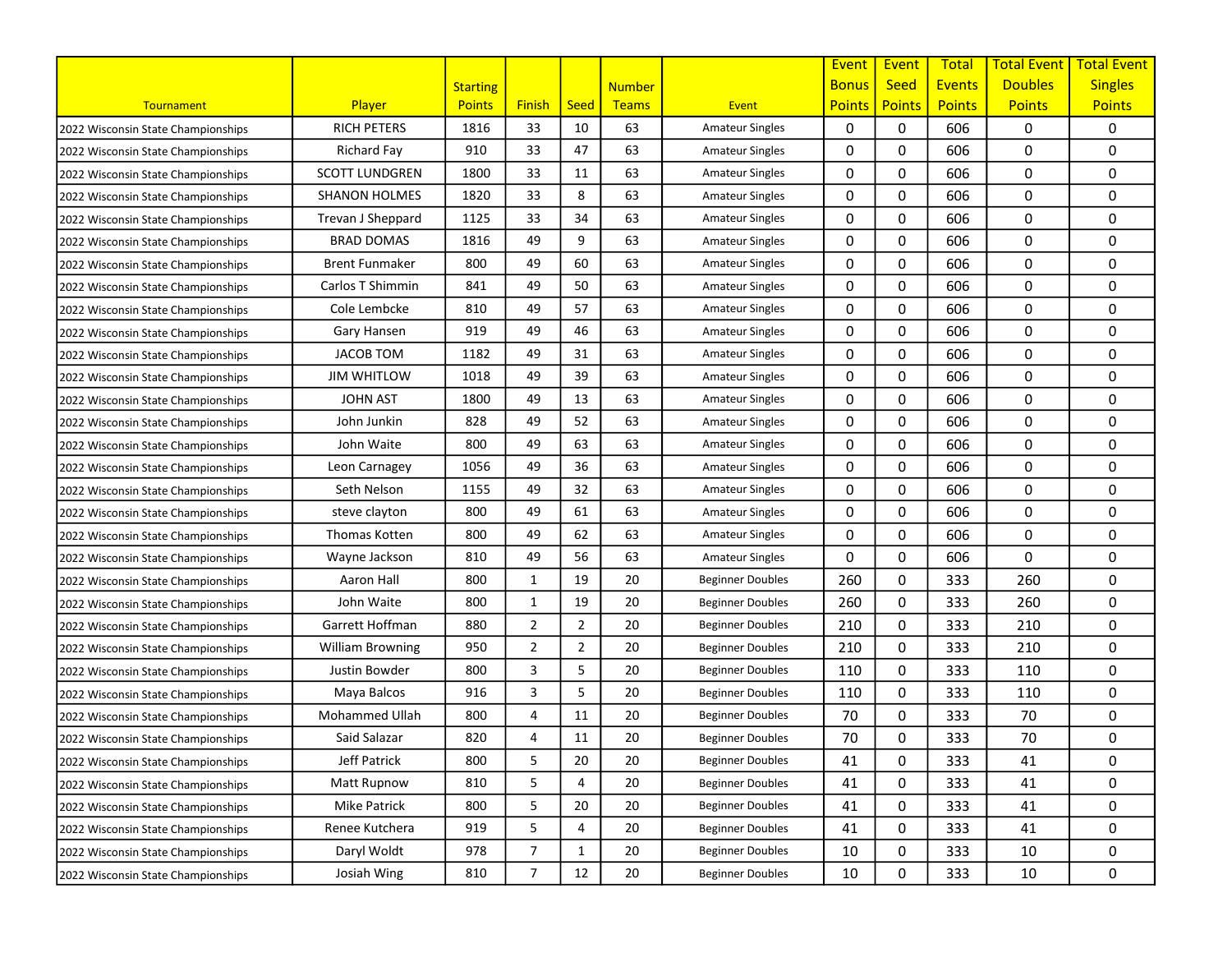|                                    |                      |                 |                |                |               |                         | Event         | Event         | <b>Total</b>  | <b>Total Event</b> | <b>Total Event</b> |
|------------------------------------|----------------------|-----------------|----------------|----------------|---------------|-------------------------|---------------|---------------|---------------|--------------------|--------------------|
|                                    |                      | <b>Starting</b> |                |                | <b>Number</b> |                         | <b>Bonus</b>  | <b>Seed</b>   | <b>Events</b> | <b>Doubles</b>     | <b>Singles</b>     |
| Tournament                         | Player               | <b>Points</b>   | <b>Finish</b>  | <b>Seed</b>    | Teams         | Event                   | <b>Points</b> | <b>Points</b> | <b>Points</b> | <b>Points</b>      | <b>Points</b>      |
| 2022 Wisconsin State Championships | Justin Brown         | 875             | $\overline{7}$ | $\mathbf{1}$   | 20            | <b>Beginner Doubles</b> | 10            | 0             | 333           | 10                 | 0                  |
| 2022 Wisconsin State Championships | Wayne Jackson        | 810             | $\overline{7}$ | 12             | 20            | <b>Beginner Doubles</b> | 10            | 0             | 333           | 10                 | 0                  |
| 2022 Wisconsin State Championships | Britte Lyyski        | 826             | 9              | 3              | 20            | <b>Beginner Doubles</b> | 10            | 0             | 333           | 10                 | 0                  |
| 2022 Wisconsin State Championships | <b>Bruce Bartz</b>   | 820             | 9              | 9              | 20            | <b>Beginner Doubles</b> | 10            | 0             | 333           | 10                 | 0                  |
| 2022 Wisconsin State Championships | Derek Scott          | 800             | 9              | 17             | 20            | <b>Beginner Doubles</b> | 10            | 0             | 333           | 10                 | 0                  |
| 2022 Wisconsin State Championships | <b>JEFF BUNNELL</b>  | 969             | 9              | 3              | 20            | <b>Beginner Doubles</b> | 10            | 0             | 333           | 10                 | 0                  |
| 2022 Wisconsin State Championships | Michael Stoltz       | 830             | 9              | 9              | 20            | <b>Beginner Doubles</b> | 10            | 0             | 333           | 10                 | 0                  |
| 2022 Wisconsin State Championships | <b>Star Folkers</b>  | 800             | 9              | 18             | 20            | <b>Beginner Doubles</b> | 10            | $\Omega$      | 333           | 10                 | 0                  |
| 2022 Wisconsin State Championships | <b>Stuart Taylor</b> | 800             | 9              | 18             | 20            | <b>Beginner Doubles</b> | 10            | 0             | 333           | 10                 | 0                  |
| 2022 Wisconsin State Championships | Victor Lumley        | 800             | 9              | 17             | 20            | <b>Beginner Doubles</b> | 10            | 0             | 333           | 10                 | 0                  |
| 2022 Wisconsin State Championships | Alicia Calvo         | 800             | 13             | 16             | 20            | <b>Beginner Doubles</b> | 10            | 0             | 333           | 10                 | 0                  |
| 2022 Wisconsin State Championships | Carlos T Shimmin     | 837             | 13             | 10             | 20            | <b>Beginner Doubles</b> | 10            | 0             | 333           | 10                 | 0                  |
| 2022 Wisconsin State Championships | Justin Boldt         | 800             | 13             | 10             | 20            | <b>Beginner Doubles</b> | 10            | 0             | 333           | 10                 | 0                  |
| 2022 Wisconsin State Championships | Mark Heesacker       | 800             | 13             | $\overline{7}$ | 20            | <b>Beginner Doubles</b> | 10            | 0             | 333           | 10                 | 0                  |
| 2022 Wisconsin State Championships | Randy Rautmann       | 877             | 13             | $\overline{7}$ | 20            | <b>Beginner Doubles</b> | 10            | 0             | 333           | 10                 | 0                  |
| 2022 Wisconsin State Championships | Ryan Quinn           | 810             | 13             | 16             | 20            | <b>Beginner Doubles</b> | 10            | 0             | 333           | 10                 | 0                  |
| 2022 Wisconsin State Championships | Saida Krueger        | 810             | 13             | 15             | 20            | <b>Beginner Doubles</b> | 10            | 0             | 333           | 10                 | 0                  |
| 2022 Wisconsin State Championships | Thomas Kotten        | 800             | 13             | 15             | 20            | <b>Beginner Doubles</b> | 10            | 0             | 333           | 10                 | 0                  |
| 2022 Wisconsin State Championships | <b>Barrett Wiig</b>  | 810             | 17             | 13             | 20            | <b>Beginner Doubles</b> | 10            | 0             | 333           | 10                 | 0                  |
| 2022 Wisconsin State Championships | Bob Wiig             | 801             | 17             | 13             | 20            | <b>Beginner Doubles</b> | 10            | 0             | 333           | 10                 | 0                  |
| 2022 Wisconsin State Championships | Cassy Novak          | 855             | 17             | 6              | 20            | <b>Beginner Doubles</b> | 10            | 0             | 333           | 10                 | 0                  |
| 2022 Wisconsin State Championships | Dean Tsounis         | 810             | 17             | 14             | 20            | <b>Beginner Doubles</b> | 10            | 0             | 333           | 10                 | 0                  |
| 2022 Wisconsin State Championships | Emma Owens           | 800             | 17             | 8              | 20            | <b>Beginner Doubles</b> | 10            | 0             | 333           | 10                 | 0                  |
| 2022 Wisconsin State Championships | Keith Huelsbeck      | 855             | 17             | 6              | 20            | <b>Beginner Doubles</b> | 10            | 0             | 333           | 10                 | 0                  |
| 2022 Wisconsin State Championships | melissa Everett      | 860             | 17             | 8              | 20            | <b>Beginner Doubles</b> | 10            | 0             | 333           | 10                 | 0                  |
| 2022 Wisconsin State Championships | Royal Habrat         | 800             | 17             | 14             | 20            | <b>Beginner Doubles</b> | 10            | 0             | 333           | 10                 | 0                  |
| 2022 Wisconsin State Championships | <b>Mike Patrick</b>  | 800             | 1              | 39             | 46            | <b>Beginner Singles</b> | 260           | 0             | 563           | 0                  | 260                |
| 2022 Wisconsin State Championships | Tom Kelly            | 848             | 2              | $\overline{7}$ | 46            | <b>Beginner Singles</b> | 210           | 0             | 563           | 0                  | 210                |
| 2022 Wisconsin State Championships | Randy Rautmann       | 810             | 3              | 20             | 46            | <b>Beginner Singles</b> | 110           | 0             | 563           | 0                  | 110                |
| 2022 Wisconsin State Championships | <b>Richard Fay</b>   | 910             | 4              | $\overline{2}$ | 46            | <b>Beginner Singles</b> | 70            | 0             | 563           | 0                  | 70                 |
| 2022 Wisconsin State Championships | David Jaynes         | 800             | 5              | 36             | 46            | <b>Beginner Singles</b> | 62            | 0             | 563           | 0                  | 62                 |
| 2022 Wisconsin State Championships | <b>Rick Burdick</b>  | 830             | 5              | 13             | 46            | <b>Beginner Singles</b> | 62            | 0             | 563           | 0                  | 62                 |
| 2022 Wisconsin State Championships | Derek Scott          | 800             | 7              | 38             | 46            | <b>Beginner Singles</b> | 10            | 0             | 563           | 0                  | 10                 |
| 2022 Wisconsin State Championships | Wayne Jackson        | 810             | $\overline{7}$ | 19             | 46            | <b>Beginner Singles</b> | 10            | 0             | 563           | 0                  | 10                 |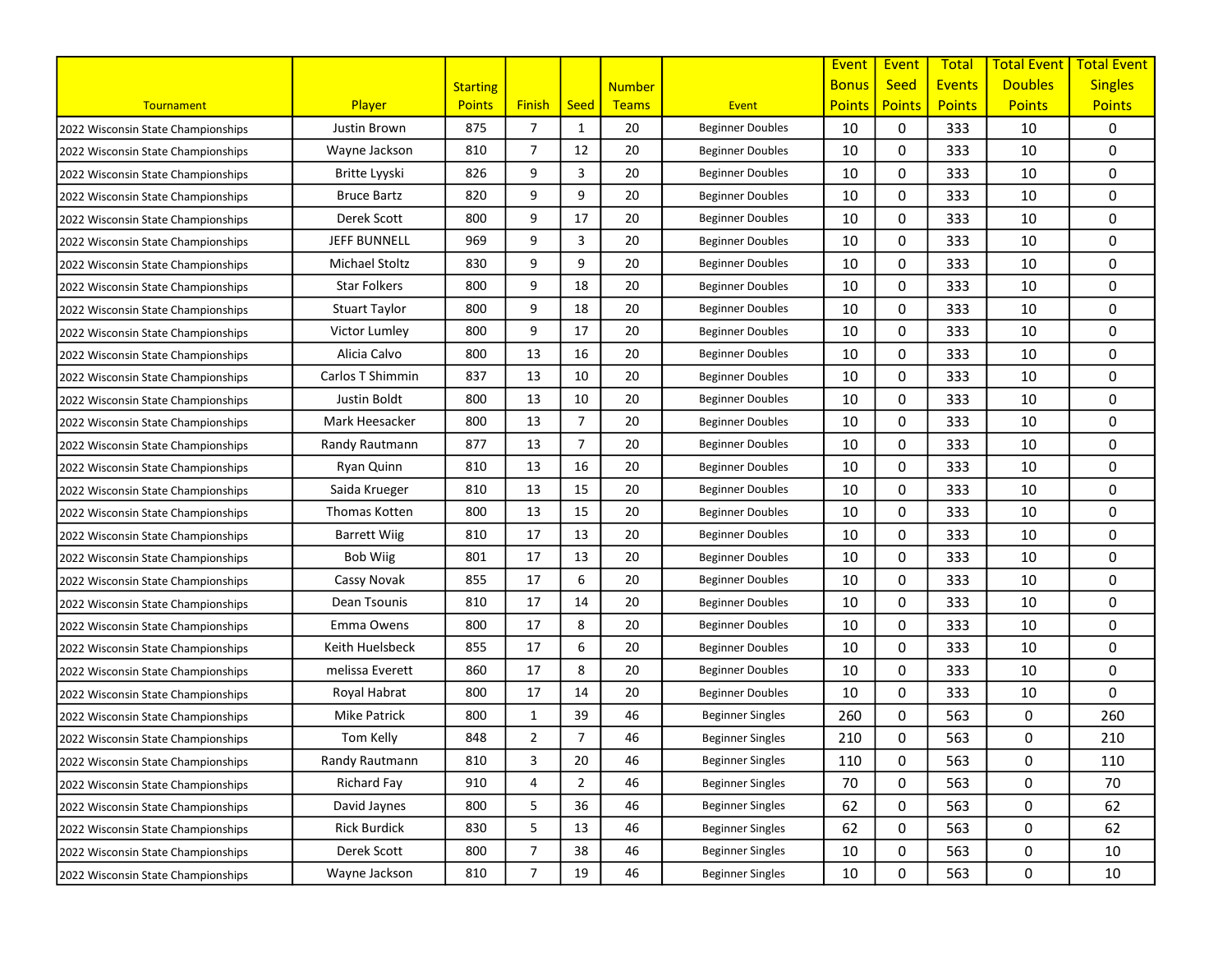|                                    |                     |                 |               |              |               |                         | Event         | Event         | <b>Total</b>  | <b>Total Event</b> | <b>Total Event</b> |
|------------------------------------|---------------------|-----------------|---------------|--------------|---------------|-------------------------|---------------|---------------|---------------|--------------------|--------------------|
|                                    |                     | <b>Starting</b> |               |              | <b>Number</b> |                         | <b>Bonus</b>  | <b>Seed</b>   | <b>Events</b> | <b>Doubles</b>     | <b>Singles</b>     |
| Tournament                         | <b>Player</b>       | <b>Points</b>   | <b>Finish</b> | <b>Seed</b>  | <b>Teams</b>  | Event                   | <b>Points</b> | <b>Points</b> | <b>Points</b> | <b>Points</b>      | <b>Points</b>      |
| 2022 Wisconsin State Championships | Daryl Woldt         | 820             | 9             | 15           | 46            | <b>Beginner Singles</b> | 10            | 0             | 563           | 0                  | 10                 |
| 2022 Wisconsin State Championships | John Waite          | 800             | 9             | 37           | 46            | <b>Beginner Singles</b> | 10            | 0             | 563           | 0                  | 10                 |
| 2022 Wisconsin State Championships | Jon Johnson         | 852             | 9             | 6            | 46            | <b>Beginner Singles</b> | 10            | 0             | 563           | 0                  | 10                 |
| 2022 Wisconsin State Championships | Mark Heesacker      | 800             | 9             | 42           | 46            | <b>Beginner Singles</b> | 10            | 0             | 563           | 0                  | 10                 |
| 2022 Wisconsin State Championships | Carlos T Shimmin    | 841             | 13            | 8            | 46            | <b>Beginner Singles</b> | 10            | 0             | 563           | 0                  | 10                 |
| 2022 Wisconsin State Championships | Cassy Novak         | 830             | 13            | 12           | 46            | <b>Beginner Singles</b> | 10            | 0             | 563           | 0                  | 10                 |
| 2022 Wisconsin State Championships | Garrett Hoffman     | 820             | 13            | 14           | 46            | <b>Beginner Singles</b> | 10            | 0             | 563           | 0                  | 10                 |
| 2022 Wisconsin State Championships | Josiah Wing         | 810             | 13            | 17           | 46            | <b>Beginner Singles</b> | 10            | 0             | 563           | 0                  | 10                 |
| 2022 Wisconsin State Championships | <b>Bob Wiig</b>     | 801             | 17            | 22           | 46            | <b>Beginner Singles</b> | 10            | 0             | 563           | 0                  | 10                 |
| 2022 Wisconsin State Championships | Danny Burhans       | 800             | 17            | 40           | 46            | <b>Beginner Singles</b> | 10            | 0             | 563           | 0                  | 10                 |
| 2022 Wisconsin State Championships | Gary Hansen         | 919             | 17            | $\mathbf{1}$ | 46            | <b>Beginner Singles</b> | 10            | 0             | 563           | 0                  | 10                 |
| 2022 Wisconsin State Championships | <b>JEFF BUNNELL</b> | 578             | 17            | 46           | 46            | <b>Beginner Singles</b> | 10            | 0             | 563           | 0                  | 10                 |
| 2022 Wisconsin State Championships | Justin Bowder       | 800             | 17            | 41           | 46            | <b>Beginner Singles</b> | 10            | 0             | 563           | 0                  | 10                 |
| 2022 Wisconsin State Championships | <b>Matt Rupnow</b>  | 810             | 17            | 18           | 46            | <b>Beginner Singles</b> | 10            | 0             | 563           | 0                  | 10                 |
| 2022 Wisconsin State Championships | Maya Balcos         | 857             | 17            | 5            | 46            | <b>Beginner Singles</b> | 10            | 0             | 563           | 0                  | 10                 |
| 2022 Wisconsin State Championships | Mohammed Ullah      | 800             | 17            | 23           | 46            | <b>Beginner Singles</b> | 10            | 0             | 563           | 0                  | 10                 |
| 2022 Wisconsin State Championships | Aaron Hall          | 800             | 25            | 26           | 46            | <b>Beginner Singles</b> | 10            | 0             | 563           | 0                  | 10                 |
| 2022 Wisconsin State Championships | Adam Barr           | 895             | 25            | 4            | 46            | <b>Beginner Singles</b> | 10            | 0             | 563           | 0                  | 10                 |
| 2022 Wisconsin State Championships | Josh Sarpy          | 901             | 25            | 3            | 46            | <b>Beginner Singles</b> | 10            | 0             | 563           | 0                  | 10                 |
| 2022 Wisconsin State Championships | Justin Boldt        | 800             | 25            | 24           | 46            | <b>Beginner Singles</b> | 10            | 0             | 563           | 0                  | 10                 |
| 2022 Wisconsin State Championships | Justin Brown        | 820             | 25            | 16           | 46            | <b>Beginner Singles</b> | 10            | 0             | 563           | 0                  | 10                 |
| 2022 Wisconsin State Championships | Royal Habrat        | 800             | 25            | 27           | 46            | <b>Beginner Singles</b> | 10            | 0             | 563           | 0                  | 10                 |
| 2022 Wisconsin State Championships | Ryan Quinn          | 800             | 25            | 25           | 46            | <b>Beginner Singles</b> | 10            | 0             | 563           | 0                  | 10                 |
| 2022 Wisconsin State Championships | Thomas Kotten       | 800             | 25            | 28           | 46            | <b>Beginner Singles</b> | 10            | 0             | 563           | 0                  | 10                 |
| 2022 Wisconsin State Championships | Alicia Calvo        | 800             | 33            | 34           | 46            | <b>Beginner Singles</b> | 10            | 0             | 563           | 0                  | 10                 |
| 2022 Wisconsin State Championships | Britte Lyyski       | 800             | 33            | 32           | 46            | <b>Beginner Singles</b> | 10            | 0             | 563           | 0                  | 10                 |
| 2022 Wisconsin State Championships | <b>Bruce Bartz</b>  | 800             | 33            | 43           | 46            | <b>Beginner Singles</b> | 10            | 0             | 563           | 0                  | 10                 |
| 2022 Wisconsin State Championships | Dean Tsounis        | 810             | 33            | 21           | 46            | <b>Beginner Singles</b> | 10            | 0             | 563           | 0                  | 10                 |
| 2022 Wisconsin State Championships | Emma Owens          | 800             | 33            | 35           | 46            | <b>Beginner Singles</b> | 10            | 0             | 563           | 0                  | 10                 |
| 2022 Wisconsin State Championships | Keith Huelsbeck     | 830             | 33            | 11           | 46            | <b>Beginner Singles</b> | 10            | 0             | 563           | 0                  | 10                 |
| 2022 Wisconsin State Championships | melissa Everett     | 800             | 33            | 44           | 46            | <b>Beginner Singles</b> | 10            | 0             | 563           | 0                  | 10                 |
| 2022 Wisconsin State Championships | Michael Stoltz      | 840             | 33            | 9            | 46            | <b>Beginner Singles</b> | 10            | 0             | 563           | 0                  | 10                 |
| 2022 Wisconsin State Championships | Renee Kutchera      | 840             | 33            | 10           | 46            | <b>Beginner Singles</b> | 10            | 0             | 563           | 0                  | 10                 |
| 2022 Wisconsin State Championships | Ryan Bruxvoort      | 800             | 33            | 29           | 46            | <b>Beginner Singles</b> | 10            | 0             | 563           | 0                  | 10                 |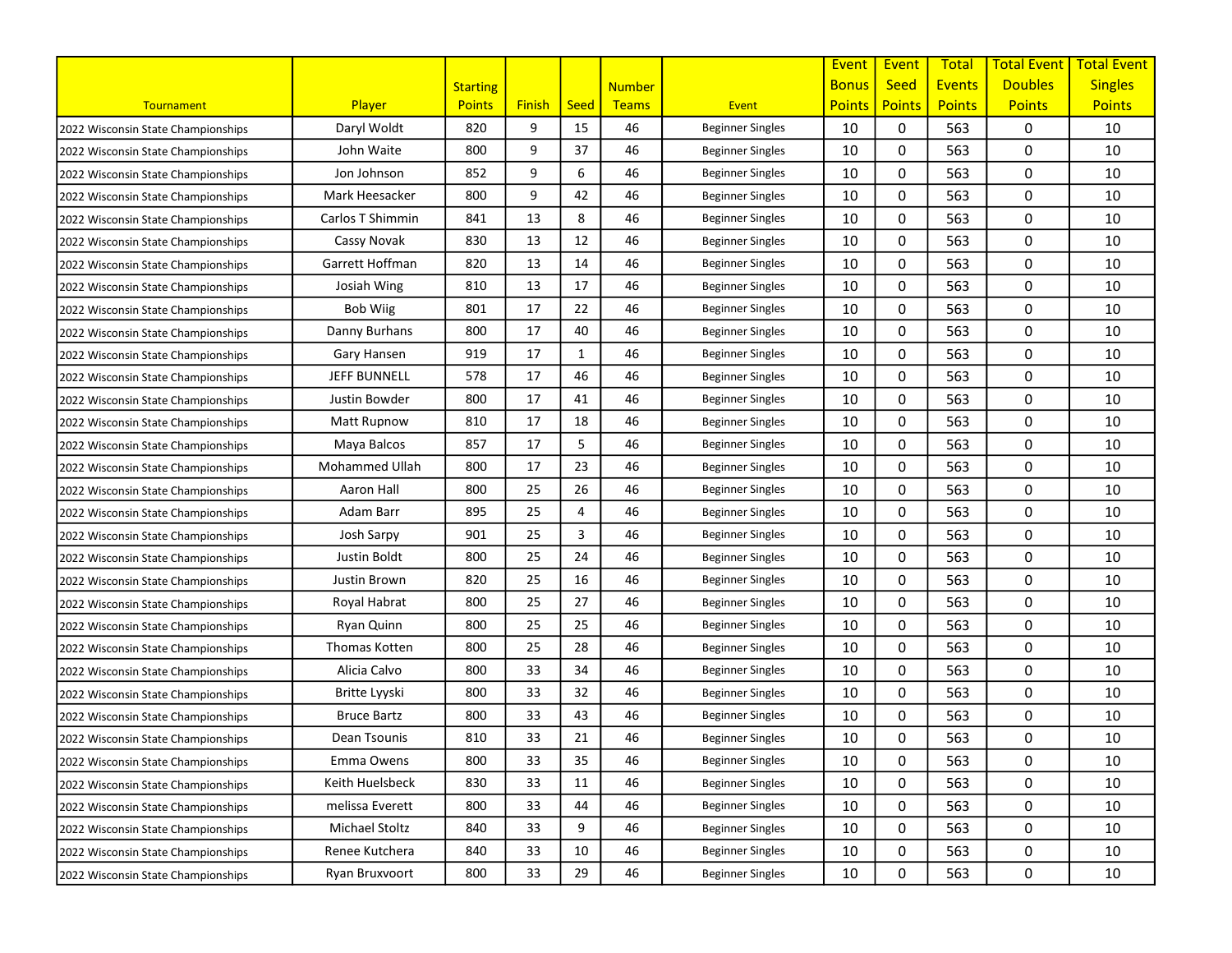|                                    |                        |                 |                |                |               |                         | Event         | Event         | <b>Total</b>  | <b>Total Event</b> | <b>Total Event</b> |
|------------------------------------|------------------------|-----------------|----------------|----------------|---------------|-------------------------|---------------|---------------|---------------|--------------------|--------------------|
|                                    |                        | <b>Starting</b> |                |                | <b>Number</b> |                         | <b>Bonus</b>  | <b>Seed</b>   | <b>Events</b> | <b>Doubles</b>     | <b>Singles</b>     |
| Tournament                         | Player                 | <b>Points</b>   | <b>Finish</b>  | <b>Seed</b>    | Teams         | Event                   | <b>Points</b> | <b>Points</b> | <b>Points</b> | <b>Points</b>      | <b>Points</b>      |
| 2022 Wisconsin State Championships | Saida Krueger          | 800             | 33             | 31             | 46            | <b>Beginner Singles</b> | 10            | 0             | 563           | 0                  | 10                 |
| 2022 Wisconsin State Championships | <b>Star Folkers</b>    | 800             | 33             | 30             | 46            | <b>Beginner Singles</b> | 10            | 0             | 563           | 0                  | 10                 |
| 2022 Wisconsin State Championships | <b>Stuart Taylor</b>   | 800             | 33             | 33             | 46            | <b>Beginner Singles</b> | 10            | 0             | 563           | 0                  | 10                 |
| 2022 Wisconsin State Championships | Victor Lumley          | 800             | 33             | 45             | 46            | <b>Beginner Singles</b> | 10            | 0             | 563           | 0                  | 10                 |
| 2022 Wisconsin State Championships | Eric Balcos            | 2600            | 1              | $\mathbf{1}$   | 47            | <b>Expert Doubles</b>   | 144           | 0             | 487           | 144                | 0                  |
| 2022 Wisconsin State Championships | Jacob Balcos           | 2650            | 1              | 1              | 47            | <b>Expert Doubles</b>   | 144           | 0             | 487           | 144                | 0                  |
| 2022 Wisconsin State Championships | Chris MARTIN           | 1964            | $\overline{2}$ | 15             | 47            | <b>Expert Doubles</b>   | 108           | 48            | 487           | 156                | 0                  |
| 2022 Wisconsin State Championships | <b>Tristin Hsu</b>     | 1930            | $\overline{2}$ | 15             | 47            | <b>Expert Doubles</b>   | 108           | 48            | 487           | 156                | 0                  |
| 2022 Wisconsin State Championships | CHAD KRINKIE           | 1959            | 3              | 12             | 47            | <b>Expert Doubles</b>   | 81            | 32            | 487           | 113                | 0                  |
| 2022 Wisconsin State Championships | <b>LUKE BRINKMAN</b>   | 2023            | 3              | 12             | 47            | <b>Expert Doubles</b>   | 81            | 32            | 487           | 113                | 0                  |
| 2022 Wisconsin State Championships | <b>ERICH PECHMANN</b>  | 1327            | $\overline{4}$ | 40             | 47            | <b>Expert Doubles</b>   | 60            | 56            | 487           | 116                | 0                  |
| 2022 Wisconsin State Championships | Myles Bible Sr         | 1258            | $\overline{4}$ | 40             | 47            | <b>Expert Doubles</b>   | 60            | 56            | 487           | 116                | 0                  |
| 2022 Wisconsin State Championships | <b>Ben Grothe</b>      | 2403            | 5              | 4              | 47            | <b>Expert Doubles</b>   | 45            | -8            | 487           | 37                 | 0                  |
| 2022 Wisconsin State Championships | <b>RANDY VAN OSS</b>   | 2100            | 5              | 4              | 47            | <b>Expert Doubles</b>   | 45            | -8            | 487           | 37                 | 0                  |
| 2022 Wisconsin State Championships | Shelly Langley         | 2236            | 5              | 3              | 47            | <b>Expert Doubles</b>   | 45            | $-16$         | 487           | 29                 | 0                  |
| 2022 Wisconsin State Championships | <b>STAYCE FOWLER</b>   | 2293            | 5              | 3              | 47            | <b>Expert Doubles</b>   | 45            | $-16$         | 487           | 29                 | 0                  |
| 2022 Wisconsin State Championships | DAVE DEFEBAUGH         | 1414            | $\overline{7}$ | $\overline{7}$ | 47            | <b>Expert Doubles</b>   | 0             | 0             | 487           | 0                  | 0                  |
| 2022 Wisconsin State Championships | John McDermott         | 1646            | $\overline{7}$ | 14             | 47            | <b>Expert Doubles</b>   | 0             | 16            | 487           | 16                 | 0                  |
| 2022 Wisconsin State Championships | <b>RICK INO</b>        | 2974            | $\overline{7}$ | $\overline{7}$ | 47            | <b>Expert Doubles</b>   | 0             | 0             | 487           | 0                  | 0                  |
| 2022 Wisconsin State Championships | ZACH HOFER             | 2256            | $\overline{7}$ | 14             | 47            | <b>Expert Doubles</b>   | 0             | 16            | 487           | 16                 | 0                  |
| 2022 Wisconsin State Championships | DAVID A BALES          | 1999            | 9              | 11             | 47            | <b>Expert Doubles</b>   | 0             | $\Omega$      | 487           | 0                  | 0                  |
| 2022 Wisconsin State Championships | Justin Feider          | 1108            | 9              | 35             | 47            | <b>Expert Doubles</b>   | 0             | 32            | 487           | 32                 | 0                  |
| 2022 Wisconsin State Championships | Justin Kopitz          | 1742            | 9              | 35             | 47            | <b>Expert Doubles</b>   | 0             | 32            | 487           | 32                 | 0                  |
| 2022 Wisconsin State Championships | KJAS WOLFF             | 2024            | 9              | 11             | 47            | <b>Expert Doubles</b>   | 0             | 0             | 487           | 0                  | 0                  |
| 2022 Wisconsin State Championships | ROMAN BLENSKI          | 2061            | 9              | 28             | 47            | <b>Expert Doubles</b>   | 0             | 24            | 487           | 24                 | 0                  |
| 2022 Wisconsin State Championships | <b>Taso Diagelakis</b> | 1208            | 9              | 36             | 47            | <b>Expert Doubles</b>   | 0             | 32            | 487           | 32                 | 0                  |
| 2022 Wisconsin State Championships | <b>TC CONLON</b>       | 1632            | 9              | 36             | 47            | <b>Expert Doubles</b>   | 0             | 32            | 487           | 32                 | 0                  |
| 2022 Wisconsin State Championships | Tim Foreen             | 1220            | 9              | 28             | 47            | <b>Expert Doubles</b>   | 0             | 24            | 487           | 24                 | 0                  |
| 2022 Wisconsin State Championships | <b>Brad Ripp</b>       | 1528            | 13             | 41             | 47            | <b>Expert Doubles</b>   | 0             | 24            | 487           | 24                 | 0                  |
| 2022 Wisconsin State Championships | <b>BRANDON SEIDL</b>   | 2141            | 13             | 8              | 47            | <b>Expert Doubles</b>   | 0             | $-16$         | 487           | $-16$              | 0                  |
| 2022 Wisconsin State Championships | <b>BRYAN LOUIS</b>     | 2133            | 13             | 8              | 47            | <b>Expert Doubles</b>   | 0             | $-16$         | 487           | $-16$              | 0                  |
| 2022 Wisconsin State Championships | <b>BUD SPREDEMAN</b>   | 2480            | 13             | 22             | 47            | <b>Expert Doubles</b>   | 0             | 8             | 487           | 8                  | 0                  |
| 2022 Wisconsin State Championships | <b>CLINT FIRARI</b>    | 2110            | 13             | 13             | 47            | <b>Expert Doubles</b>   | 0             | 0             | 487           | 0                  | 0                  |
| 2022 Wisconsin State Championships | Eric Ostmoe            | 1000            | 13             | 41             | 47            | <b>Expert Doubles</b>   | 0             | 24            | 487           | 24                 | 0                  |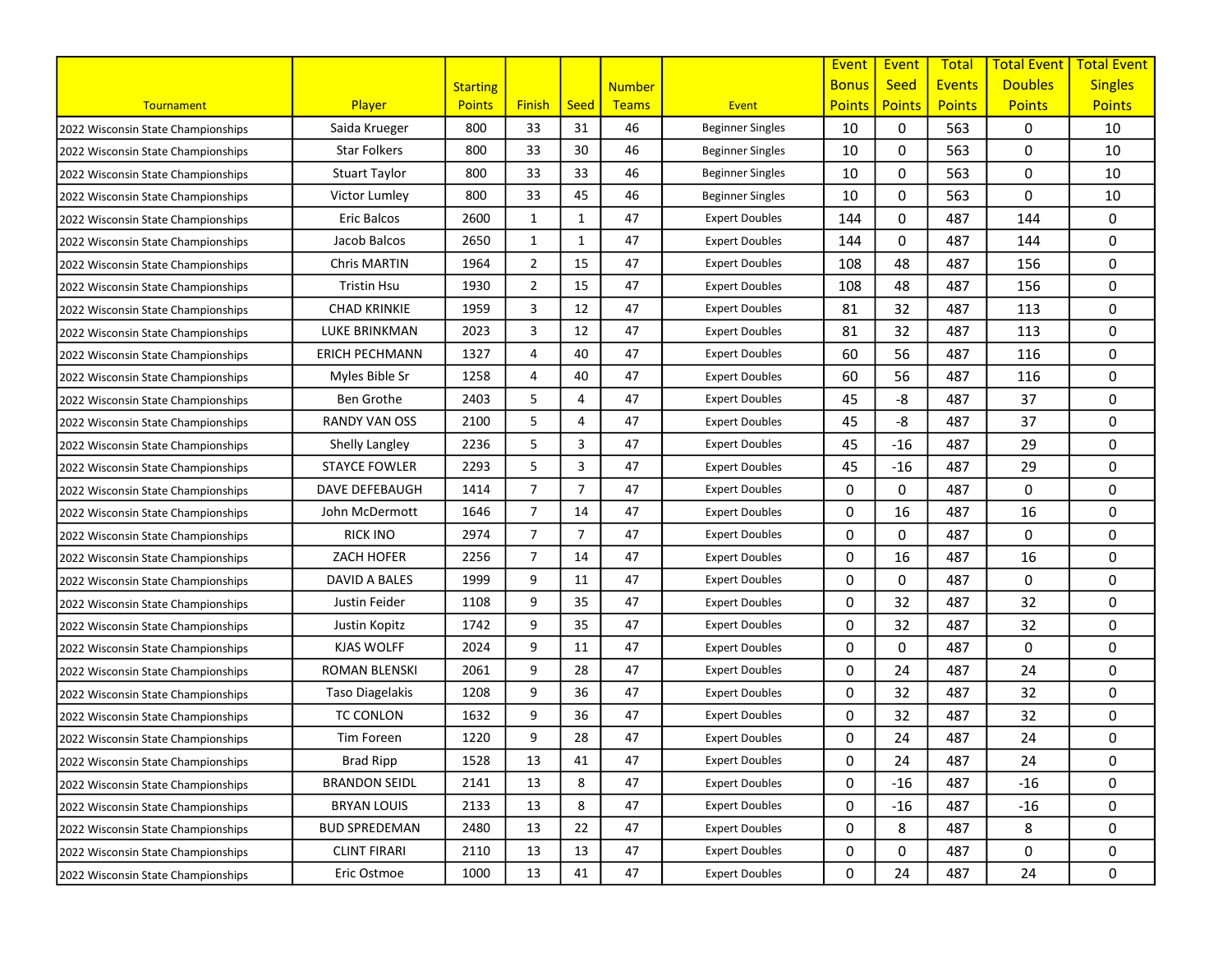|                                    |                          |                 |               |                |               |                       | Event         | Event         | <b>Total</b>  | <b>Total Event</b> | <b>Total Event</b> |
|------------------------------------|--------------------------|-----------------|---------------|----------------|---------------|-----------------------|---------------|---------------|---------------|--------------------|--------------------|
|                                    |                          | <b>Starting</b> |               |                | <b>Number</b> |                       | <b>Bonus</b>  | <b>Seed</b>   | <b>Events</b> | <b>Doubles</b>     | <b>Singles</b>     |
| Tournament                         | <b>Player</b>            | <b>Points</b>   | <b>Finish</b> | <b>Seed</b>    | Teams         | Event                 | <b>Points</b> | <b>Points</b> | <b>Points</b> | <b>Points</b>      | <b>Points</b>      |
| 2022 Wisconsin State Championships | <b>JONAS DRURY</b>       | 1800            | 13            | 13             | 47            | <b>Expert Doubles</b> | 0             | 0             | 487           | 0                  | 0                  |
| 2022 Wisconsin State Championships | <b>JOSH DEPPE</b>        | 1182            | 13            | 22             | 47            | <b>Expert Doubles</b> | 0             | 8             | 487           | 8                  | 0                  |
| 2022 Wisconsin State Championships | <b>AARON GILMORE</b>     | 2203            | 17            | 24             | 47            | <b>Expert Doubles</b> | 0             | 0             | 487           | 0                  | 0                  |
| 2022 Wisconsin State Championships | <b>ANDREW CRUZ</b>       | 2207            | 17            | 16             | 47            | <b>Expert Doubles</b> | 0             | -8            | 487           | 0                  | 0                  |
| 2022 Wisconsin State Championships | <b>BEN KRUEGER</b>       | 2440            | 17            | 6              | 47            | <b>Expert Doubles</b> | 0             | $-32$         | 487           | $-32$              | 0                  |
| 2022 Wisconsin State Championships | <b>Brett Nooyen</b>      | 2583            | 17            | $\overline{2}$ | 47            | <b>Expert Doubles</b> | 0             | $-56$         | 487           | $-56$              | 0                  |
| 2022 Wisconsin State Championships | Camron Mason             | 1595            | 17            | 27             | 47            | <b>Expert Doubles</b> | 0             | 8             | 487           | 8                  | 0                  |
| 2022 Wisconsin State Championships | <b>CHARLES OSMOND</b>    | 2126            | 17            | $\overline{2}$ | 47            | <b>Expert Doubles</b> | 0             | $-56$         | 487           | $-56$              | 0                  |
| 2022 Wisconsin State Championships | <b>Connor Mason</b>      | 1746            | 17            | 27             | 47            | <b>Expert Doubles</b> | 0             | 8             | 487           | 8                  | 0                  |
| 2022 Wisconsin State Championships | <b>DOUG KRUEGER</b>      | 1230            | 17            | 32             | 47            | <b>Expert Doubles</b> | 0             | 8             | 487           | 8                  | 0                  |
| 2022 Wisconsin State Championships | <b>JAMES MARSCHKE</b>    | 1343            | 17            | 24             | 47            | <b>Expert Doubles</b> | 0             | 0             | 487           | 0                  | 0                  |
| 2022 Wisconsin State Championships | <b>JEREMY DONDLINGER</b> | 1975            | 17            | 6              | 47            | <b>Expert Doubles</b> | 0             | $-32$         | 487           | $-32$              | 0                  |
| 2022 Wisconsin State Championships | <b>JIM WHITLOW</b>       | 1203            | 17            | 10             | 47            | <b>Expert Doubles</b> | 0             | $-16$         | 487           | $-16$              | 0                  |
| 2022 Wisconsin State Championships | Kenneth Dale             | 2939            | 17            | 10             | 47            | <b>Expert Doubles</b> | 0             | $-16$         | 487           | $-16$              | 0                  |
| 2022 Wisconsin State Championships | Mike Emer                | 800             | 17            | 47             | 47            | <b>Expert Doubles</b> | 0             | 16            | 487           | 16                 | 0                  |
| 2022 Wisconsin State Championships | <b>MONTY MEISTER</b>     | 1800            | 17            | 32             | 47            | <b>Expert Doubles</b> | 0             | 8             | 487           | 8                  | 0                  |
| 2022 Wisconsin State Championships | <b>STEVEN JACONETTE</b>  | 1652            | 17            | 16             | 47            | <b>Expert Doubles</b> | 0             | -8            | 487           | 0                  | 0                  |
| 2022 Wisconsin State Championships | <b>Travis Nelson</b>     | 1100            | 17            | 47             | 47            | <b>Expert Doubles</b> | 0             | 16            | 487           | 16                 | 0                  |
| 2022 Wisconsin State Championships | BOB HALVERSON            | 2358            | 25            | 9              | 47            | <b>Expert Doubles</b> | 0             | $-24$         | 487           | 0                  | 0                  |
| 2022 Wisconsin State Championships | <b>BRIAN BROTZ</b>       | 1947            | 25            | 18             | 47            | <b>Expert Doubles</b> | 0             | -8            | 487           | 0                  | 0                  |
| 2022 Wisconsin State Championships | <b>GORDON NEVE</b>       | 1874            | 25            | 9              | 47            | <b>Expert Doubles</b> | 0             | $-24$         | 487           | 0                  | 0                  |
| 2022 Wisconsin State Championships | <b>JAMES HART</b>        | 2186            | 25            | 26             | 47            | <b>Expert Doubles</b> | 0             | 0             | 487           | 0                  | 0                  |
| 2022 Wisconsin State Championships | Jamie T Kunst            | 2333            | 25            | 5              | 47            | <b>Expert Doubles</b> | 0             | $-40$         | 487           | $-40$              | 0                  |
| 2022 Wisconsin State Championships | Jason Binder             | 2155            | 25            | 5              | 47            | <b>Expert Doubles</b> | 0             | $-40$         | 487           | $-40$              | 0                  |
| 2022 Wisconsin State Championships | <b>JAY TEAL</b>          | 1900            | 25            | 18             | 47            | <b>Expert Doubles</b> | 0             | -8            | 487           | 0                  | 0                  |
| 2022 Wisconsin State Championships | John Junkin              | 836             | 25            | 43             | 47            | <b>Expert Doubles</b> | 0             | 8             | 487           | 8                  | 0                  |
| 2022 Wisconsin State Championships | <b>KEITH WOOD</b>        | 1641            | 25            | 20             | 47            | <b>Expert Doubles</b> | 0             | -8            | 487           | -8                 | 0                  |
| 2022 Wisconsin State Championships | <b>KEN BUBLAVI</b>       | 1611            | 25            | 43             | 47            | <b>Expert Doubles</b> | 0             | 8             | 487           | 8                  | 0                  |
| 2022 Wisconsin State Championships | melissa Everett          | 860             | 25            | 33             | 47            | <b>Expert Doubles</b> | 0             | 8             | 487           | 8                  | 0                  |
| 2022 Wisconsin State Championships | MIKE KREMM               | 1840            | 25            | 19             | 47            | <b>Expert Doubles</b> | 0             | -8            | 487           | 0                  | 0                  |
| 2022 Wisconsin State Championships | RICH COTTER              | 1973            | 25            | 19             | 47            | <b>Expert Doubles</b> | 0             | -8            | 487           | 0                  | 0                  |
| 2022 Wisconsin State Championships | Richard Fay              | 1226            | 25            | 26             | 47            | <b>Expert Doubles</b> | 0             | 0             | 487           | 0                  | 0                  |
| 2022 Wisconsin State Championships | Tim Everett              | 2032            | 25            | 33             | 47            | <b>Expert Doubles</b> | 0             | 8             | 487           | 8                  | 0                  |
| 2022 Wisconsin State Championships | WILLIAM C WEST           | 2111            | 25            | 20             | 47            | <b>Expert Doubles</b> | 0             | -8            | 487           | -8                 | 0                  |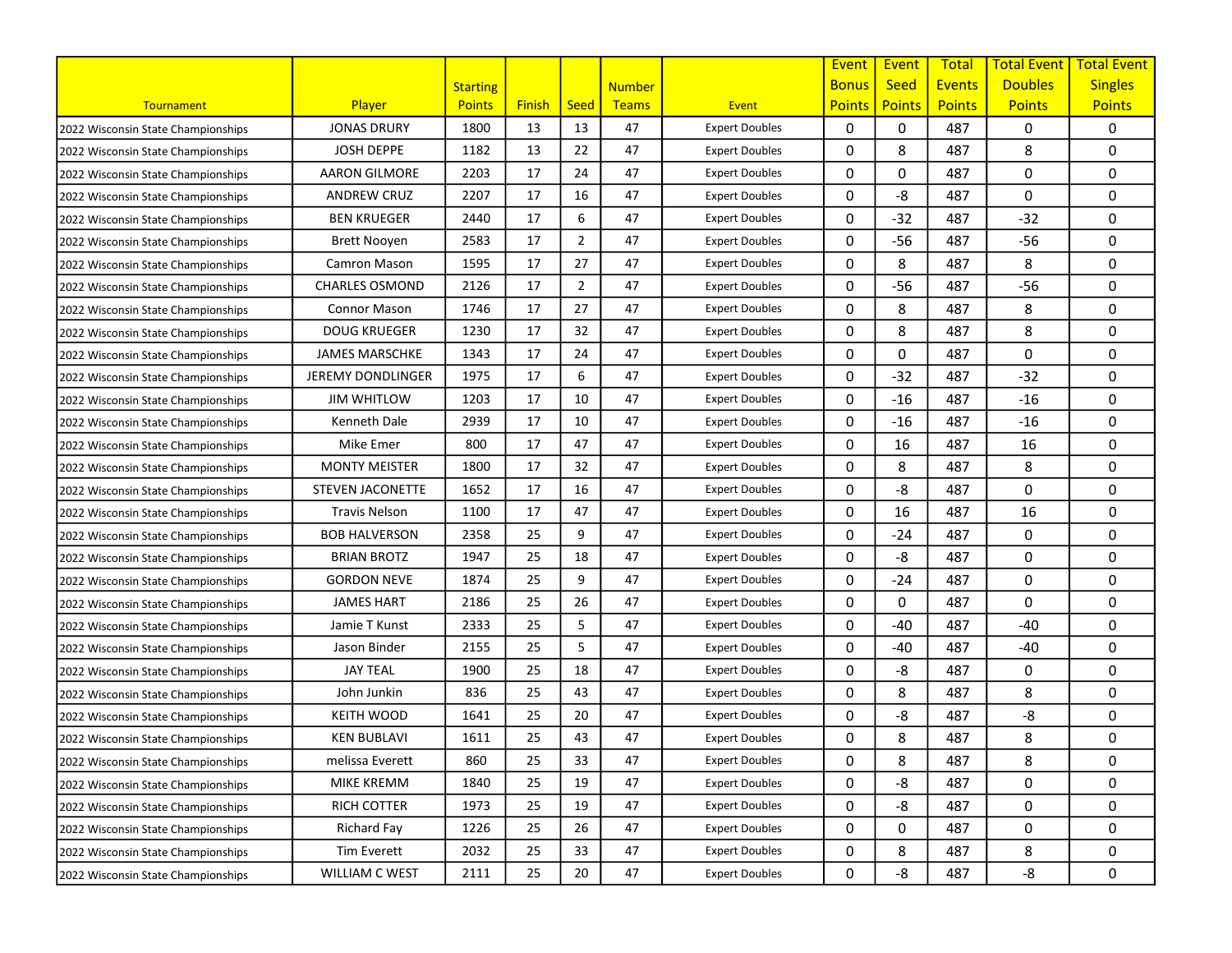|                                    |                       |                 |                |                |               |                       | Event         | Event         | <b>Total</b>  | <b>Total Event</b> | <b>Total Event</b> |
|------------------------------------|-----------------------|-----------------|----------------|----------------|---------------|-----------------------|---------------|---------------|---------------|--------------------|--------------------|
|                                    |                       | <b>Starting</b> |                |                | <b>Number</b> |                       | <b>Bonus</b>  | <b>Seed</b>   | <b>Events</b> | <b>Doubles</b>     | <b>Singles</b>     |
| Tournament                         | <b>Player</b>         | <b>Points</b>   | <b>Finish</b>  | <b>Seed</b>    | Teams         | Event                 | <b>Points</b> | <b>Points</b> | <b>Points</b> | <b>Points</b>      | <b>Points</b>      |
| 2022 Wisconsin State Championships | Adam Barr             | 1309            | 33             | 30             | 47            | <b>Expert Doubles</b> | 0             | 0             | 487           | 0                  | 0                  |
| 2022 Wisconsin State Championships | Anthony CAMPOFIORE    | 958             | 33             | 44             | 47            | <b>Expert Doubles</b> | 0             | $\mathbf 0$   | 487           | 0                  | 0                  |
| 2022 Wisconsin State Championships | <b>BRAD DOMAS</b>     | 1877            | 33             | 38             | 47            | <b>Expert Doubles</b> | 0             | 0             | 487           | 0                  | 0                  |
| 2022 Wisconsin State Championships | Chris Adamski         | 1278            | 33             | 31             | 47            | <b>Expert Doubles</b> | 0             | 0             | 487           | 0                  | 0                  |
| 2022 Wisconsin State Championships | Cole Lembcke          | 826             | 33             | 45             | 47            | <b>Expert Doubles</b> | 0             | 0             | 487           | 0                  | 0                  |
| 2022 Wisconsin State Championships | <b>DAN TYMINSKI</b>   | 1943            | 33             | 30             | 47            | <b>Expert Doubles</b> | 0             | 0             | 487           | 0                  | 0                  |
| 2022 Wisconsin State Championships | David PETERSON        | 800             | 33             | 39             | 47            | <b>Expert Doubles</b> | 0             | 0             | 487           | 0                  | 0                  |
| 2022 Wisconsin State Championships | Dom Godard            | 1054            | 33             | 34             | 47            | <b>Expert Doubles</b> | 0             | $\Omega$      | 487           | 0                  | 0                  |
| 2022 Wisconsin State Championships | <b>JACOB TOM</b>      | 1561            | 33             | 37             | 47            | <b>Expert Doubles</b> | 0             | 0             | 487           | 0                  | 0                  |
| 2022 Wisconsin State Championships | <b>JASON BORGARDT</b> | 1800            | 33             | 23             | 47            | <b>Expert Doubles</b> | 0             | $-16$         | 487           | 0                  | 0                  |
| 2022 Wisconsin State Championships | Jason Campofiore      | 1445            | 33             | 44             | 47            | <b>Expert Doubles</b> | 0             | 0             | 487           | 0                  | 0                  |
| 2022 Wisconsin State Championships | Jeff Sasser           | 1800            | 33             | 34             | 47            | <b>Expert Doubles</b> | 0             | 0             | 487           | 0                  | 0                  |
| 2022 Wisconsin State Championships | Jeff Thompson         | 801             | 33             | 38             | 47            | <b>Expert Doubles</b> | 0             | 0             | 487           | 0                  | 0                  |
| 2022 Wisconsin State Championships | Jeffrey MILLER Jr     | 1164            | 33             | 37             | 47            | <b>Expert Doubles</b> | 0             | $\mathbf 0$   | 487           | 0                  | 0                  |
| 2022 Wisconsin State Championships | <b>JIM WRIGHT</b>     | 1808            | 33             | 31             | 47            | <b>Expert Doubles</b> | 0             | 0             | 487           | 0                  | 0                  |
| 2022 Wisconsin State Championships | John Ekonomou         | 1234            | 33             | 29             | 47            | <b>Expert Doubles</b> | 0             | 0             | 487           | 0                  | 0                  |
| 2022 Wisconsin State Championships | John Winter           | 1864            | 33             | 21             | 47            | <b>Expert Doubles</b> | 0             | $-16$         | 487           | 0                  | 0                  |
| 2022 Wisconsin State Championships | Jordan PETERSON       | 1589            | 33             | 25             | 47            | <b>Expert Doubles</b> | 0             | -8            | 487           | 0                  | 0                  |
| 2022 Wisconsin State Championships | Josh Sarpy            | 1364            | 33             | 42             | 47            | <b>Expert Doubles</b> | 0             | 0             | 487           | 0                  | 0                  |
| 2022 Wisconsin State Championships | Justin Bowder         | 800             | 33             | 46             | 47            | <b>Expert Doubles</b> | 0             | $\Omega$      | 487           | 0                  | 0                  |
| 2022 Wisconsin State Championships | <b>MARK HOFMANN</b>   | 2037            | 33             | 29             | 47            | <b>Expert Doubles</b> | 0             | $\mathbf 0$   | 487           | 0                  | 0                  |
| 2022 Wisconsin State Championships | <b>PAUL KRAUSE</b>    | 1808            | 33             | 17             | 47            | <b>Expert Doubles</b> | 0             | $-16$         | 487           | 0                  | 0                  |
| 2022 Wisconsin State Championships | <b>Rick Burdick</b>   | 1284            | 33             | 45             | 47            | <b>Expert Doubles</b> | 0             | 0             | 487           | 0                  | 0                  |
| 2022 Wisconsin State Championships | <b>SCOTT LUNDGREN</b> | 1800            | 33             | 39             | 47            | <b>Expert Doubles</b> | 0             | 0             | 487           | 0                  | 0                  |
| 2022 Wisconsin State Championships | Seth Nelson           | 1195            | 33             | 46             | 47            | <b>Expert Doubles</b> | 0             | 0             | 487           | 0                  | 0                  |
| 2022 Wisconsin State Championships | SHANON HOLMES         | 1844            | 33             | 23             | 47            | <b>Expert Doubles</b> | 0             | $-16$         | 487           | 0                  | 0                  |
| 2022 Wisconsin State Championships | <b>STEVE MILLER</b>   | 2050            | 33             | 17             | 47            | <b>Expert Doubles</b> | 0             | $-16$         | 487           | 0                  | 0                  |
| 2022 Wisconsin State Championships | <b>STEVEN B MOSS</b>  | 1925            | 33             | 25             | 47            | <b>Expert Doubles</b> | 0             | -8            | 487           | 0                  | 0                  |
| 2022 Wisconsin State Championships | TOM DOLNEY            | 1832            | 33             | 21             | 47            | <b>Expert Doubles</b> | 0             | $-16$         | 487           | 0                  | 0                  |
| 2022 Wisconsin State Championships | Trevan J Sheppard     | 1153            | 33             | 42             | 47            | <b>Expert Doubles</b> | 0             | 0             | 487           | 0                  | 0                  |
| 2022 Wisconsin State Championships | MIKE WEYROWSKE        | 2777            | 1              | 1              | 50            | <b>Expert Singles</b> | 112           | 0             | 379           | 0                  | 112                |
| 2022 Wisconsin State Championships | Tristin Hsu           | 2223            | $\overline{2}$ | $\overline{7}$ | 50            | <b>Expert Singles</b> | 84            | 32            | 379           | 0                  | 116                |
| 2022 Wisconsin State Championships | Rob Balza             | 2288            | 3              | 6              | 50            | <b>Expert Singles</b> | 63            | 16            | 379           | 0                  | 79                 |
| 2022 Wisconsin State Championships | Tony R Owens          | 2394            | 4              | 3              | 50            | <b>Expert Singles</b> | 47            | -8            | 379           | 0                  | 39                 |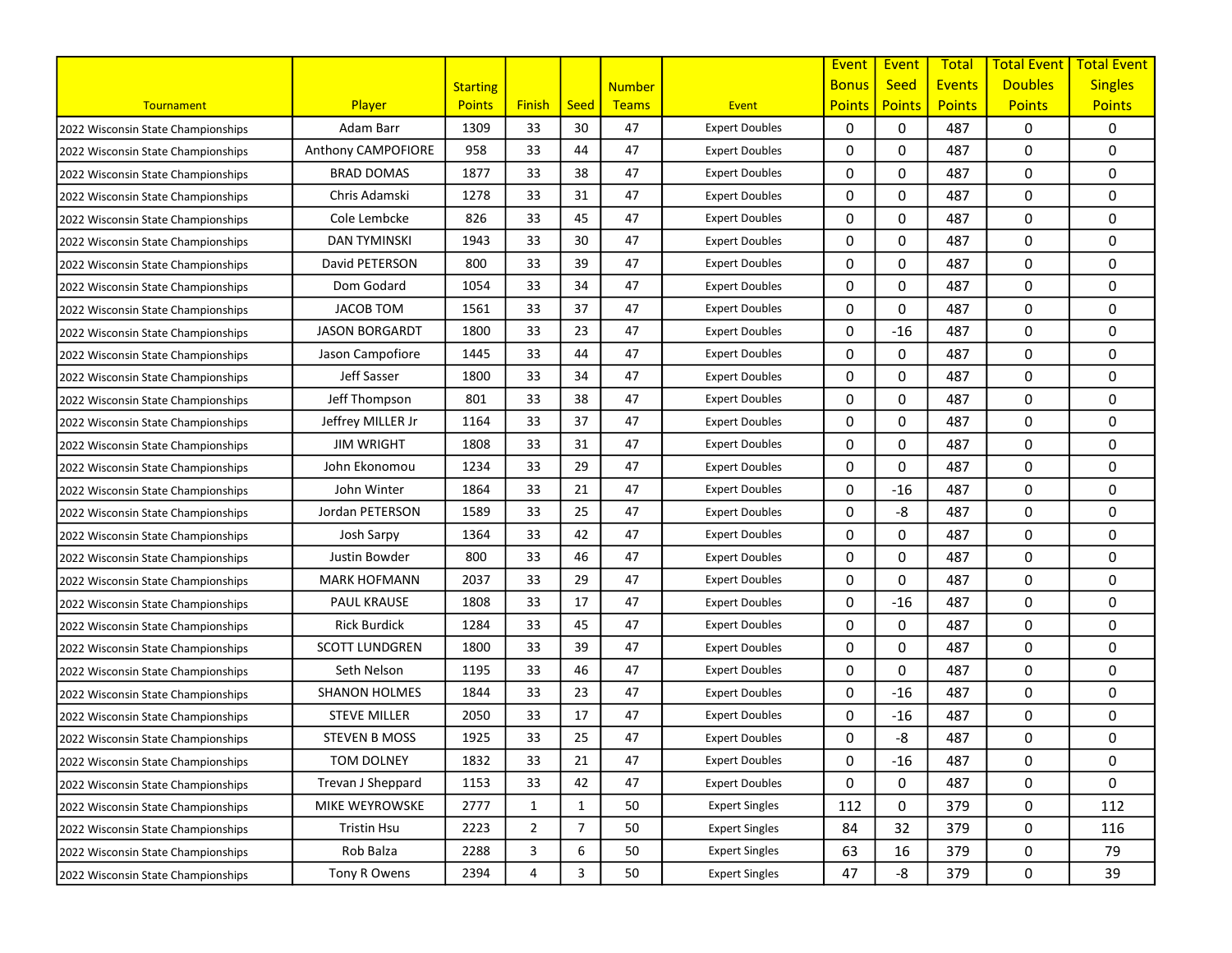|                                    |                        |                 |                |                |               |                                | Event         | Event         | <b>Total</b>  | <b>Total Event</b> | <b>Total Event</b> |
|------------------------------------|------------------------|-----------------|----------------|----------------|---------------|--------------------------------|---------------|---------------|---------------|--------------------|--------------------|
|                                    |                        | <b>Starting</b> |                |                | <b>Number</b> |                                | <b>Bonus</b>  | <b>Seed</b>   | <b>Events</b> | <b>Doubles</b>     | <b>Singles</b>     |
| Tournament                         | <b>Player</b>          | <b>Points</b>   | <b>Finish</b>  | <b>Seed</b>    | Teams         | Event                          | <b>Points</b> | <b>Points</b> | <b>Points</b> | <b>Points</b>      | <b>Points</b>      |
| 2022 Wisconsin State Championships | Camron Mason           | 862             | 5              | 45             | 50            | Bg Bonus Points Expert Singles | 235           | 48            | 379           | 0                  | 283                |
| 2022 Wisconsin State Championships | <b>STAYCE FOWLER</b>   | 2329            | 5              | 5              | 50            | <b>Expert Singles</b>          | 35            | 0             | 379           | 0                  | 35                 |
| 2022 Wisconsin State Championships | <b>Connor Mason</b>    | 1773            | $\overline{7}$ | 30             | 50            | <b>Expert Singles</b>          | 0             | 32            | 379           | 0                  | 32                 |
| 2022 Wisconsin State Championships | <b>TC CONLON</b>       | 1901            | $\overline{7}$ | 19             | 50            | <b>Expert Singles</b>          | 0             | 24            | 379           | 0                  | 24                 |
| 2022 Wisconsin State Championships | <b>BEN KRUEGER</b>     | 2116            | 9              | 11             | 50            | <b>Expert Singles</b>          | 0             | 0             | 379           | 0                  | 0                  |
| 2022 Wisconsin State Championships | Jacob Balcos           | 2335            | 9              | 4              | 50            | <b>Expert Singles</b>          | 0             | $-24$         | 379           | 0                  | $-24$              |
| 2022 Wisconsin State Championships | <b>JAY TEAL</b>        | 1959            | 9              | 18             | 50            | <b>Expert Singles</b>          | 0             | 16            | 379           | 0                  | 16                 |
| 2022 Wisconsin State Championships | Nathan Olson           | 2179            | 9              | 9              | 50            | <b>Expert Singles</b>          | 0             | 0             | 379           | 0                  | 0                  |
| 2022 Wisconsin State Championships | <b>Bill Winchester</b> | 2108            | 13             | 12             | 50            | <b>Expert Singles</b>          | 0             | -8            | 379           | 0                  | -8                 |
| 2022 Wisconsin State Championships | Ellen Moon             | 2198            | 13             | 8              | 50            | <b>Expert Singles</b>          | 0             | $-16$         | 379           | 0                  | $-16$              |
| 2022 Wisconsin State Championships | Jamie T Kunst          | 2088            | 13             | 14             | 50            | <b>Expert Singles</b>          | 0             | 0             | 379           | 0                  | 0                  |
| 2022 Wisconsin State Championships | <b>JONAS DRURY</b>     | 1828            | 13             | 23             | 50            | <b>Expert Singles</b>          | 0             | 8             | 379           | 0                  | 8                  |
| 2022 Wisconsin State Championships | <b>DAN TYMINSKI</b>    | 1800            | 17             | 27             | 50            | <b>Expert Singles</b>          | 0             | 8             | 379           | 0                  | 8                  |
| 2022 Wisconsin State Championships | <b>GREG RUSHING</b>    | 2409            | 17             | $\overline{2}$ | 50            | <b>Expert Singles</b>          | 0             | $-56$         | 379           | 0                  | -56                |
| 2022 Wisconsin State Championships | <b>JAMES HART</b>      | 2153            | 17             | 10             | 50            | <b>Expert Singles</b>          | 0             | $-16$         | 379           | 0                  | $-16$              |
| 2022 Wisconsin State Championships | Jason Binder           | 1672            | 17             | 31             | 50            | <b>Expert Singles</b>          | 0             | 8             | 379           | 0                  | 8                  |
| 2022 Wisconsin State Championships | Justin Kopitz          | 1392            | 17             | 34             | 50            | <b>Expert Singles</b>          | 0             | 16            | 379           | 0                  | 16                 |
| 2022 Wisconsin State Championships | KJAS WOLFF             | 1862            | 17             | 21             | 50            | <b>Expert Singles</b>          | 0             | 0             | 379           | 0                  | 0                  |
| 2022 Wisconsin State Championships | SHANON HOLMES          | 1820            | 17             | 24             | 50            | <b>Expert Singles</b>          | 0             | $\mathbf 0$   | 379           | 0                  | 0                  |
| 2022 Wisconsin State Championships | <b>STEVEN B MOSS</b>   | 2052            | 17             | 16             | 50            | <b>Expert Singles</b>          | 0             | -8            | 379           | 0                  | -8                 |
| 2022 Wisconsin State Championships | <b>CHAD KRINKIE</b>    | 1896            | 25             | 20             | 50            | <b>Expert Singles</b>          | 0             | -8            | 379           | 0                  | 0                  |
| 2022 Wisconsin State Championships | Jeffrey MILLER Jr      | 1149            | 25             | 40             | 50            | <b>Expert Singles</b>          | 0             | 8             | 379           | 0                  | 8                  |
| 2022 Wisconsin State Championships | Jordan PETERSON        | 1355            | 25             | 36             | 50            | <b>Expert Singles</b>          | 0             | 8             | 379           | 0                  | 8                  |
| 2022 Wisconsin State Championships | <b>JOSH DEPPE</b>      | 1182            | 25             | 38             | 50            | <b>Expert Singles</b>          | 0             | 8             | 379           | 0                  | 8                  |
| 2022 Wisconsin State Championships | Justin Feider          | 926             | 25             | 43             | 50            | <b>Expert Singles</b>          | 0             | 8             | 379           | 0                  | 8                  |
| 2022 Wisconsin State Championships | <b>PAUL KRAUSE</b>     | 1800            | 25             | 26             | 50            | <b>Expert Singles</b>          | 0             | $\Omega$      | 379           | 0                  | 0                  |
| 2022 Wisconsin State Championships | <b>ROMAN BLENSKI</b>   | 2064            | 25             | 15             | 50            | <b>Expert Singles</b>          | 0             | $-16$         | 379           | 0                  | $-16$              |
| 2022 Wisconsin State Championships | Shelly Langley         | 2000            | 25             | 17             | 50            | <b>Expert Singles</b>          | 0             | -8            | 379           | 0                  | -8                 |
| 2022 Wisconsin State Championships | Adam Barr              | 895             | 33             | 44             | 50            | <b>Expert Singles</b>          | 0             | 0             | 379           | 0                  | 0                  |
| 2022 Wisconsin State Championships | Anthony GARERI         | 956             | 33             | 42             | 50            | <b>Expert Singles</b>          | 0             | 0             | 379           | 0                  | 0                  |
| 2022 Wisconsin State Championships | <b>BRAD DOMAS</b>      | 1816            | 33             | 25             | 50            | <b>Expert Singles</b>          | 0             | -8            | 379           | 0                  | 0                  |
| 2022 Wisconsin State Championships | Chris MARTIN           | 1623            | 33             | 32             | 50            | <b>Expert Singles</b>          | 0             | -8            | 379           | 0                  | 0                  |
| 2022 Wisconsin State Championships | <b>CLINT FIRARI</b>    | 2107            | 33             | 13             | 50            | <b>Expert Singles</b>          | 0             | $-24$         | 379           | 0                  | $-24$              |
| 2022 Wisconsin State Championships | Cole Lembcke           | 810             | 33             | 48             | 50            | <b>Expert Singles</b>          | 0             | 0             | 379           | 0                  | 0                  |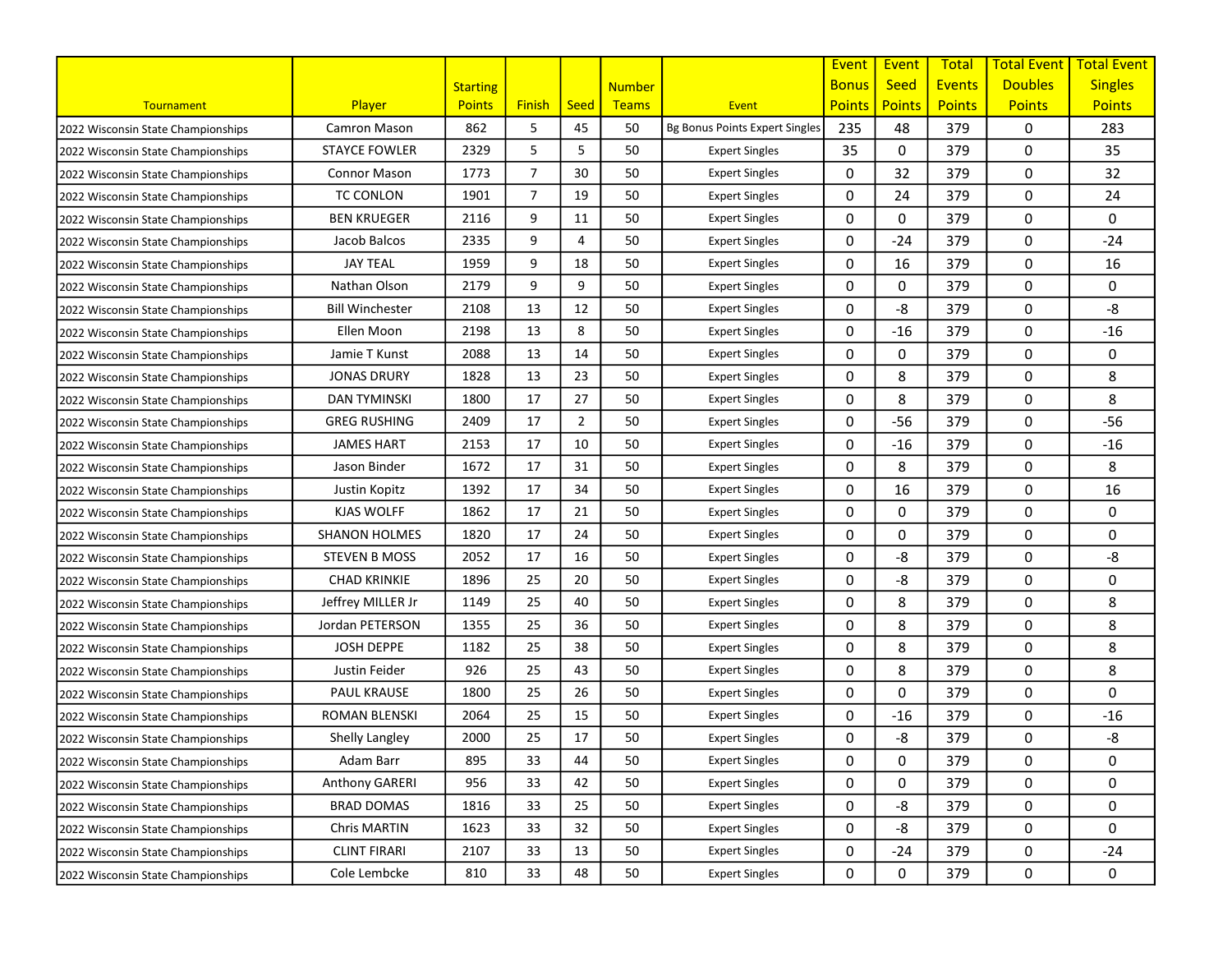|                                    |                          |                 |                |                |               |                       | Event         | Event         | <b>Total</b>  | <b>Total Event</b> | <b>Total Event</b> |
|------------------------------------|--------------------------|-----------------|----------------|----------------|---------------|-----------------------|---------------|---------------|---------------|--------------------|--------------------|
|                                    |                          | <b>Starting</b> |                |                | <b>Number</b> |                       | <b>Bonus</b>  | <b>Seed</b>   | <b>Events</b> | <b>Doubles</b>     | <b>Singles</b>     |
| Tournament                         | Player                   | <b>Points</b>   | <b>Finish</b>  | <b>Seed</b>    | <b>Teams</b>  | Event                 | <b>Points</b> | <b>Points</b> | <b>Points</b> | <b>Points</b>      | <b>Points</b>      |
| 2022 Wisconsin State Championships | <b>DAVID THOMAS</b>      | 1600            | 33             | 33             | 50            | <b>Expert Singles</b> | 0             | $\Omega$      | 379           | 0                  | 0                  |
| 2022 Wisconsin State Championships | Eric McSperrin           | 828             | 33             | 47             | 50            | <b>Expert Singles</b> | 0             | 0             | 379           | 0                  | 0                  |
| 2022 Wisconsin State Championships | Jeff Sasser              | 1784            | 33             | 29             | 50            | <b>Expert Singles</b> | 0             | -8            | 379           | 0                  | 0                  |
| 2022 Wisconsin State Championships | <b>JEREMY DONDLINGER</b> | 1844            | 33             | 22             | 50            | <b>Expert Singles</b> | 0             | $-16$         | 379           | 0                  | 0                  |
| 2022 Wisconsin State Championships | <b>JIM WHITLOW</b>       | 1018            | 33             | 41             | 50            | <b>Expert Singles</b> | 0             | 0             | 379           | 0                  | 0                  |
| 2022 Wisconsin State Championships | John Junkin              | 828             | 33             | 46             | 50            | <b>Expert Singles</b> | 0             | $\Omega$      | 379           | 0                  | 0                  |
| 2022 Wisconsin State Championships | <b>LANCE KEELEY</b>      | 1800            | 33             | 28             | 50            | <b>Expert Singles</b> | 0             | -8            | 379           | 0                  | 0                  |
| 2022 Wisconsin State Championships | Myles Bible Sr           | 1190            | 33             | 37             | 50            | <b>Expert Singles</b> | 0             | 0             | 379           | 0                  | 0                  |
| 2022 Wisconsin State Championships | Seth Nelson              | 1155            | 33             | 39             | 50            | <b>Expert Singles</b> | 0             | 0             | 379           | 0                  | 0                  |
| 2022 Wisconsin State Championships | <b>STEVEN JACONETTE</b>  | 1372            | 33             | 35             | 50            | <b>Expert Singles</b> | 0             | 0             | 379           | 0                  | 0                  |
| 2022 Wisconsin State Championships | Carl Faulkner            | 800             | 49             | 50             | 50            | <b>Expert Singles</b> | 0             | 0             | 379           | 0                  | 0                  |
| 2022 Wisconsin State Championships | Josiah Wing              | 810             | 49             | 49             | 50            | <b>Expert Singles</b> | 0             | 0             | 379           | 0                  | 0                  |
| 2022 Wisconsin State Championships | <b>BUD SPREDEMAN</b>     | 2480            | 1              | $\overline{7}$ | 50            | Open Doubles          | 97            | 40            | 487           | 137                | 0                  |
| 2022 Wisconsin State Championships | <b>Tony SPREDEMAN</b>    | 5686            | 1              | $\overline{7}$ | 50            | Open Doubles          | 97            | 40            | 487           | 137                | 0                  |
| 2022 Wisconsin State Championships | <b>ERIK HUELTNER</b>     | 5642            | $\overline{2}$ | 1              | 50            | Open Doubles          | 68            | -8            | 487           | 60                 | 0                  |
| 2022 Wisconsin State Championships | <b>PAUL SMITH</b>        | 5632            | $\overline{2}$ | 1              | 50            | Open Doubles          | 68            | -8            | 487           | 60                 | 0                  |
| 2022 Wisconsin State Championships | <b>TOMMY ADKISSON</b>    | 5728            | 3              | 3              | 50            | Open Doubles          | 44            | 0             | 487           | 44                 | 0                  |
| 2022 Wisconsin State Championships | Tony R Owens             | 3210            | 3              | 3              | 50            | Open Doubles          | 44            | $\Omega$      | 487           | 44                 | 0                  |
| 2022 Wisconsin State Championships | GREG RUSHING             | 3207            | 4              | 12             | 50            | Open Doubles          | 44            | 24            | 487           | 68                 | 0                  |
| 2022 Wisconsin State Championships | Rob Balza                | 3121            | 4              | 12             | 50            | Open Doubles          | 44            | 24            | 487           | 68                 | 0                  |
| 2022 Wisconsin State Championships | <b>DON CHALIFOUX</b>     | 3164            | 5              | 5              | 50            | Open Doubles          | 27            | 0             | 487           | 27                 | 0                  |
| 2022 Wisconsin State Championships | Joe RHODES               | 5628            | 5              | 5              | 50            | Open Doubles          | 27            | 0             | 487           | 27                 | 0                  |
| 2022 Wisconsin State Championships | MIKE WEYROWSKE           | 3201            | 5              | 4              | 50            | Open Doubles          | 27            | -8            | 487           | 19                 | 0                  |
| 2022 Wisconsin State Championships | RON J OLSON              | 5606            | 5              | 4              | 50            | Open Doubles          | 27            | -8            | 487           | 19                 | 0                  |
| 2022 Wisconsin State Championships | <b>DANIEL LUERAS</b>     | 5614            | $\overline{7}$ | 6              | 50            | Open Doubles          | 27            | -8            | 487           | 19                 | 0                  |
| 2022 Wisconsin State Championships | Dikran Elgatian          | 1851            | $\overline{7}$ | 15             | 50            | Open Doubles          | 27            | 16            | 487           | 43                 | 0                  |
| 2022 Wisconsin State Championships | Ellen Moon               | 3317            | $\overline{7}$ | 15             | 50            | Open Doubles          | 27            | 16            | 487           | 43                 | 0                  |
| 2022 Wisconsin State Championships | Kenneth Dale             | 2939            | $\overline{7}$ | 6              | 50            | Open Doubles          | 27            | -8            | 487           | 19                 | 0                  |
| 2022 Wisconsin State Championships | <b>BRIAN BROTZ</b>       | 1947            | 9              | 29             | 50            | Open Doubles          | 16            | 24            | 487           | 40                 | 0                  |
| 2022 Wisconsin State Championships | <b>DOUG RENGEL</b>       | 3217            | 9              | 11             | 50            | Open Doubles          | 16            | 0             | 487           | 16                 | 0                  |
| 2022 Wisconsin State Championships | Jacob Balcos             | 2650            | 9              | 27             | 50            | Open Doubles          | 16            | 24            | 487           | 40                 | 0                  |
| 2022 Wisconsin State Championships | Matt Weber               | 3257            | 9              | 8              | 50            | Open Doubles          | 16            | -8            | 487           | 8                  | 0                  |
| 2022 Wisconsin State Championships | <b>MONTY MEISTER</b>     | 1800            | 9              | 29             | 50            | Open Doubles          | 16            | 24            | 487           | 40                 | 0                  |
| 2022 Wisconsin State Championships | Nathan Olson             | 3310            | 9              | 11             | 50            | Open Doubles          | 16            | 0             | 487           | 16                 | 0                  |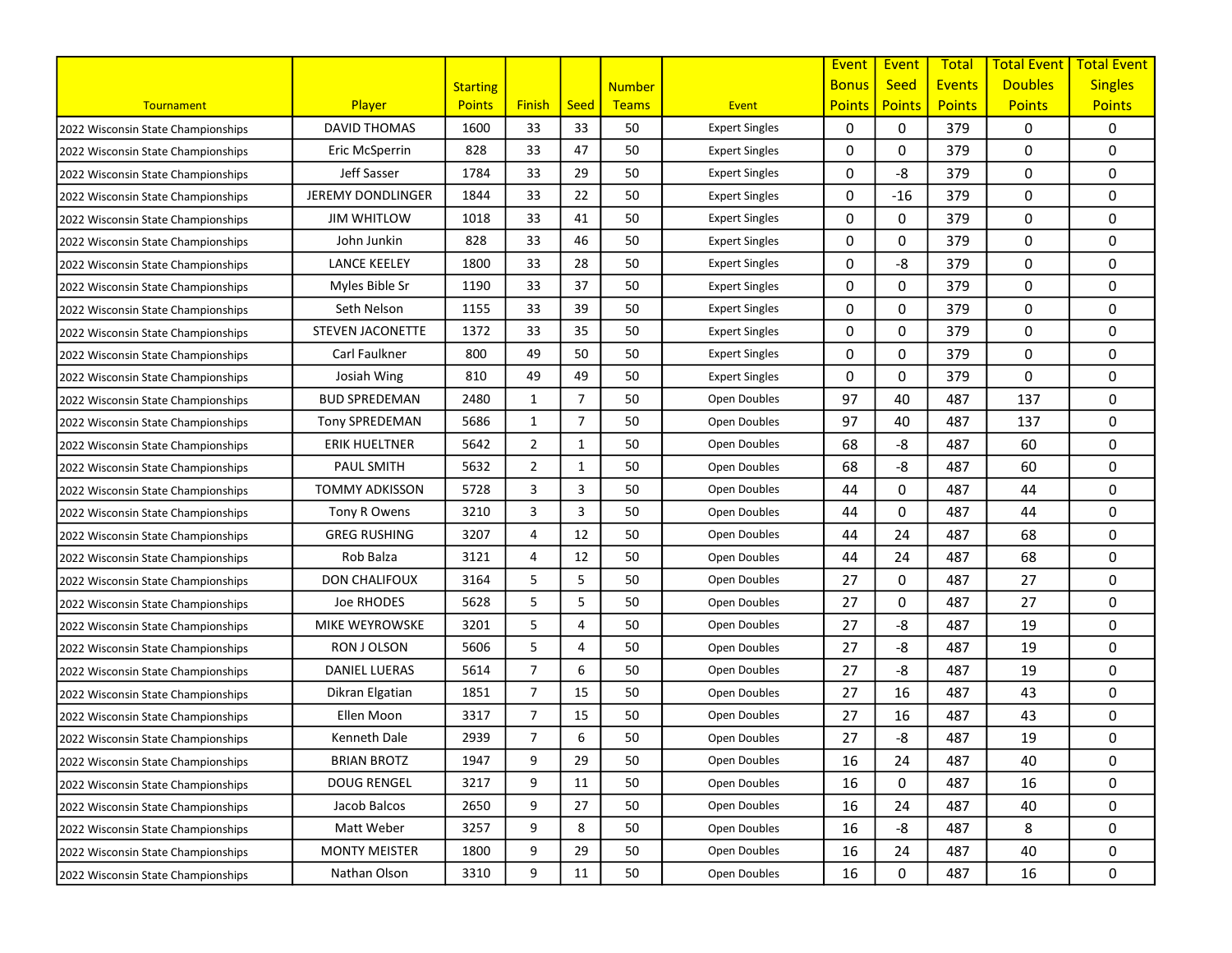|                                    |                         |                 |               |                |               |              | Event         | Event         | <b>Total</b>  | <b>Total Event</b> | <b>Total Event</b> |
|------------------------------------|-------------------------|-----------------|---------------|----------------|---------------|--------------|---------------|---------------|---------------|--------------------|--------------------|
|                                    |                         | <b>Starting</b> |               |                | <b>Number</b> |              | <b>Bonus</b>  | <b>Seed</b>   | <b>Events</b> | <b>Doubles</b>     | <b>Singles</b>     |
| Tournament                         | Player                  | <b>Points</b>   | <b>Finish</b> | <b>Seed</b>    | Teams         | Event        | <b>Points</b> | <b>Points</b> | <b>Points</b> | <b>Points</b>      | <b>Points</b>      |
| 2022 Wisconsin State Championships | <b>Teddy Krueger</b>    | 4142            | 9             | 8              | 50            | Open Doubles | 16            | -8            | 487           | 8                  | 0                  |
| 2022 Wisconsin State Championships | Trevan J Sheppard       | 1153            | 9             | 27             | 50            | Open Doubles | 16            | 24            | 487           | 40                 | 0                  |
| 2022 Wisconsin State Championships | AMANDA KRUEGER          | 1248            | 13            | 37             | 50            | Open Doubles | 16            | 24            | 487           | 40                 | 0                  |
| 2022 Wisconsin State Championships | <b>Brett Nooyen</b>     | 2583            | 13            | 17             | 50            | Open Doubles | 16            | 8             | 487           | 24                 | 0                  |
| 2022 Wisconsin State Championships | <b>CHARLES OSMOND</b>   | 2126            | 13            | 17             | 50            | Open Doubles | 16            | 8             | 487           | 24                 | 0                  |
| 2022 Wisconsin State Championships | <b>JAY TEAL</b>         | 1900            | 13            | 37             | 50            | Open Doubles | 16            | 24            | 487           | 40                 | 0                  |
| 2022 Wisconsin State Championships | John Winter             | 1864            | 13            | 32             | 50            | Open Doubles | 16            | 16            | 487           | 32                 | 0                  |
| 2022 Wisconsin State Championships | Jordan PETERSON         | 1589            | 13            | 32             | 50            | Open Doubles | 16            | 16            | 487           | 32                 | 0                  |
| 2022 Wisconsin State Championships | <b>NICK GIANNOULIS</b>  | 2138            | 13            | 13             | 50            | Open Doubles | 16            | 0             | 487           | 16                 | 0                  |
| 2022 Wisconsin State Championships | Rasel Ochana            | 3105            | 13            | 13             | 50            | Open Doubles | 16            | 0             | 487           | 16                 | 0                  |
| 2022 Wisconsin State Championships | <b>BRIAN PIPER</b>      | 3405            | 17            | 10             | 50            | Open Doubles | 0             | $-16$         | 487           | $-16$              | 0                  |
| 2022 Wisconsin State Championships | Camron Mason            | 1595            | 17            | 33             | 50            | Open Doubles | 0             | 16            | 487           | 16                 | 0                  |
| 2022 Wisconsin State Championships | <b>CHAD KRINKIE</b>     | 1959            | 17            | 25             | 50            | Open Doubles | 0             | 8             | 487           | 8                  | 0                  |
| 2022 Wisconsin State Championships | Chris MARTIN            | 1964            | 17            | 25             | 50            | Open Doubles | 0             | 8             | 487           | 8                  | 0                  |
| 2022 Wisconsin State Championships | <b>Connor Mason</b>     | 1746            | 17            | 33             | 50            | Open Doubles | 0             | 16            | 487           | 16                 | 0                  |
| 2022 Wisconsin State Championships | <b>DAN BARBER</b>       | 3474            | 17            | $\overline{2}$ | 50            | Open Doubles | 0             | $-50$         | 487           | $-50$              | 0                  |
| 2022 Wisconsin State Championships | <b>FRANK KRONKOWSKI</b> | 3355            | 17            | 10             | 50            | Open Doubles | 0             | $-16$         | 487           | $-16$              | 0                  |
| 2022 Wisconsin State Championships | <b>JACOB TOM</b>        | 1561            | 17            | 36             | 50            | Open Doubles | 0             | 16            | 487           | 16                 | 0                  |
| 2022 Wisconsin State Championships | John McDermott          | 1646            | 17            | 26             | 50            | Open Doubles | 0             | 8             | 487           | 8                  | 0                  |
| 2022 Wisconsin State Championships | Kevin Romero            | 5778            | 17            | $\overline{2}$ | 50            | Open Doubles | 0             | $-50$         | 487           | $-50$              | 0                  |
| 2022 Wisconsin State Championships | Michael Stahl           | 4011            | 17            | 9              | 50            | Open Doubles | 0             | $-16$         | 487           | $-16$              | 0                  |
| 2022 Wisconsin State Championships | Mike Billirakis         | 3276            | 17            | 9              | 50            | Open Doubles | 0             | $-16$         | 487           | $-16$              | 0                  |
| 2022 Wisconsin State Championships | Shelly Langley          | 2236            | 17            | 19             | 50            | Open Doubles | 0             | 0             | 487           | 0                  | 0                  |
| 2022 Wisconsin State Championships | <b>STAYCE FOWLER</b>    | 2293            | 17            | 19             | 50            | Open Doubles | 0             | 0             | 487           | 0                  | 0                  |
| 2022 Wisconsin State Championships | <b>STEVEN JACONETTE</b> | 1652            | 17            | 36             | 50            | Open Doubles | 0             | 16            | 487           | 16                 | 0                  |
| 2022 Wisconsin State Championships | ZACH HOFER              | 2256            | 17            | 26             | 50            | Open Doubles | 0             | 8             | 487           | 8                  | 0                  |
| 2022 Wisconsin State Championships | <b>Bill Winchester</b>  | 3054            | 25            | 16             | 50            | Open Doubles | 0             | $-16$         | 487           | $-16$              | 0                  |
| 2022 Wisconsin State Championships | <b>BRANDON SEIDL</b>    | 2141            | 25            | 21             | 50            | Open Doubles | 0             | -8            | 487           | -8                 | 0                  |
| 2022 Wisconsin State Championships | <b>BRYAN LOUIS</b>      | 2133            | 25            | 21             | 50            | Open Doubles | 0             | -8            | 487           | -8                 | 0                  |
| 2022 Wisconsin State Championships | <b>CORY ALLEN</b>       | 1859            | 25            | 24             | 50            | Open Doubles | 0             | -8            | 487           | 0                  | 0                  |
| 2022 Wisconsin State Championships | DAVE DEFEBAUGH          | 1414            | 25            | 20             | 50            | Open Doubles | 0             | 0             | 487           | 0                  | 0                  |
| 2022 Wisconsin State Championships | Eric Balcos             | 2600            | 25            | 18             | 50            | Open Doubles | 0             | -8            | 487           | 0                  | 0                  |
| 2022 Wisconsin State Championships | Eric McSperrin          | 800             | 25            | 44             | 50            | Open Doubles | 0             | 8             | 487           | 8                  | 0                  |
| 2022 Wisconsin State Championships | <b>GARY BENNIS</b>      | 3175            | 25            | 14             | 50            | Open Doubles | 0             | $-16$         | 487           | $-16$              | 0                  |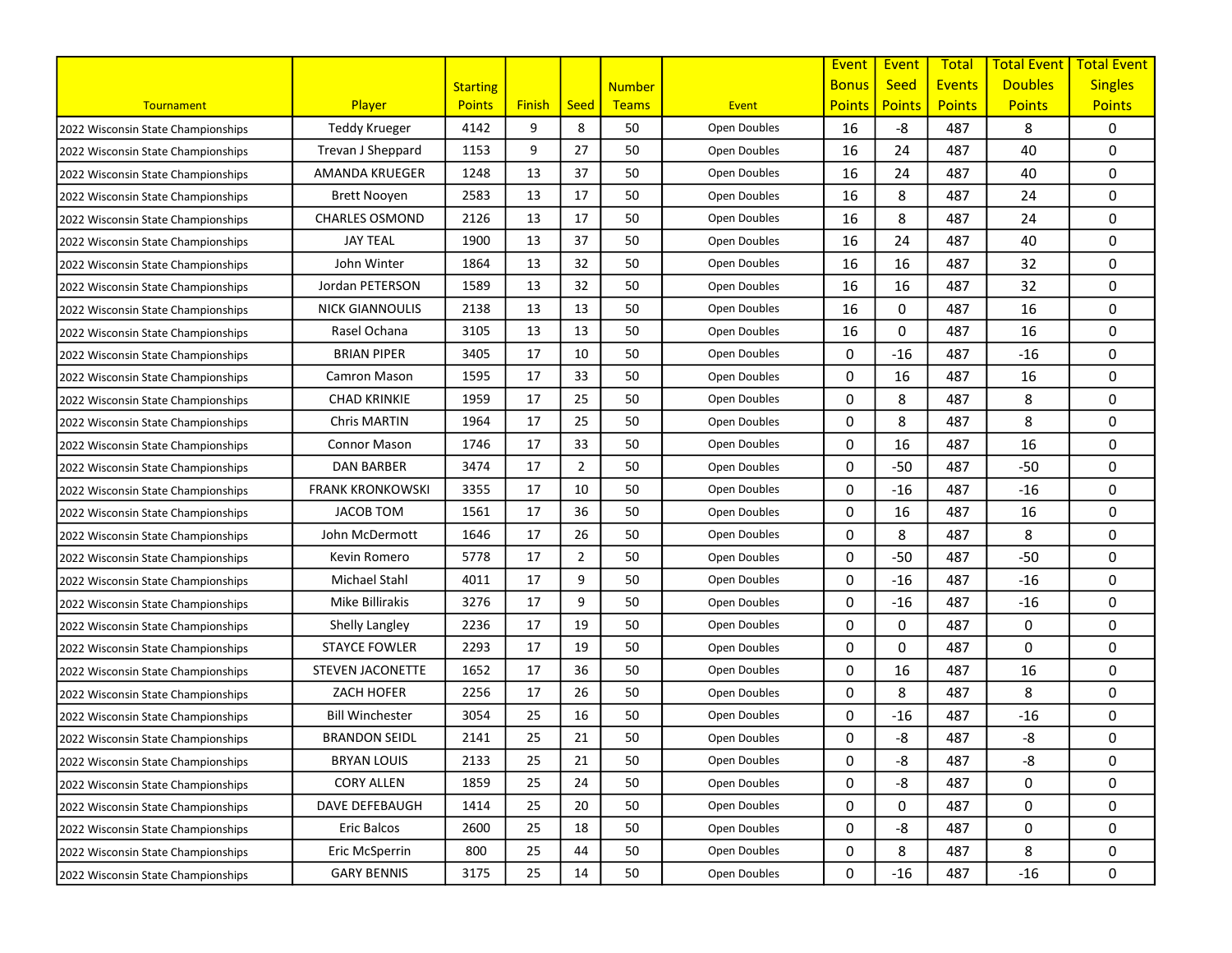|                                    |                       |                 |               |             |               |              | Event         | Event         | <b>Total</b>  | <b>Total Event</b> | <b>Total Event</b> |
|------------------------------------|-----------------------|-----------------|---------------|-------------|---------------|--------------|---------------|---------------|---------------|--------------------|--------------------|
|                                    |                       | <b>Starting</b> |               |             | <b>Number</b> |              | <b>Bonus</b>  | <b>Seed</b>   | <b>Events</b> | <b>Doubles</b>     | <b>Singles</b>     |
| Tournament                         | Player                | <b>Points</b>   | <b>Finish</b> | <b>Seed</b> | Teams         | Event        | <b>Points</b> | <b>Points</b> | <b>Points</b> | <b>Points</b>      | <b>Points</b>      |
| 2022 Wisconsin State Championships | Justin Bowder         | 800             | 25            | 42          | 50            | Open Doubles | 0             | 8             | 487           | 8                  | 0                  |
| 2022 Wisconsin State Championships | LUKE BRINKMAN         | 2023            | 25            | 16          | 50            | Open Doubles | 0             | $-16$         | 487           | $-16$              | 0                  |
| 2022 Wisconsin State Championships | <b>PAUL KRAUSE</b>    | 1808            | 25            | 44          | 50            | Open Doubles | 0             | 8             | 487           | 8                  | 0                  |
| 2022 Wisconsin State Championships | <b>RANDY VAN OSS</b>  | 2100            | 25            | 24          | 50            | Open Doubles | 0             | -8            | 487           | 0                  | 0                  |
| 2022 Wisconsin State Championships | <b>RICK INO</b>       | 2974            | 25            | 20          | 50            | Open Doubles | 0             | 0             | 487           | 0                  | 0                  |
| 2022 Wisconsin State Championships | <b>STEVE MILLER</b>   | 2050            | 25            | 14          | 50            | Open Doubles | 0             | $-16$         | 487           | $-16$              | 0                  |
| 2022 Wisconsin State Championships | <b>STEVEN B MOSS</b>  | 1925            | 25            | 42          | 50            | Open Doubles | 0             | 8             | 487           | 8                  | 0                  |
| 2022 Wisconsin State Championships | Tristin Hsu           | 1930            | 25            | 18          | 50            | Open Doubles | 0             | -8            | 487           | 0                  | 0                  |
| 2022 Wisconsin State Championships | Adam Barr             | 1309            | 33            | 46          | 50            | Open Doubles | 0             | 0             | 487           | 0                  | 0                  |
| 2022 Wisconsin State Championships | <b>ANDREW CRUZ</b>    | 2207            | 33            | 35          | 50            | Open Doubles | 0             | 0             | 487           | 0                  | 0                  |
| 2022 Wisconsin State Championships | Andy Vidovic          | 1000            | 33            | 48          | 50            | Open Doubles | 0             | 0             | 487           | 0                  | 0                  |
| 2022 Wisconsin State Championships | Anthony GARERI        | 1067            | 33            | 35          | 50            | Open Doubles | 0             | 0             | 487           | 0                  | 0                  |
| 2022 Wisconsin State Championships | <b>BOB HALVERSON</b>  | 2358            | 33            | 22          | 50            | Open Doubles | 0             | $-16$         | 487           | $-16$              | 0                  |
| 2022 Wisconsin State Championships | <b>BRAD DOMAS</b>     | 1877            | 33            | 43          | 50            | Open Doubles | 0             | 0             | 487           | 0                  | 0                  |
| 2022 Wisconsin State Championships | <b>CLINT FIRARI</b>   | 2110            | 33            | 34          | 50            | Open Doubles | 0             | 0             | 487           | 0                  | 0                  |
| 2022 Wisconsin State Championships | Dom Godard            | 1054            | 33            | 47          | 50            | Open Doubles | 0             | 0             | 487           | 0                  | 0                  |
| 2022 Wisconsin State Championships | Gabriel Gray          | 1000            | 33            | 41          | 50            | Open Doubles | 0             | 0             | 487           | 0                  | 0                  |
| 2022 Wisconsin State Championships | Jamie T Kunst         | 2333            | 33            | 30          | 50            | Open Doubles | 0             | -8            | 487           | -8                 | 0                  |
| 2022 Wisconsin State Championships | <b>JASON BORGARDT</b> | 1800            | 33            | 31          | 50            | Open Doubles | 0             | -8            | 487           | 0                  | 0                  |
| 2022 Wisconsin State Championships | Jeff Thompson         | 801             | 33            | 43          | 50            | Open Doubles | 0             | 0             | 487           | 0                  | 0                  |
| 2022 Wisconsin State Championships | Jeffrey MILLER Jr     | 1164            | 33            | 46          | 50            | Open Doubles | 0             | 0             | 487           | 0                  | 0                  |
| 2022 Wisconsin State Championships | <b>JONAS DRURY</b>    | 1800            | 33            | 22          | 50            | Open Doubles | 0             | $-16$         | 487           | $-16$              | 0                  |
| 2022 Wisconsin State Championships | <b>JOSH DEPPE</b>     | 1182            | 33            | 34          | 50            | Open Doubles | 0             | 0             | 487           | 0                  | 0                  |
| 2022 Wisconsin State Championships | Josh Sarpy            | 1364            | 33            | 30          | 50            | Open Doubles | 0             | -8            | 487           | -8                 | 0                  |
| 2022 Wisconsin State Championships | Justin Feider         | 1108            | 33            | 39          | 50            | Open Doubles | 0             | 0             | 487           | 0                  | 0                  |
| 2022 Wisconsin State Championships | Justin Kopitz         | 1742            | 33            | 39          | 50            | Open Doubles | 0             | $\mathbf 0$   | 487           | 0                  | 0                  |
| 2022 Wisconsin State Championships | <b>KEITH WOOD</b>     | 1641            | 33            | 28          | 50            | Open Doubles | 0             | -8            | 487           | -8                 | 0                  |
| 2022 Wisconsin State Championships | <b>MARK HOFMANN</b>   | 2037            | 33            | 23          | 50            | Open Doubles | 0             | $-16$         | 487           | $-16$              | 0                  |
| 2022 Wisconsin State Championships | Mike Emer             | 800             | 33            | 45          | 50            | Open Doubles | 0             | 0             | 487           | 0                  | 0                  |
| 2022 Wisconsin State Championships | Myles Bible Sr        | 1258            | 33            | 47          | 50            | Open Doubles | 0             | 0             | 487           | 0                  | 0                  |
| 2022 Wisconsin State Championships | RICH COTTER           | 1973            | 33            | 23          | 50            | Open Doubles | 0             | $-16$         | 487           | $-16$              | 0                  |
| 2022 Wisconsin State Championships | <b>ROMAN BLENSKI</b>  | 2061            | 33            | 38          | 50            | Open Doubles | 0             | 0             | 487           | 0                  | 0                  |
| 2022 Wisconsin State Championships | Saida Krueger         | 810             | 33            | 38          | 50            | Open Doubles | 0             | 0             | 487           | 0                  | 0                  |
| 2022 Wisconsin State Championships | <b>SCOTT LUNDGREN</b> | 1800            | 33            | 45          | 50            | Open Doubles | 0             | 0             | 487           | 0                  | 0                  |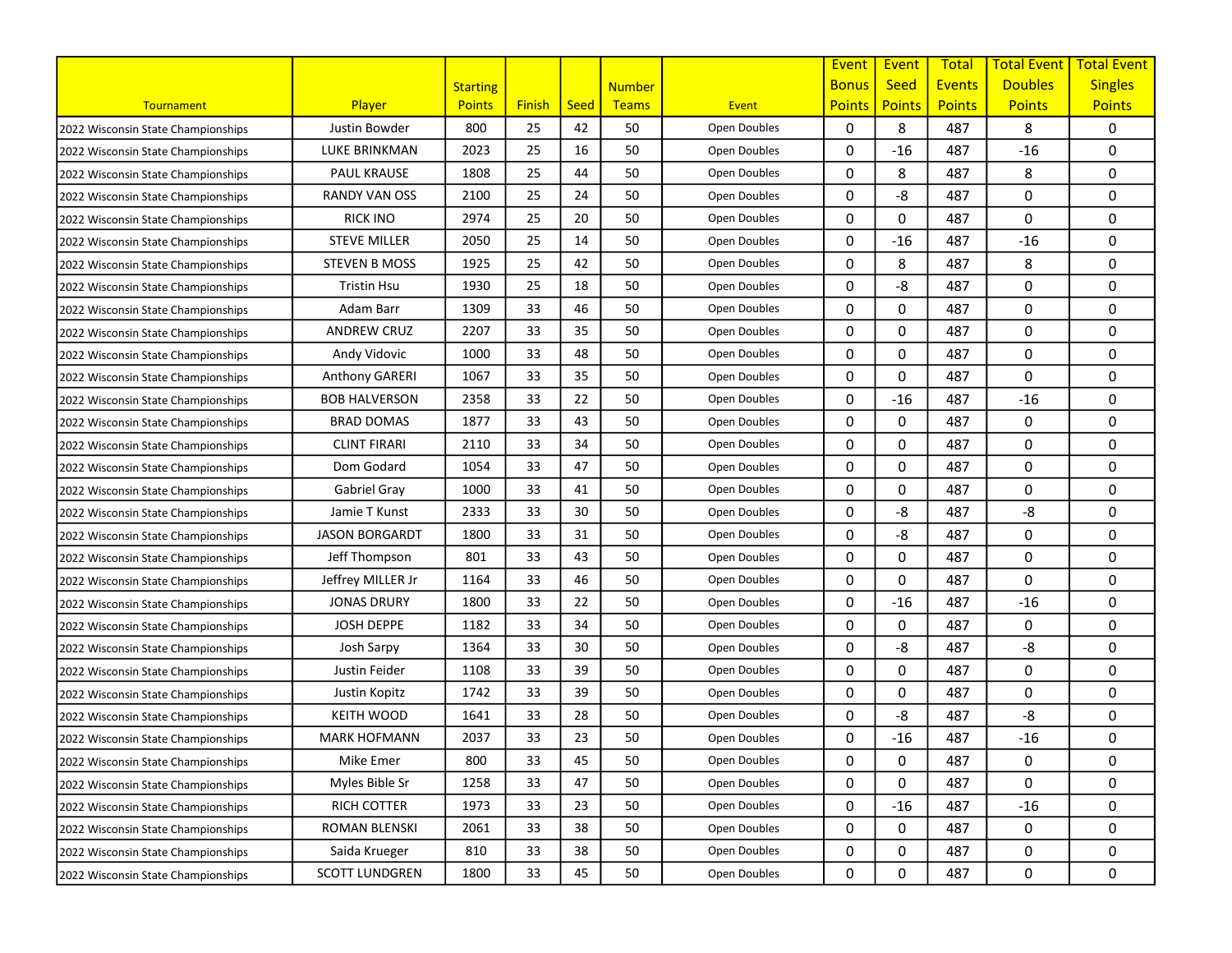|                                    |                        |                 |                |                |               |              | Event         | Event         | <b>Total</b>  | <b>Total Event</b> | <b>Total Event</b> |
|------------------------------------|------------------------|-----------------|----------------|----------------|---------------|--------------|---------------|---------------|---------------|--------------------|--------------------|
|                                    |                        | <b>Starting</b> |                |                | <b>Number</b> |              | <b>Bonus</b>  | <b>Seed</b>   | <b>Events</b> | <b>Doubles</b>     | <b>Singles</b>     |
| Tournament                         | Player                 | <b>Points</b>   | <b>Finish</b>  | <b>Seed</b>    | Teams         | Event        | <b>Points</b> | <b>Points</b> | <b>Points</b> | <b>Points</b>      | <b>Points</b>      |
| 2022 Wisconsin State Championships | <b>SHANON HOLMES</b>   | 1844            | 33             | 31             | 50            | Open Doubles | 0             | -8            | 487           | 0                  | 0                  |
| 2022 Wisconsin State Championships | <b>SHAUN SCHAEFER</b>  | 1800            | 33             | 41             | 50            | Open Doubles | 0             | 0             | 487           | 0                  | 0                  |
| 2022 Wisconsin State Championships | Taso Diagelakis        | 1208            | 33             | 40             | 50            | Open Doubles | 0             | 0             | 487           | 0                  | 0                  |
| 2022 Wisconsin State Championships | <b>TC CONLON</b>       | 1632            | 33             | 40             | 50            | Open Doubles | 0             | 0             | 487           | 0                  | 0                  |
| 2022 Wisconsin State Championships | <b>Travis Nelson</b>   | 1100            | 33             | 48             | 50            | Open Doubles | 0             | 0             | 487           | 0                  | 0                  |
| 2022 Wisconsin State Championships | <b>WILLIAM C WEST</b>  | 2111            | 33             | 28             | 50            | Open Doubles | 0             | -8            | 487           | -8                 | 0                  |
| 2022 Wisconsin State Championships | Aaron Hall             | 800             | 49             | 50             | 50            | Open Doubles | 0             | 0             | 487           | 0                  | 0                  |
| 2022 Wisconsin State Championships | Alicia Calvo           | 800             | 49             | 49             | 50            | Open Doubles | 0             | $\Omega$      | 487           | 0                  | 0                  |
| 2022 Wisconsin State Championships | John Waite             | 800             | 49             | 50             | 50            | Open Doubles | 0             | 0             | 487           | 0                  | 0                  |
| 2022 Wisconsin State Championships | <b>Tim Kis</b>         | 1060            | 49             | 49             | 50            | Open Doubles | 0             | 0             | 487           | 0                  | 0                  |
| 2022 Wisconsin State Championships | Tony SPREDEMAN         | 5655            | 1              | $\overline{2}$ | 48            | Open Singles | 96            | 8             | 481           | 0                  | 104                |
| 2022 Wisconsin State Championships | <b>TOMMY ADKISSON</b>  | 5618            | $\overline{2}$ | 3              | 48            | Open Singles | 67            | 8             | 481           | 0                  | 75                 |
| 2022 Wisconsin State Championships | <b>ZACH HOFER</b>      | 2615            | 3              | 16             | 48            | Open Singles | 43            | 40            | 481           | 0                  | 83                 |
| 2022 Wisconsin State Championships | <b>DANIEL LUERAS</b>   | 5593            | 4              | 5              | 48            | Open Singles | 43            | 8             | 481           | 0                  | 51                 |
| 2022 Wisconsin State Championships | Joe RHODES             | 5400            | 5              | 6              | 48            | Open Singles | 26            | 0             | 481           | 0                  | 26                 |
| 2022 Wisconsin State Championships | Michael Stahl          | 3459            | 5              | 9              | 48            | Open Singles | 26            | 16            | 481           | 0                  | 42                 |
| 2022 Wisconsin State Championships | Kevin Romero           | 5764            | $\overline{7}$ | 1              | 48            | Open Singles | 26            | $-40$         | 481           | 0                  | $-14$              |
| 2022 Wisconsin State Championships | <b>PAUL SMITH</b>      | 5603            | $\overline{7}$ | 4              | 48            | Open Singles | 26            | $-16$         | 481           | 0                  | 10                 |
| 2022 Wisconsin State Championships | <b>DOUG RENGEL</b>     | 3024            | 9              | 13             | 48            | Open Singles | 16            | 8             | 481           | 0                  | 24                 |
| 2022 Wisconsin State Championships | Jacob Balcos           | 2335            | 9              | 18             | 48            | Open Singles | 16            | 16            | 481           | 0                  | 32                 |
| 2022 Wisconsin State Championships | Kenneth Dale           | 3605            | 9              | $\overline{7}$ | 48            | Open Singles | 16            | -8            | 481           | 0                  | 8                  |
| 2022 Wisconsin State Championships | Rob Balza              | 2288            | 9              | 19             | 48            | Open Singles | 16            | 16            | 481           | 0                  | 32                 |
| 2022 Wisconsin State Championships | <b>ERIK HUELTNER</b>   | 3326            | 13             | 10             | 48            | Open Singles | 16            | -8            | 481           | 0                  | 8                  |
| 2022 Wisconsin State Championships | Jamie T Kunst          | 2088            | 13             | 22             | 48            | Open Singles | 16            | 8             | 481           | 0                  | 24                 |
| 2022 Wisconsin State Championships | Matt Weber             | 3556            | 13             | 8              | 48            | Open Singles | 16            | $-16$         | 481           | 0                  | 0                  |
| 2022 Wisconsin State Championships | Rasel Ochana           | 2637            | 13             | 15             | 48            | Open Singles | 16            | 0             | 481           | 0                  | 16                 |
| 2022 Wisconsin State Championships | <b>Bill Winchester</b> | 2108            | 17             | 20             | 48            | Open Singles | 0             | 0             | 481           | 0                  | 0                  |
| 2022 Wisconsin State Championships | <b>BRYAN LOUIS</b>     | 1752            | 17             | 32             | 48            | Open Singles | 0             | 8             | 481           | 0                  | 8                  |
| 2022 Wisconsin State Championships | <b>DON CHALIFOUX</b>   | 3100            | 17             | 12             | 48            | Open Singles | 0             | $-16$         | 481           | 0                  | $-16$              |
| 2022 Wisconsin State Championships | Eric McSperrin         | 828             | 17             | 44             | 48            | Open Singles | 0             | 16            | 481           | 0                  | 16                 |
| 2022 Wisconsin State Championships | JOSH DEPPE             | 1182            | 17             | 38             | 48            | Open Singles | 0             | 16            | 481           | 0                  | 16                 |
| 2022 Wisconsin State Championships | <b>KEITH WOOD</b>      | 1124            | 17             | 40             | 48            | Open Singles | 0             | 16            | 481           | 0                  | 16                 |
| 2022 Wisconsin State Championships | <b>RICK INO</b>        | 2735            | 17             | 14             | 48            | Open Singles | 0             | -8            | 481           | 0                  | -8                 |
| 2022 Wisconsin State Championships | Tim Kis                | 1010            | 17             | 41             | 48            | Open Singles | 0             | 16            | 481           | 0                  | 16                 |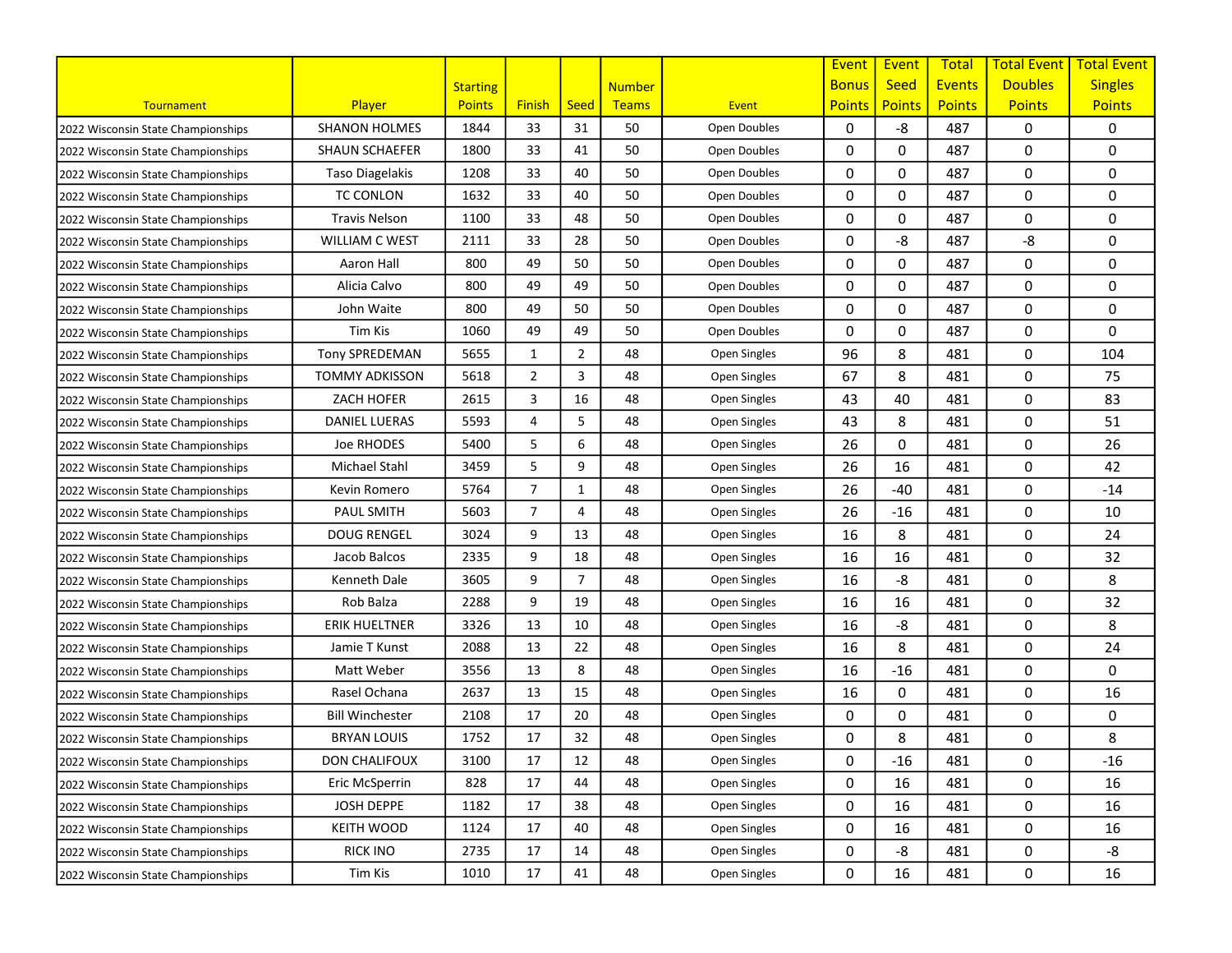|                                    |                         |                 |                |                |               |              | Event         | Event         | <b>Total</b>  | <b>Total Event</b> | <b>Total Event</b> |
|------------------------------------|-------------------------|-----------------|----------------|----------------|---------------|--------------|---------------|---------------|---------------|--------------------|--------------------|
|                                    |                         | <b>Starting</b> |                |                | <b>Number</b> |              | <b>Bonus</b>  | <b>Seed</b>   | <b>Events</b> | <b>Doubles</b>     | <b>Singles</b>     |
| Tournament                         | Player                  | <b>Points</b>   | <b>Finish</b>  | <b>Seed</b>    | Teams         | Event        | <b>Points</b> | <b>Points</b> | <b>Points</b> | <b>Points</b>      | <b>Points</b>      |
| 2022 Wisconsin State Championships | <b>CLINT FIRARI</b>     | 2107            | 25             | 21             | 48            | Open Singles | 0             | -8            | 481           | 0                  | -8                 |
| 2022 Wisconsin State Championships | Dikran Elgatian         | 1872            | 25             | 25             | 48            | Open Singles | 0             | 0             | 481           | 0                  | 0                  |
| 2022 Wisconsin State Championships | Gabriel Gray            | 1000            | 25             | 42             | 48            | Open Singles | 0             | 8             | 481           | 0                  | 8                  |
| 2022 Wisconsin State Championships | <b>GREG RUSHING</b>     | 2409            | 25             | 17             | 48            | Open Singles | 0             | -8            | 481           | 0                  | -8                 |
| 2022 Wisconsin State Championships | Jordan PETERSON         | 1355            | 25             | 36             | 48            | Open Singles | 0             | 8             | 481           | 0                  | 8                  |
| 2022 Wisconsin State Championships | <b>RICH COTTER</b>      | 1704            | 25             | 33             | 48            | Open Singles | 0             | 8             | 481           | 0                  | 8                  |
| 2022 Wisconsin State Championships | <b>SCOTT LUNDGREN</b>   | 1800            | 25             | 30             | 48            | Open Singles | 0             | 0             | 481           | 0                  | 0                  |
| 2022 Wisconsin State Championships | <b>SHANON HOLMES</b>    | 1820            | 25             | 28             | 48            | Open Singles | 0             | $\Omega$      | 481           | 0                  | 0                  |
| 2022 Wisconsin State Championships | Alicia Calvo            | 800             | 33             | 48             | 48            | Open Singles | 0             | 0             | 481           | 0                  | 0                  |
| 2022 Wisconsin State Championships | <b>BRAD DOMAS</b>       | 1816            | 33             | 29             | 48            | Open Singles | 0             | -8            | 481           | 0                  | 0                  |
| 2022 Wisconsin State Championships | Cole Lembcke            | 810             | 33             | 46             | 48            | Open Singles | 0             | 0             | 481           | 0                  | 0                  |
| 2022 Wisconsin State Championships | <b>Connor Mason</b>     | 1773            | 33             | 31             | 48            | Open Singles | 0             | -8            | 481           | 0                  | 0                  |
| 2022 Wisconsin State Championships | <b>CORY ALLEN</b>       | 1872            | 33             | 26             | 48            | Open Singles | 0             | -8            | 481           | 0                  | 0                  |
| 2022 Wisconsin State Championships | Jason Binder            | 1672            | 33             | 34             | 48            | Open Singles | 0             | 0             | 481           | 0                  | 0                  |
| 2022 Wisconsin State Championships | John Ekonomou           | 821             | 33             | 45             | 48            | Open Singles | 0             | 0             | 481           | 0                  | 0                  |
| 2022 Wisconsin State Championships | John McDermott          | 1225            | 33             | 37             | 48            | Open Singles | 0             | 0             | 481           | 0                  | 0                  |
| 2022 Wisconsin State Championships | <b>JONAS DRURY</b>      | 1828            | 33             | 27             | 48            | Open Singles | 0             | -8            | 481           | 0                  | 0                  |
| 2022 Wisconsin State Championships | Justin Feider           | 926             | 33             | 43             | 48            | Open Singles | 0             | 0             | 481           | 0                  | 0                  |
| 2022 Wisconsin State Championships | Justin Kopitz           | 1392            | 33             | 35             | 48            | Open Singles | 0             | 0             | 481           | 0                  | 0                  |
| 2022 Wisconsin State Championships | Mike Billirakis         | 3172            | 33             | 11             | 48            | Open Singles | 0             | $-32$         | 481           | 0                  | $-32$              |
| 2022 Wisconsin State Championships | steve clayton           | 800             | 33             | 47             | 48            | Open Singles | 0             | $\Omega$      | 481           | 0                  | 0                  |
| 2022 Wisconsin State Championships | <b>STEVEN B MOSS</b>    | 2052            | 33             | 23             | 48            | Open Singles | 0             | $-16$         | 481           | 0                  | $-16$              |
| 2022 Wisconsin State Championships | Trevan J Sheppard       | 1125            | 33             | 39             | 48            | Open Singles | 0             | 0             | 481           | 0                  | 0                  |
| 2022 Wisconsin State Championships | <b>WILLIAM C WEST</b>   | 2038            | 33             | 24             | 48            | Open Singles | 0             | $-16$         | 481           | 0                  | $-16$              |
| 2022 Wisconsin State Championships | <b>FRANK KRONKOWSKI</b> | 3355            | 1              | 4              | 36            | Pro Doubles  | 92            | 24            | 313           | 116                | 0                  |
| 2022 Wisconsin State Championships | Mike Billirakis         | 3276            | 1              | 4              | 36            | Pro Doubles  | 92            | 24            | 313           | 116                | 0                  |
| 2022 Wisconsin State Championships | <b>GREG RUSHING</b>     | 3207            | 2              | $\overline{7}$ | 36            | Pro Doubles  | 69            | 32            | 313           | 101                | 0                  |
| 2022 Wisconsin State Championships | Rob Balza               | 3121            | $\overline{2}$ | $\overline{7}$ | 36            | Pro Doubles  | 69            | 32            | 313           | 101                | 0                  |
| 2022 Wisconsin State Championships | Matt Weber              | 3257            | 3              | $\mathbf{1}$   | 36            | Pro Doubles  | 52            | $-16$         | 313           | 36                 | 0                  |
| 2022 Wisconsin State Championships | <b>Teddy Krueger</b>    | 4142            | 3              | $\mathbf{1}$   | 36            | Pro Doubles  | 52            | $-16$         | 313           | 36                 | 0                  |
| 2022 Wisconsin State Championships | <b>DOUG RENGEL</b>      | 3217            | 4              | 5              | 36            | Pro Doubles  | 39            | 8             | 313           | 47                 | 0                  |
| 2022 Wisconsin State Championships | Nathan Olson            | 3310            | 4              | 5              | 36            | Pro Doubles  | 39            | 8             | 313           | 47                 | 0                  |
| 2022 Wisconsin State Championships | Chris Adamski           | 1278            | 5              | 27             | 36            | Pro Doubles  | 29            | 40            | 313           | 69                 | 0                  |
| 2022 Wisconsin State Championships | Michael Stahl           | 4011            | 5              | $\overline{2}$ | 36            | Pro Doubles  | 29            | $-24$         | 313           | 5                  | 0                  |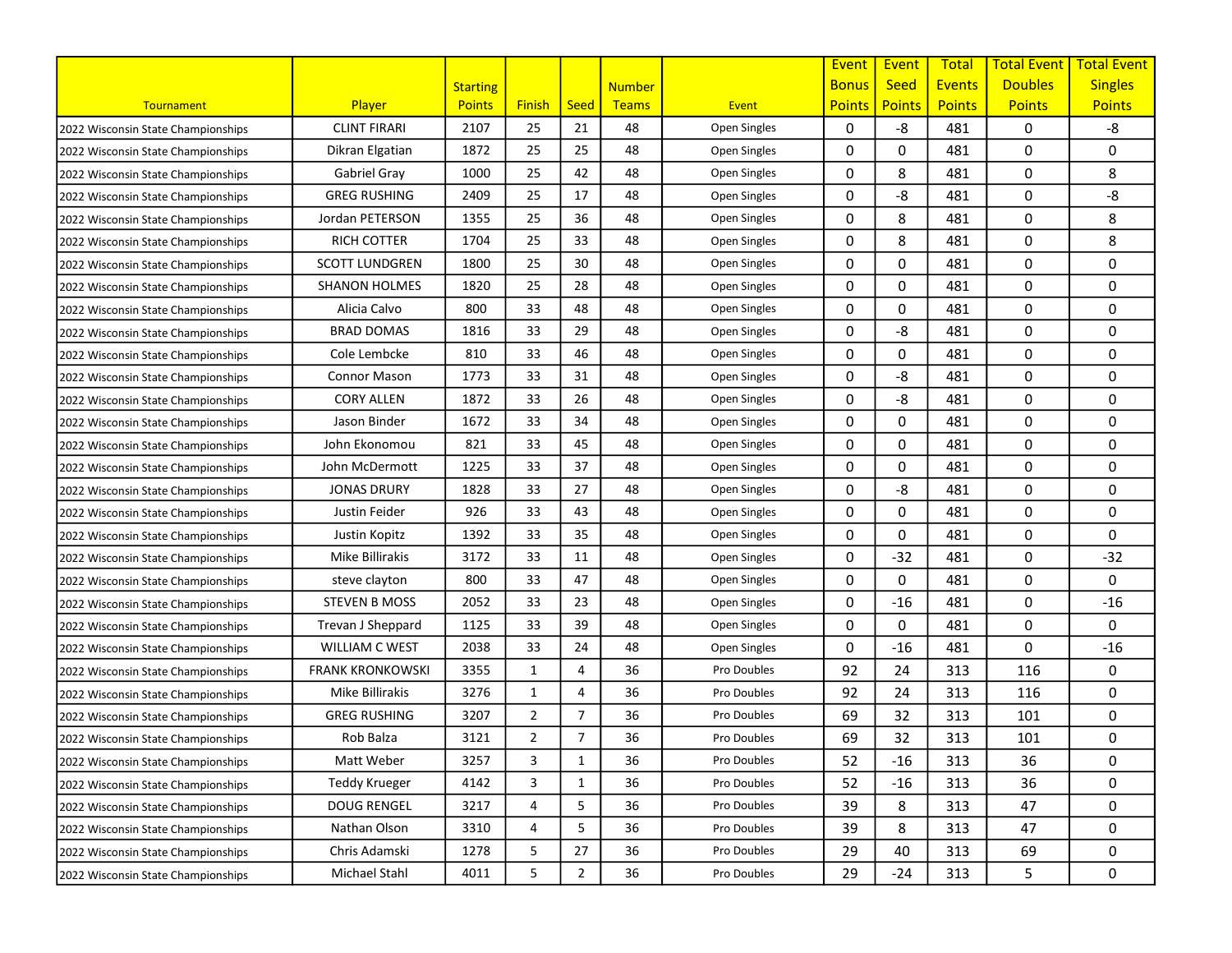|                                    |                        |                 |                |                |               |             | Event         | Event         | <b>Total</b>  | <b>Total Event</b> | <b>Total Event</b> |
|------------------------------------|------------------------|-----------------|----------------|----------------|---------------|-------------|---------------|---------------|---------------|--------------------|--------------------|
|                                    |                        | <b>Starting</b> |                |                | <b>Number</b> |             | <b>Bonus</b>  | <b>Seed</b>   | <b>Events</b> | <b>Doubles</b>     | <b>Singles</b>     |
| Tournament                         | Player                 | <b>Points</b>   | <b>Finish</b>  | <b>Seed</b>    | Teams         | Event       | <b>Points</b> | <b>Points</b> | <b>Points</b> | <b>Points</b>      | <b>Points</b>      |
| 2022 Wisconsin State Championships | <b>MIKE WEYROWSKE</b>  | 3201            | 5              | $\overline{2}$ | 36            | Pro Doubles | 29            | $-24$         | 313           | 5                  | 0                  |
| 2022 Wisconsin State Championships | <b>RANDY VAN OSS</b>   | 2100            | 5              | 27             | 36            | Pro Doubles | 29            | 40            | 313           | 69                 | 0                  |
| 2022 Wisconsin State Championships | <b>Eric Balcos</b>     | 2600            | $\overline{7}$ | 10             | 36            | Pro Doubles | 0             | 8             | 313           | 8                  | 0                  |
| 2022 Wisconsin State Championships | Jacob Balcos           | 2650            | $\overline{7}$ | 12             | 36            | Pro Doubles | 0             | 8             | 313           | 8                  | 0                  |
| 2022 Wisconsin State Championships | Jamie T Kunst          | 2333            | $\overline{7}$ | 12             | 36            | Pro Doubles | 0             | 8             | 313           | 8                  | 0                  |
| 2022 Wisconsin State Championships | Kenneth Dale           | 2939            | $\overline{7}$ | 10             | 36            | Pro Doubles | 0             | 8             | 313           | 8                  | 0                  |
| 2022 Wisconsin State Championships | <b>Bill Winchester</b> | 3054            | 9              | 11             | 36            | Pro Doubles | 0             | 0             | 313           | 0                  | 0                  |
| 2022 Wisconsin State Championships | <b>CHAD KRINKIE</b>    | 1959            | 9              | 17             | 36            | Pro Doubles | 0             | 16            | 313           | 16                 | 0                  |
| 2022 Wisconsin State Championships | <b>DON CHALIFOUX</b>   | 3164            | 9              | 9              | 36            | Pro Doubles | 0             | 0             | 313           | 0                  | 0                  |
| 2022 Wisconsin State Championships | Jason Binder           | 2155            | 9              | 14             | 36            | Pro Doubles | 0             | 8             | 313           | 8                  | 0                  |
| 2022 Wisconsin State Championships | LUKE BRINKMAN          | 2023            | 9              | 17             | 36            | Pro Doubles | 0             | 16            | 313           | 16                 | 0                  |
| 2022 Wisconsin State Championships | <b>TOM SLAUGHTER</b>   | 2418            | 9              | 9              | 36            | Pro Doubles | 0             | 0             | 313           | 0                  | 0                  |
| 2022 Wisconsin State Championships | Tristin Hsu            | 1930            | 9              | 11             | 36            | Pro Doubles | 0             | 0             | 313           | 0                  | $\mathbf{0}$       |
| 2022 Wisconsin State Championships | ZACH HOFER             | 2256            | 9              | 14             | 36            | Pro Doubles | 0             | 8             | 313           | 8                  | 0                  |
| 2022 Wisconsin State Championships | <b>ANDREW CRUZ</b>     | 2207            | 13             | 8              | 36            | Pro Doubles | 0             | $-16$         | 313           | $-16$              | 0                  |
| 2022 Wisconsin State Championships | <b>Brett Nooyen</b>    | 2583            | 13             | 13             | 36            | Pro Doubles | 0             | 0             | 313           | 0                  | 0                  |
| 2022 Wisconsin State Championships | <b>BRIAN PIPER</b>     | 3405            | 13             | 8              | 36            | Pro Doubles | 0             | $-16$         | 313           | $-16$              | 0                  |
| 2022 Wisconsin State Championships | <b>CHARLES OSMOND</b>  | 2126            | 13             | 13             | 36            | Pro Doubles | 0             | 0             | 313           | 0                  | 0                  |
| 2022 Wisconsin State Championships | Chris MARTIN           | 1964            | 13             | 18             | 36            | Pro Doubles | 0             | 8             | 313           | 8                  | 0                  |
| 2022 Wisconsin State Championships | <b>DAN BARBER</b>      | 3474            | 13             | 3              | 36            | Pro Doubles | 0             | $-40$         | 313           | -40                | 0                  |
| 2022 Wisconsin State Championships | <b>JAY TEAL</b>        | 1900            | 13             | 18             | 36            | Pro Doubles | 0             | 8             | 313           | 8                  | 0                  |
| 2022 Wisconsin State Championships | Tony R Owens           | 3210            | 13             | 3              | 36            | Pro Doubles | 0             | $-40$         | 313           | $-40$              | 0                  |
| 2022 Wisconsin State Championships | <b>BRANDON SEIDL</b>   | 2141            | 17             | 16             | 36            | Pro Doubles | 0             | -8            | 313           | -8                 | 0                  |
| 2022 Wisconsin State Championships | <b>BRYAN LOUIS</b>     | 2133            | 17             | 16             | 36            | Pro Doubles | 0             | -8            | 313           | -8                 | 0                  |
| 2022 Wisconsin State Championships | DAVID A BALES          | 1999            | 17             | 20             | 36            | Pro Doubles | 0             | 0             | 313           | 0                  | 0                  |
| 2022 Wisconsin State Championships | Dikran Elgatian        | 1851            | 17             | 20             | 36            | Pro Doubles | 0             | 0             | 313           | 0                  | 0                  |
| 2022 Wisconsin State Championships | Ellen Moon             | 3317            | 17             | 6              | 36            | Pro Doubles | 0             | $-32$         | 313           | $-32$              | 0                  |
| 2022 Wisconsin State Championships | <b>JASON BORGARDT</b>  | 1800            | 17             | 23             | 36            | Pro Doubles | 0             | 0             | 313           | 0                  | 0                  |
| 2022 Wisconsin State Championships | Jordan PETERSON        | 1589            | 17             | 24             | 36            | Pro Doubles | 0             | 0             | 313           | 0                  | 0                  |
| 2022 Wisconsin State Championships | KJAS WOLFF             | 2024            | 17             | 15             | 36            | Pro Doubles | 0             | -8            | 313           | -8                 | 0                  |
| 2022 Wisconsin State Championships | MIKE KREMM             | 1840            | 17             | 21             | 36            | Pro Doubles | 0             | 0             | 313           | 0                  | 0                  |
| 2022 Wisconsin State Championships | <b>PAUL KRAUSE</b>     | 1808            | 17             | 19             | 36            | Pro Doubles | 0             | 0             | 313           | 0                  | 0                  |
| 2022 Wisconsin State Championships | Rasel Ochana           | 3105            | 17             | 6              | 36            | Pro Doubles | 0             | $-32$         | 313           | $-32$              | 0                  |
| 2022 Wisconsin State Championships | RICH COTTER            | 1973            | 17             | 21             | 36            | Pro Doubles | 0             | 0             | 313           | 0                  | 0                  |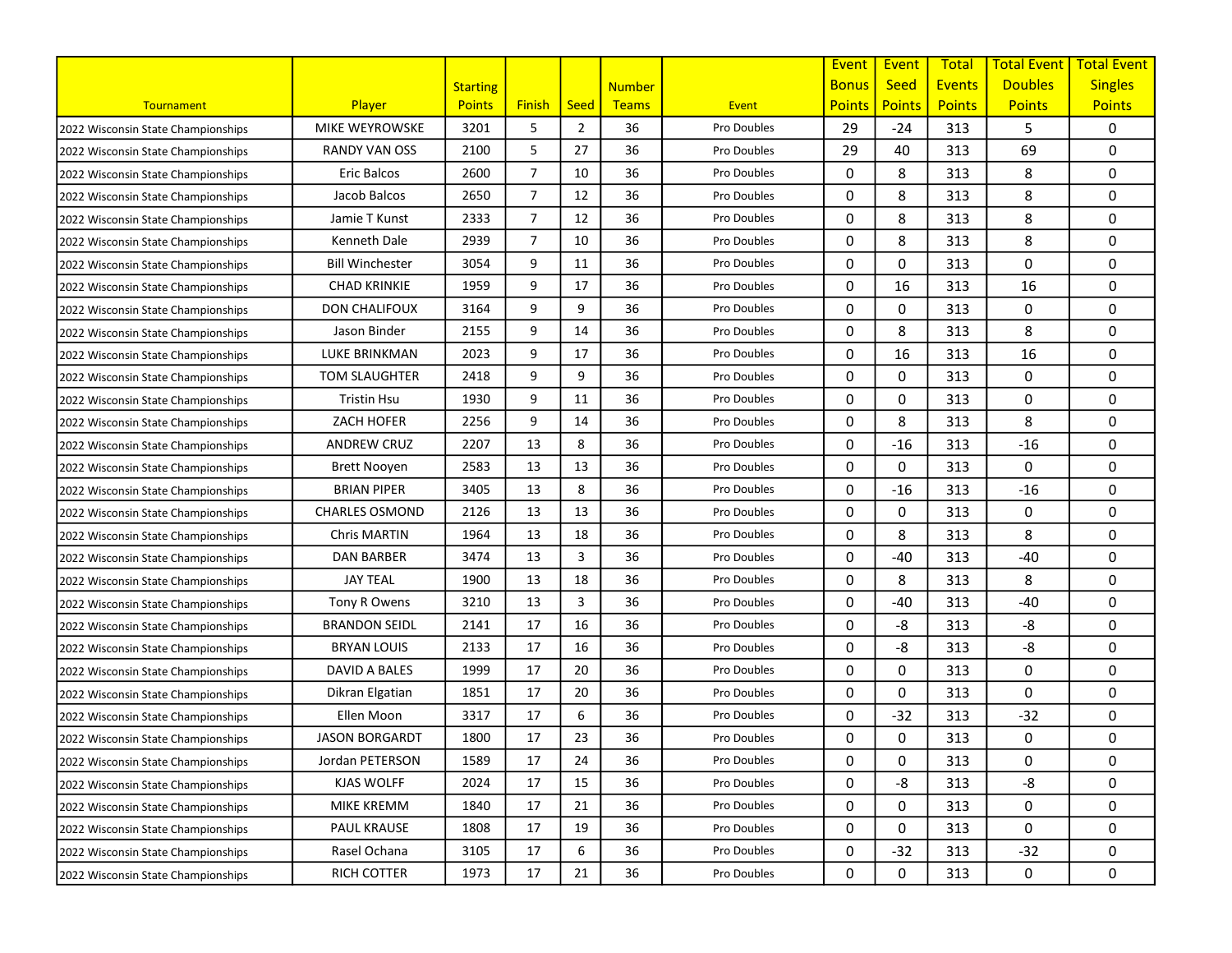|                                    |                        |                 |                |              |               |             | Event         | Event         | <b>Total</b>  | <b>Total Event</b> | <b>Total Event</b> |
|------------------------------------|------------------------|-----------------|----------------|--------------|---------------|-------------|---------------|---------------|---------------|--------------------|--------------------|
|                                    |                        | <b>Starting</b> |                |              | <b>Number</b> |             | <b>Bonus</b>  | <b>Seed</b>   | <b>Events</b> | <b>Doubles</b>     | <b>Singles</b>     |
| Tournament                         | Player                 | <b>Points</b>   | <b>Finish</b>  | <b>Seed</b>  | Teams         | Event       | <b>Points</b> | <b>Points</b> | <b>Points</b> | <b>Points</b>      | <b>Points</b>      |
| 2022 Wisconsin State Championships | <b>SHANON HOLMES</b>   | 1844            | 17             | 23           | 36            | Pro Doubles | 0             | 0             | 313           | 0                  | 0                  |
| 2022 Wisconsin State Championships | <b>STAYCE FOWLER</b>   | 2293            | 17             | 15           | 36            | Pro Doubles | 0             | -8            | 313           | -8                 | 0                  |
| 2022 Wisconsin State Championships | <b>STEVE MILLER</b>    | 2050            | 17             | 19           | 36            | Pro Doubles | 0             | 0             | 313           | 0                  | 0                  |
| 2022 Wisconsin State Championships | <b>STEVEN B MOSS</b>   | 1925            | 17             | 24           | 36            | Pro Doubles | 0             | 0             | 313           | 0                  | 0                  |
| 2022 Wisconsin State Championships | Andy Vidovic           | 1000            | 25             | 31           | 36            | Pro Doubles | 0             | 0             | 313           | 0                  | 0                  |
| 2022 Wisconsin State Championships | <b>BRAD DOMAS</b>      | 1877            | 25             | 32           | 36            | Pro Doubles | 0             | 0             | 313           | 0                  | 0                  |
| 2022 Wisconsin State Championships | <b>CLINT FIRARI</b>    | 2110            | 25             | 29           | 36            | Pro Doubles | 0             | 0             | 313           | 0                  | 0                  |
| 2022 Wisconsin State Championships | DAVE DEFEBAUGH         | 1414            | 25             | 25           | 36            | Pro Doubles | 0             | $\Omega$      | 313           | 0                  | 0                  |
| 2022 Wisconsin State Championships | <b>DOUG KRUEGER</b>    | 1230            | 25             | 30           | 36            | Pro Doubles | 0             | 0             | 313           | 0                  | 0                  |
| 2022 Wisconsin State Championships | <b>JAMES HART</b>      | 2186            | 25             | 26           | 36            | Pro Doubles | 0             | 0             | 313           | 0                  | 0                  |
| 2022 Wisconsin State Championships | Jeff Thompson          | 801             | 25             | 32           | 36            | Pro Doubles | 0             | 0             | 313           | 0                  | 0                  |
| 2022 Wisconsin State Championships | <b>JOSH DEPPE</b>      | 1182            | 25             | 29           | 36            | Pro Doubles | 0             | 0             | 313           | 0                  | 0                  |
| 2022 Wisconsin State Championships | Justin Kopitz          | 1742            | 25             | 22           | 36            | Pro Doubles | 0             | -8            | 313           | 0                  | $\mathbf{0}$       |
| 2022 Wisconsin State Championships | <b>MARK HOFMANN</b>    | 2037            | 25             | 25           | 36            | Pro Doubles | 0             | 0             | 313           | 0                  | 0                  |
| 2022 Wisconsin State Championships | <b>MONTY MEISTER</b>   | 1800            | 25             | 30           | 36            | Pro Doubles | 0             | 0             | 313           | 0                  | 0                  |
| 2022 Wisconsin State Championships | <b>NICK GIANNOULIS</b> | 2138            | 25             | 28           | 36            | Pro Doubles | 0             | 0             | 313           | 0                  | 0                  |
| 2022 Wisconsin State Championships | Richard Fay            | 1226            | 25             | 26           | 36            | Pro Doubles | 0             | 0             | 313           | 0                  | 0                  |
| 2022 Wisconsin State Championships | ROMAN BLENSKI          | 2061            | 25             | 22           | 36            | Pro Doubles | 0             | -8            | 313           | 0                  | 0                  |
| 2022 Wisconsin State Championships | SHAUN SCHAEFER         | 1800            | 25             | 31           | 36            | Pro Doubles | 0             | 0             | 313           | 0                  | 0                  |
| 2022 Wisconsin State Championships | Taso Diagelakis        | 1208            | 25             | 28           | 36            | Pro Doubles | 0             | $\Omega$      | 313           | 0                  | 0                  |
| 2022 Wisconsin State Championships | Adam Barr              | 1309            | 33             | 35           | 36            | Pro Doubles | 0             | 0             | 313           | 0                  | 0                  |
| 2022 Wisconsin State Championships | Derek Scott            | 800             | 33             | 36           | 36            | Pro Doubles | 0             | 0             | 313           | 0                  | 0                  |
| 2022 Wisconsin State Championships | Jeffrey MILLER Jr      | 1164            | 33             | 35           | 36            | Pro Doubles | 0             | 0             | 313           | 0                  | 0                  |
| 2022 Wisconsin State Championships | Josh Sarpy             | 1364            | 33             | 34           | 36            | Pro Doubles | 0             | 0             | 313           | 0                  | 0                  |
| 2022 Wisconsin State Championships | Mike Emer              | 800             | 33             | 33           | 36            | Pro Doubles | 0             | 0             | 313           | 0                  | 0                  |
| 2022 Wisconsin State Championships | <b>SCOTT LUNDGREN</b>  | 1800            | 33             | 33           | 36            | Pro Doubles | 0             | $\mathbf 0$   | 313           | 0                  | 0                  |
| 2022 Wisconsin State Championships | Trevan J Sheppard      | 1153            | 33             | 34           | 36            | Pro Doubles | 0             | $\Omega$      | 313           | 0                  | 0                  |
| 2022 Wisconsin State Championships | Victor Lumley          | 800             | 33             | 36           | 36            | Pro Doubles | 0             | 0             | 313           | 0                  | 0                  |
| 2022 Wisconsin State Championships | Kenneth Dale           | 3605            | 1              | $\mathbf{1}$ | 39            | Pro Singles | 68            | 0             | 232           | 0                  | 68                 |
| 2022 Wisconsin State Championships | Tony R Owens           | 2394            | $\overline{2}$ | 11           | 39            | Pro Singles | 51            | 40            | 232           | 0                  | 91                 |
| 2022 Wisconsin State Championships | DAN BARBER             | 3349            | 3              | 4            | 39            | Pro Singles | 38            | 8             | 232           | 0                  | 46                 |
| 2022 Wisconsin State Championships | Jacob Balcos           | 2335            | 4              | 12           | 39            | Pro Singles | 29            | 24            | 232           | 0                  | 53                 |
| 2022 Wisconsin State Championships | <b>GREG RUSHING</b>    | 2409            | 5              | 10           | 39            | Pro Singles | 21            | 16            | 232           | 0                  | 37                 |
| 2022 Wisconsin State Championships | Rob Balza              | 2288            | 5              | 13           | 39            | Pro Singles | 21            | 24            | 232           | 0                  | 45                 |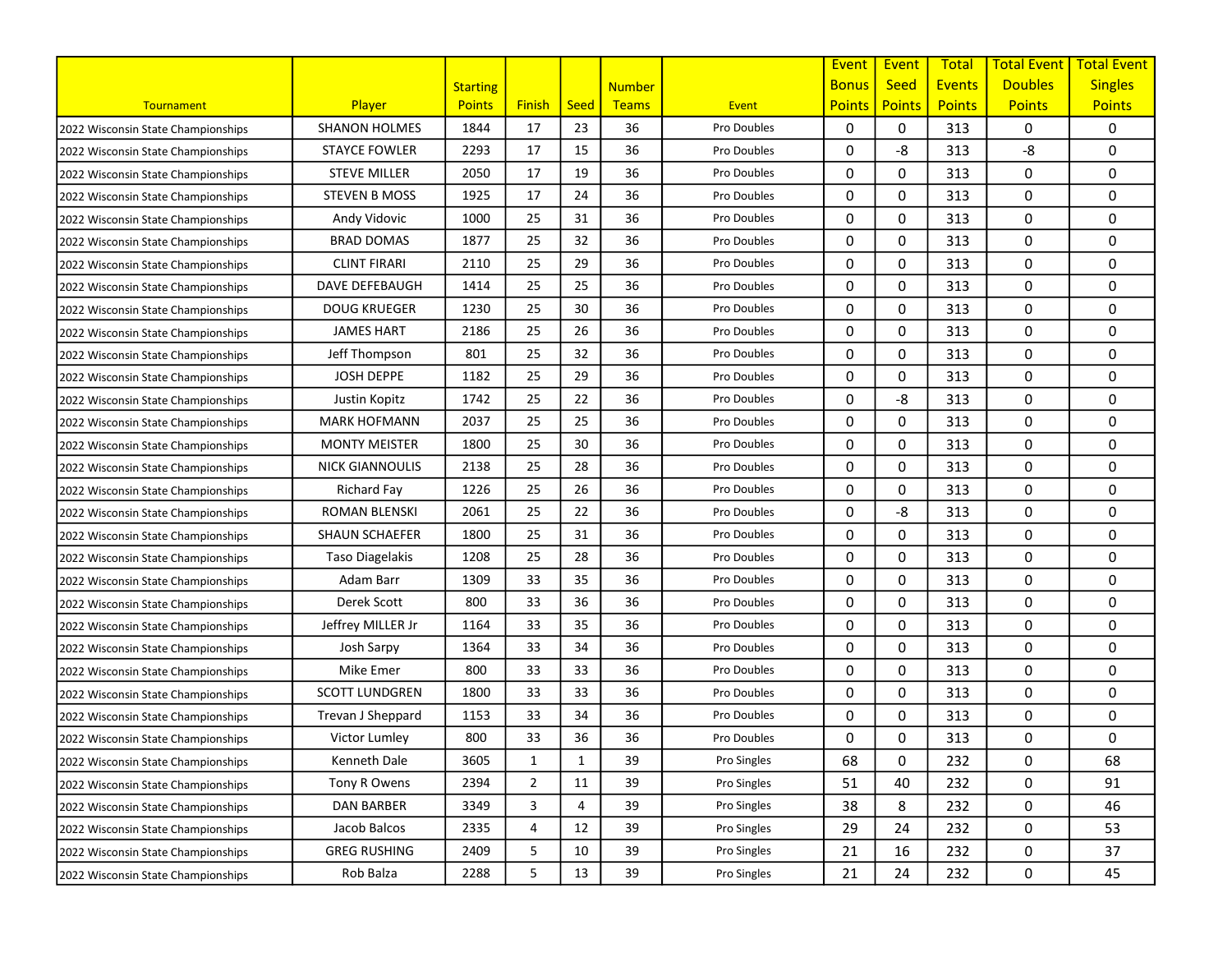|                                    |                         |                 |                |                |               |                | Event         | Event         | <b>Total</b>  | <b>Total Event</b> | <b>Total Event</b> |
|------------------------------------|-------------------------|-----------------|----------------|----------------|---------------|----------------|---------------|---------------|---------------|--------------------|--------------------|
|                                    |                         | <b>Starting</b> |                |                | <b>Number</b> |                | <b>Bonus</b>  | <b>Seed</b>   | <b>Events</b> | <b>Doubles</b>     | <b>Singles</b>     |
| Tournament                         | <b>Player</b>           | <b>Points</b>   | <b>Finish</b>  | <b>Seed</b>    | Teams         | Event          | <b>Points</b> | <b>Points</b> | <b>Points</b> | <b>Points</b>      | <b>Points</b>      |
| 2022 Wisconsin State Championships | Jordan PETERSON         | 1355            | $\overline{7}$ | 30             | 39            | Pro Singles    | 0             | 32            | 232           | 0                  | 32                 |
| 2022 Wisconsin State Championships | <b>ZACH HOFER</b>       | 2615            | $\overline{7}$ | 9              | 39            | Pro Singles    | 0             | 8             | 232           | 0                  | 8                  |
| 2022 Wisconsin State Championships | <b>DON CHALIFOUX</b>    | 3100            | 9              | 6              | 39            | Pro Singles    | 0             | $-16$         | 232           | 0                  | $-16$              |
| 2022 Wisconsin State Championships | <b>DOUG RENGEL</b>      | 3024            | 9              | $\overline{7}$ | 39            | Pro Singles    | 0             | -8            | 232           | 0                  | -8                 |
| 2022 Wisconsin State Championships | Michael Stahl           | 3459            | 9              | 3              | 39            | Pro Singles    | 0             | $-32$         | 232           | 0                  | $-32$              |
| 2022 Wisconsin State Championships | Taso Diagelakis         | 850             | 9              | 34             | 39            | Pro Singles    | 0             | 32            | 232           | 0                  | 32                 |
| 2022 Wisconsin State Championships | Mike Billirakis         | 3172            | 13             | 5              | 39            | Pro Singles    | 0             | $-24$         | 232           | 0                  | $-24$              |
| 2022 Wisconsin State Championships | Nathan Olson            | 2179            | 13             | 14             | 39            | Pro Singles    | 0             | 0             | 232           | 0                  | 0                  |
| 2022 Wisconsin State Championships | Rasel Ochana            | 2637            | 13             | 8              | 39            | Pro Singles    | 0             | $-16$         | 232           | 0                  | $-16$              |
| 2022 Wisconsin State Championships | <b>STEVEN JACONETTE</b> | 1372            | 13             | 29             | 39            | Pro Singles    | 0             | 16            | 232           | 0                  | 16                 |
| 2022 Wisconsin State Championships | <b>BRAD DOMAS</b>       | 1816            | 17             | 21             | 39            | Pro Singles    | 0             | 0             | 232           | 0                  | 0                  |
| 2022 Wisconsin State Championships | <b>CLINT FIRARI</b>     | 2107            | 17             | 15             | 39            | Pro Singles    | 0             | -8            | 232           | 0                  | -8                 |
| 2022 Wisconsin State Championships | <b>Connor Mason</b>     | 1773            | 17             | 25             | 39            | Pro Singles    | 0             | 8             | 232           | 0                  | 8                  |
| 2022 Wisconsin State Championships | Jamie T Kunst           | 2088            | 17             | 16             | 39            | Pro Singles    | 0             | -8            | 232           | 0                  | -8                 |
| 2022 Wisconsin State Championships | Jason Binder            | 1672            | 17             | 27             | 39            | Pro Singles    | 0             | 8             | 232           | 0                  | 8                  |
| 2022 Wisconsin State Championships | Matt Weber              | 3556            | 17             | $\overline{2}$ | 39            | Pro Singles    | 0             | $-50$         | 232           | 0                  | $-50$              |
| 2022 Wisconsin State Championships | <b>RICH COTTER</b>      | 1704            | 17             | 26             | 39            | Pro Singles    | 0             | 8             | 232           | 0                  | 8                  |
| 2022 Wisconsin State Championships | ROMAN BLENSKI           | 2064            | 17             | 17             | 39            | Pro Singles    | 0             | 0             | 232           | 0                  | 0                  |
| 2022 Wisconsin State Championships | <b>CHAD KRINKIE</b>     | 1896            | 25             | 19             | 39            | Pro Singles    | 0             | -8            | 232           | 0                  | 0                  |
| 2022 Wisconsin State Championships | Chris MARTIN            | 1623            | 25             | 28             | 39            | Pro Singles    | 0             | $\Omega$      | 232           | 0                  | 0                  |
| 2022 Wisconsin State Championships | <b>DAN TYMINSKI</b>     | 1800            | 25             | 22             | 39            | Pro Singles    | 0             | -8            | 232           | 0                  | 0                  |
| 2022 Wisconsin State Championships | <b>JOHN AST</b>         | 1800            | 25             | 23             | 39            | Pro Singles    | 0             | -8            | 232           | 0                  | 0                  |
| 2022 Wisconsin State Championships | <b>SCOTT LUNDGREN</b>   | 1800            | 25             | 24             | 39            | Pro Singles    | 0             | -8            | 232           | 0                  | 0                  |
| 2022 Wisconsin State Championships | <b>SHANON HOLMES</b>    | 1820            | 25             | 20             | 39            | Pro Singles    | 0             | -8            | 232           | 0                  | 0                  |
| 2022 Wisconsin State Championships | <b>STEVEN B MOSS</b>    | 2052            | 25             | 18             | 39            | Pro Singles    | 0             | -8            | 232           | 0                  | -8                 |
| 2022 Wisconsin State Championships | Trevan J Sheppard       | 1125            | 25             | 33             | 39            | Pro Singles    | 0             | 8             | 232           | 0                  | 8                  |
| 2022 Wisconsin State Championships | Arlie Grunseth          | 801             | 33             | 37             | 39            | Pro Singles    | 0             | 0             | 232           | 0                  | 0                  |
| 2022 Wisconsin State Championships | Jeffrey MILLER Jr       | 1149            | 33             | 32             | 39            | Pro Singles    | 0             | 0             | 232           | 0                  | 0                  |
| 2022 Wisconsin State Championships | JOSH DEPPE              | 1182            | 33             | 31             | 39            | Pro Singles    | 0             | 0             | 232           | 0                  | 0                  |
| 2022 Wisconsin State Championships | Josiah Wing             | 810             | 33             | 35             | 39            | Pro Singles    | 0             | 0             | 232           | 0                  | 0                  |
| 2022 Wisconsin State Championships | Justin Boldt            | 800             | 33             | 39             | 39            | Pro Singles    | 0             | 0             | 232           | 0                  | 0                  |
| 2022 Wisconsin State Championships | Matt Rupnow             | 810             | 33             | 36             | 39            | Pro Singles    | 0             | 0             | 232           | 0                  | 0                  |
| 2022 Wisconsin State Championships | Mike Emer               | 800             | 33             | 38             | 39            | Pro Singles    | 0             | 0             | 232           | 0                  | 0                  |
| 2022 Wisconsin State Championships | Gabriel Gray            | 1000            | $\mathbf{1}$   | 18             | 26            | Rookie Doubles | 85            | 0             | 288           | 85                 | 0                  |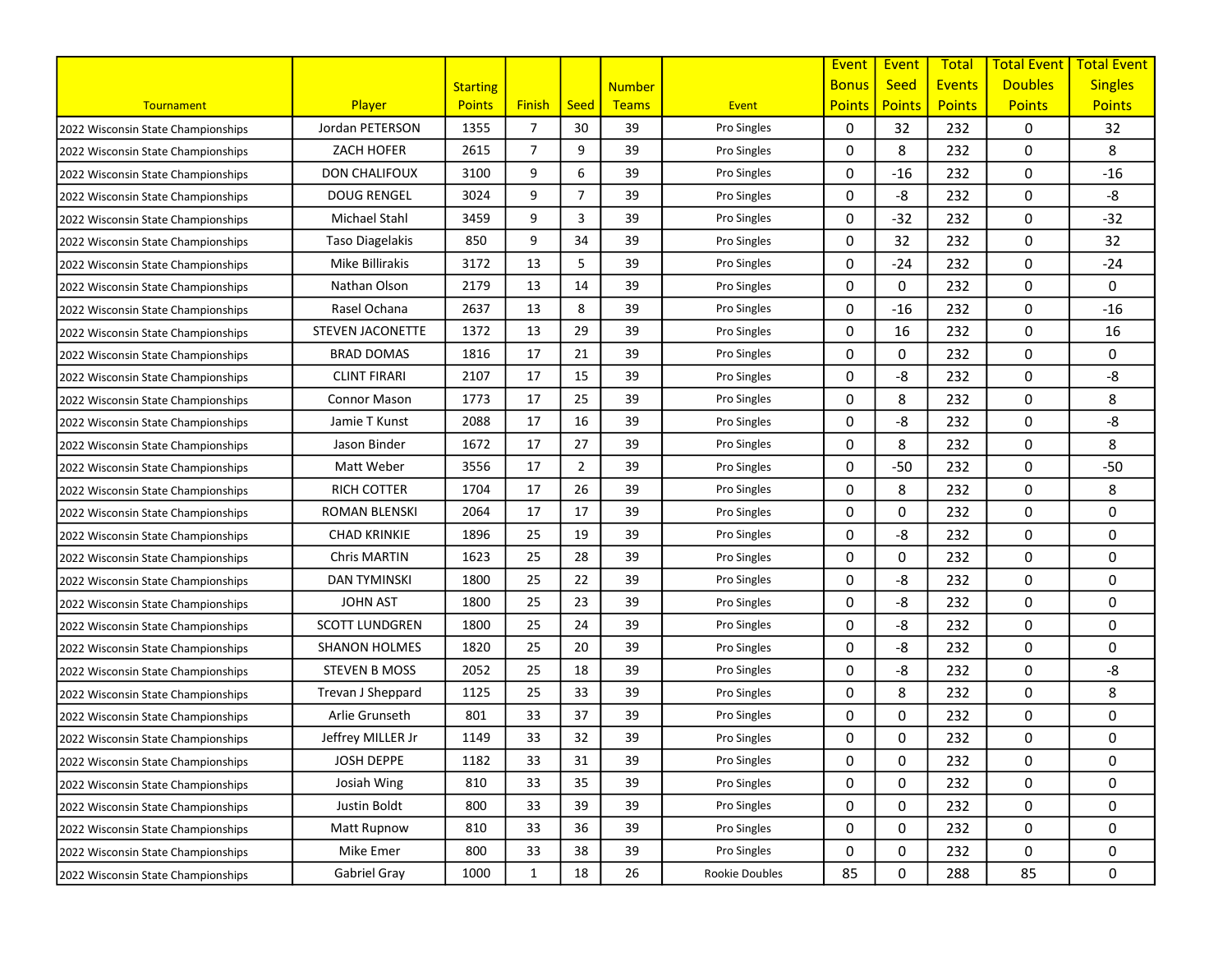|                                    |                         |                 |                |                |               |                       | Event         | Event         | <b>Total</b>  | <b>Total Event</b> | <b>Total Event</b> |
|------------------------------------|-------------------------|-----------------|----------------|----------------|---------------|-----------------------|---------------|---------------|---------------|--------------------|--------------------|
|                                    |                         | <b>Starting</b> |                |                | <b>Number</b> |                       | <b>Bonus</b>  | <b>Seed</b>   | <b>Events</b> | <b>Doubles</b>     | <b>Singles</b>     |
| Tournament                         | Player                  | <b>Points</b>   | <b>Finish</b>  | <b>Seed</b>    | Teams         | Event                 | <b>Points</b> | <b>Points</b> | <b>Points</b> | <b>Points</b>      | <b>Points</b>      |
| 2022 Wisconsin State Championships | <b>Travis Nelson</b>    | 1100            | 1              | 18             | 26            | <b>Rookie Doubles</b> | 85            | 0             | 288           | 85                 | 0                  |
| 2022 Wisconsin State Championships | <b>JAMES MARSCHKE</b>   | 1343            | $\overline{2}$ | 2              | 26            | <b>Rookie Doubles</b> | 64            | 0             | 288           | 64                 | 0                  |
| 2022 Wisconsin State Championships | Tim Foreen              | 1220            | $\overline{2}$ | $\overline{2}$ | 26            | <b>Rookie Doubles</b> | 64            | 0             | 288           | 64                 | 0                  |
| 2022 Wisconsin State Championships | Justin Feider           | 1108            | 3              | 12             | 26            | <b>Rookie Doubles</b> | 48            | 0             | 288           | 48                 | 0                  |
| 2022 Wisconsin State Championships | Richard Fay             | 1226            | 3              | 12             | 26            | <b>Rookie Doubles</b> | 48            | 0             | 288           | 48                 | 0                  |
| 2022 Wisconsin State Championships | <b>BRETT BREWER</b>     | 1142            | $\overline{a}$ | 14             | 26            | <b>Rookie Doubles</b> | 36            | 0             | 288           | 36                 | 0                  |
| 2022 Wisconsin State Championships | Tom Kelly               | 1117            | 4              | 14             | 26            | <b>Rookie Doubles</b> | 36            | 0             | 288           | 36                 | 0                  |
| 2022 Wisconsin State Championships | Chris Adamski           | 1278            | 5              | 5              | 26            | <b>Rookie Doubles</b> | 27            | $\Omega$      | 288           | 27                 | 0                  |
| 2022 Wisconsin State Championships | <b>DOUG KRUEGER</b>     | 1230            | 5              | 5              | 26            | <b>Rookie Doubles</b> | 27            | 0             | 288           | 27                 | 0                  |
| 2022 Wisconsin State Championships | Taso Diagelakis         | 1208            | 5              | 13             | 26            | <b>Rookie Doubles</b> | 27            | 0             | 288           | 27                 | 0                  |
| 2022 Wisconsin State Championships | Tim Kis                 | 1060            | 5              | 13             | 26            | Rookie Doubles        | 27            | 0             | 288           | 27                 | 0                  |
| 2022 Wisconsin State Championships | Dean Tsounis            | 810             | $\overline{7}$ | 19             | 26            | <b>Rookie Doubles</b> | 0             | 0             | 288           | 0                  | 0                  |
| 2022 Wisconsin State Championships | Garrett Hoffman         | 880             | $\overline{7}$ | 24             | 26            | <b>Rookie Doubles</b> | 0             | 0             | 288           | 0                  | 0                  |
| 2022 Wisconsin State Championships | Seth Nelson             | 1195            | $\overline{7}$ | 19             | 26            | <b>Rookie Doubles</b> | 0             | $\mathbf 0$   | 288           | 0                  | 0                  |
| 2022 Wisconsin State Championships | <b>William Browning</b> | 950             | $\overline{7}$ | 24             | 26            | <b>Rookie Doubles</b> | 0             | 0             | 288           | 0                  | 0                  |
| 2022 Wisconsin State Championships | Anthony CAMPOFIORE      | 958             | 9              | 10             | 26            | <b>Rookie Doubles</b> | 0             | 0             | 288           | 0                  | 0                  |
| 2022 Wisconsin State Championships | <b>ERICH PECHMANN</b>   | 1327            | 9              | 15             | 26            | <b>Rookie Doubles</b> | 0             | 0             | 288           | 0                  | 0                  |
| 2022 Wisconsin State Championships | Jason Campofiore        | 1445            | 9              | 10             | 26            | <b>Rookie Doubles</b> | 0             | 0             | 288           | 0                  | 0                  |
| 2022 Wisconsin State Championships | <b>JOSH JAEGER</b>      | 1273            | 9              | 3              | 26            | <b>Rookie Doubles</b> | 0             | 0             | 288           | 0                  | 0                  |
| 2022 Wisconsin State Championships | Maya Balcos             | 916             | 9              | 15             | 26            | <b>Rookie Doubles</b> | 0             | $\mathbf 0$   | 288           | 0                  | 0                  |
| 2022 Wisconsin State Championships | <b>Rick Burdick</b>     | 1284            | 9              | 3              | 26            | <b>Rookie Doubles</b> | 0             | $\mathbf 0$   | 288           | 0                  | 0                  |
| 2022 Wisconsin State Championships | <b>Tony Sorum</b>       | 1277            | 9              | $\overline{7}$ | 26            | <b>Rookie Doubles</b> | 0             | 0             | 288           | 0                  | 0                  |
| 2022 Wisconsin State Championships | Wanda Sorum             | 1216            | 9              | $\overline{7}$ | 26            | <b>Rookie Doubles</b> | 0             | 0             | 288           | 0                  | 0                  |
| 2022 Wisconsin State Championships | Adam Barr               | 1309            | 13             | 8              | 26            | <b>Rookie Doubles</b> | 0             | 0             | 288           | 0                  | 0                  |
| 2022 Wisconsin State Championships | Anthony GARERI          | 1067            | 13             | 21             | 26            | <b>Rookie Doubles</b> | 0             | 0             | 288           | 0                  | 0                  |
| 2022 Wisconsin State Championships | Gary Hansen             | 1210            | 13             | 9              | 26            | <b>Rookie Doubles</b> | 0             | $\mathbf 0$   | 288           | 0                  | 0                  |
| 2022 Wisconsin State Championships | Jeffrey MILLER Jr       | 1164            | 13             | 8              | 26            | <b>Rookie Doubles</b> | 0             | $\Omega$      | 288           | 0                  | 0                  |
| 2022 Wisconsin State Championships | John Ekonomou           | 1234            | 13             | 9              | 26            | <b>Rookie Doubles</b> | 0             | 0             | 288           | 0                  | 0                  |
| 2022 Wisconsin State Championships | Jon Johnson             | 1076            | 13             | 17             | 26            | Rookie Doubles        | 0             | 0             | 288           | 0                  | 0                  |
| 2022 Wisconsin State Championships | Leon Carnagey           | 1092            | 13             | 17             | 26            | Rookie Doubles        | 0             | 0             | 288           | 0                  | 0                  |
| 2022 Wisconsin State Championships | melissa Everett         | 860             | 13             | 21             | 26            | Rookie Doubles        | 0             | 0             | 288           | 0                  | 0                  |
| 2022 Wisconsin State Championships | AMANDA KRUEGER          | 1248            | 17             | 11             | 26            | Rookie Doubles        | 0             | 0             | 288           | 0                  | 0                  |
| 2022 Wisconsin State Championships | AMY BOEHM               | 1100            | 17             | 11             | 26            | Rookie Doubles        | 0             | 0             | 288           | $\mathbf 0$        | 0                  |
| 2022 Wisconsin State Championships | Chad Jacquart           | 800             | 17             | 25             | 26            | Rookie Doubles        | 0             | 0             | 288           | 0                  | 0                  |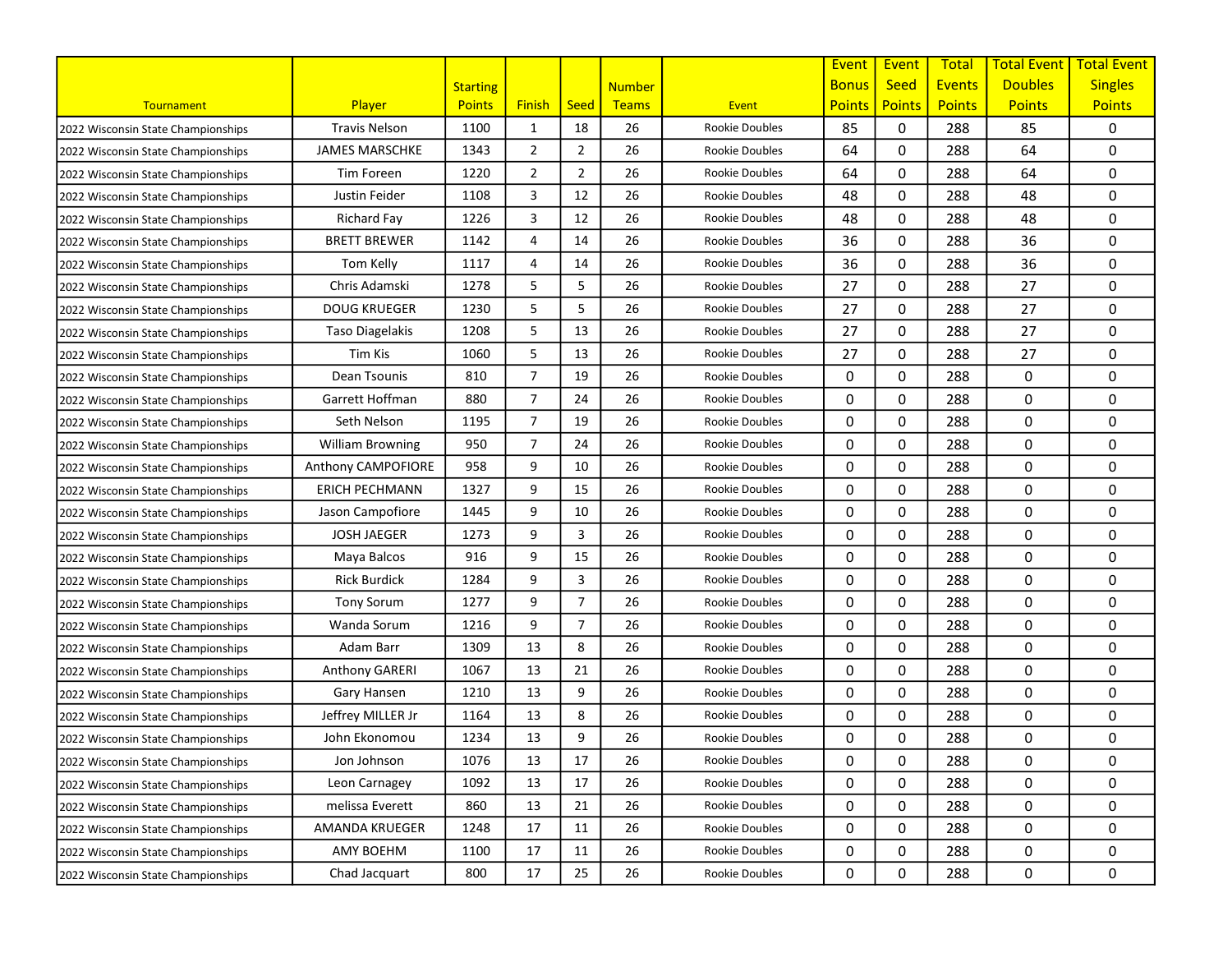|                                    |                         |                 |                |                |               |                       | Event         | Event         | <b>Total</b>  | <b>Total Event</b> | <b>Total Event</b> |
|------------------------------------|-------------------------|-----------------|----------------|----------------|---------------|-----------------------|---------------|---------------|---------------|--------------------|--------------------|
|                                    |                         | <b>Starting</b> |                |                | <b>Number</b> |                       | <b>Bonus</b>  | <b>Seed</b>   | <b>Events</b> | <b>Doubles</b>     | <b>Singles</b>     |
| Tournament                         | Player                  | <b>Points</b>   | <b>Finish</b>  | <b>Seed</b>    | Teams         | Event                 | <b>Points</b> | <b>Points</b> | <b>Points</b> | <b>Points</b>      | <b>Points</b>      |
| 2022 Wisconsin State Championships | DAVE DEFEBAUGH          | 1414            | 17             | $\mathbf{1}$   | 26            | <b>Rookie Doubles</b> | 0             | 0             | 288           | 0                  | 0                  |
| 2022 Wisconsin State Championships | <b>JEFF BUNNELL</b>     | 969             | 17             | 23             | 26            | <b>Rookie Doubles</b> | 0             | $\mathbf 0$   | 288           | 0                  | 0                  |
| 2022 Wisconsin State Championships | Jeff Patrick            | 800             | 17             | 26             | 26            | <b>Rookie Doubles</b> | 0             | 0             | 288           | 0                  | 0                  |
| 2022 Wisconsin State Championships | <b>JIM WHITLOW</b>      | 1203            | 17             | $\mathbf{1}$   | 26            | <b>Rookie Doubles</b> | 0             | 0             | 288           | 0                  | 0                  |
| 2022 Wisconsin State Championships | <b>JOSH DEPPE</b>       | 1182            | 17             | 20             | 26            | <b>Rookie Doubles</b> | 0             | 0             | 288           | 0                  | 0                  |
| 2022 Wisconsin State Championships | Josh Sarpy              | 1364            | 17             | 4              | 26            | <b>Rookie Doubles</b> | 0             | 0             | 288           | 0                  | 0                  |
| 2022 Wisconsin State Championships | Matt Rupnow             | 810             | 17             | 20             | 26            | <b>Rookie Doubles</b> | 0             | $\mathbf 0$   | 288           | 0                  | 0                  |
| 2022 Wisconsin State Championships | Mike Patrick            | 800             | 17             | 26             | 26            | <b>Rookie Doubles</b> | 0             | $\Omega$      | 288           | 0                  | 0                  |
| 2022 Wisconsin State Championships | Randy Rautmann          | 877             | 17             | 23             | 26            | <b>Rookie Doubles</b> | 0             | 0             | 288           | 0                  | 0                  |
| 2022 Wisconsin State Championships | Saida Krueger           | 810             | 17             | 16             | 26            | <b>Rookie Doubles</b> | 0             | 0             | 288           | 0                  | 0                  |
| 2022 Wisconsin State Championships | <b>SHANE KRUEGER</b>    | 1360            | 17             | 16             | 26            | <b>Rookie Doubles</b> | 0             | 0             | 288           | 0                  | 0                  |
| 2022 Wisconsin State Championships | Shayla Lueras           | 831             | 17             | 25             | 26            | <b>Rookie Doubles</b> | 0             | 0             | 288           | 0                  | 0                  |
| 2022 Wisconsin State Championships | Trevan J Sheppard       | 1153            | 17             | 4              | 26            | <b>Rookie Doubles</b> | 0             | 0             | 288           | 0                  | 0                  |
| 2022 Wisconsin State Championships | Daryl Woldt             | 978             | 25             | 22             | 26            | <b>Rookie Doubles</b> | 0             | $\mathbf 0$   | 288           | 0                  | 0                  |
| 2022 Wisconsin State Championships | Justin Brown            | 875             | 25             | 22             | 26            | <b>Rookie Doubles</b> | 0             | 0             | 288           | 0                  | 0                  |
| 2022 Wisconsin State Championships | <b>Wade Guensburg</b>   | 1217            | 25             | 6              | 26            | <b>Rookie Doubles</b> | 0             | 0             | 288           | 0                  | 0                  |
| 2022 Wisconsin State Championships | Will Guensburg          | 1281            | 25             | 6              | 26            | <b>Rookie Doubles</b> | 0             | 0             | 288           | 0                  | 0                  |
| 2022 Wisconsin State Championships | Chris Adamski           | 1267            | $\mathbf{1}$   | 4              | 51            | Rookie Singles        | 109           | 0             | 369           | 0                  | 109                |
| 2022 Wisconsin State Championships | Tim Kis                 | 1010            | $\overline{2}$ | 18             | 51            | Rookie Singles        | 82            | 0             | 369           | 0                  | 82                 |
| 2022 Wisconsin State Championships | Said Salazar            | 1118            | 3              | 12             | 51            | Rookie Singles        | 61            | $\mathbf 0$   | 369           | 0                  | 61                 |
| 2022 Wisconsin State Championships | <b>STEVEN JACONETTE</b> | 1372            | 4              | 3              | 51            | Rookie Singles        | 46            | $\mathbf 0$   | 369           | 0                  | 46                 |
| 2022 Wisconsin State Championships | Ak Du LAR               | 1002            | 5              | 20             | 51            | Rookie Singles        | 34            | 0             | 369           | 0                  | 34                 |
| 2022 Wisconsin State Championships | <b>JOSH JAEGER</b>      | 1034            | 5              | 16             | 51            | Rookie Singles        | 34            | 0             | 369           | 0                  | 34                 |
| 2022 Wisconsin State Championships | Jeffrey MILLER Jr       | 1149            | $\overline{7}$ | 10             | 51            | Rookie Singles        | 0             | 0             | 369           | 0                  | 0                  |
| 2022 Wisconsin State Championships | Justin Kopitz           | 1392            | $\overline{7}$ | $\overline{2}$ | 51            | Rookie Singles        | 0             | $\mathbf 0$   | 369           | 0                  | 0                  |
| 2022 Wisconsin State Championships | John McDermott          | 1225            | 9              | 5              | 51            | Rookie Singles        | 0             | $\mathbf 0$   | 369           | 0                  | 0                  |
| 2022 Wisconsin State Championships | Seth Nelson             | 1155            | 9              | 9              | 51            | Rookie Singles        | 0             | $\Omega$      | 369           | 0                  | 0                  |
| 2022 Wisconsin State Championships | Tom Kelly               | 848             | 9              | 30             | 51            | Rookie Singles        | 0             | 0             | 369           | 0                  | 0                  |
| 2022 Wisconsin State Championships | Victor Lumley           | 800             | 9              | 49             | 51            | Rookie Singles        | 0             | 0             | 369           | 0                  | 0                  |
| 2022 Wisconsin State Championships | <b>AMY BOEHM</b>        | 1100            | 13             | 13             | 51            | Rookie Singles        | 0             | 0             | 369           | 0                  | 0                  |
| 2022 Wisconsin State Championships | JOSH DEPPE              | 1182            | 13             | 8              | 51            | Rookie Singles        | 0             | 0             | 369           | 0                  | 0                  |
| 2022 Wisconsin State Championships | Justin Bowder           | 800             | 13             | 50             | 51            | Rookie Singles        | 0             | 0             | 369           | 0                  | 0                  |
| 2022 Wisconsin State Championships | <b>William Browning</b> | 1030            | 13             | 17             | 51            | Rookie Singles        | 0             | 0             | 369           | 0                  | 0                  |
| 2022 Wisconsin State Championships | Andy Vidovic            | 1000            | 17             | 21             | 51            | Rookie Singles        | 0             | 0             | 369           | 0                  | 0                  |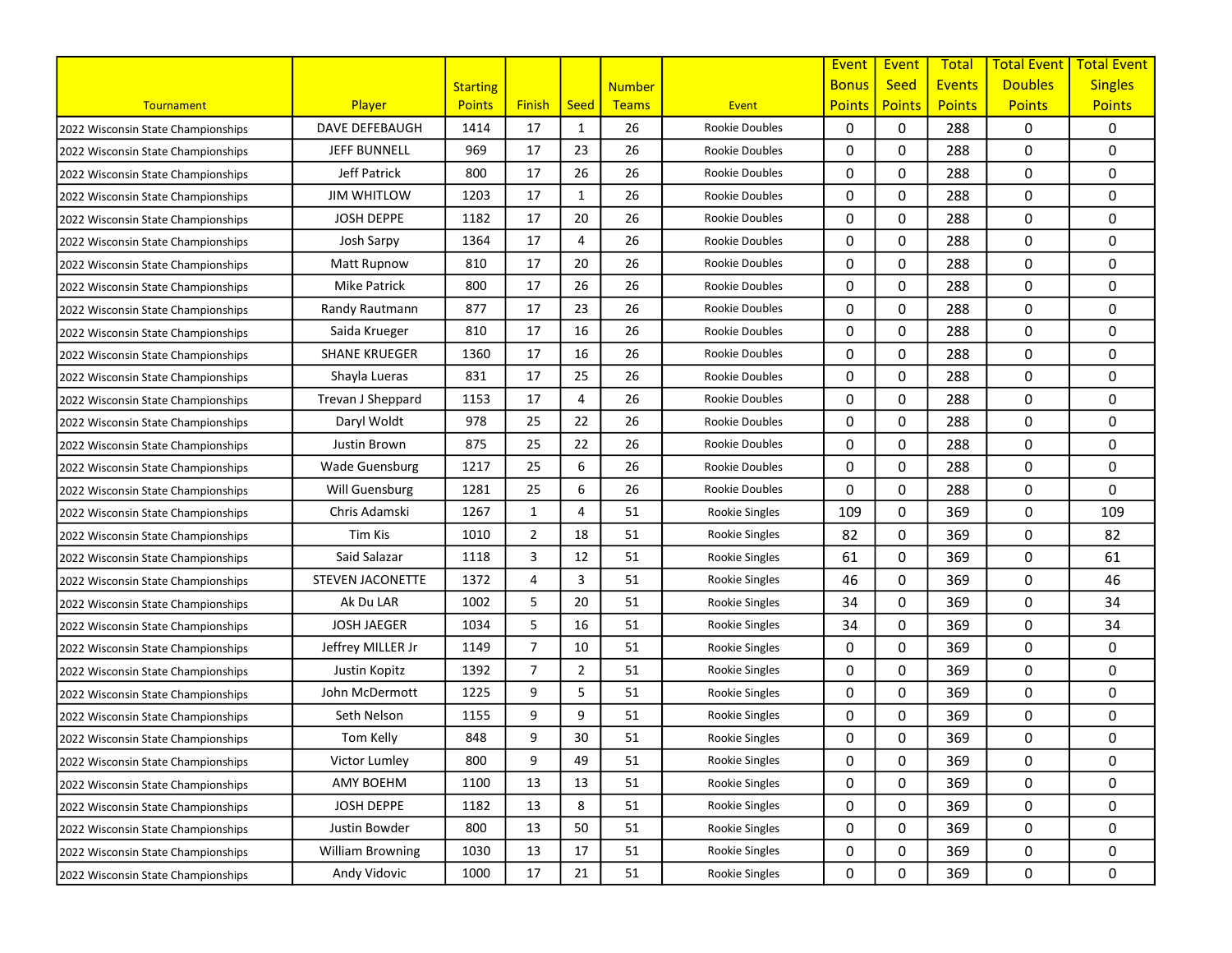|                                    |                      |                 |               |                |               |                       | Event         | Event         | <b>Total</b>  | <b>Total Event</b> | <b>Total Event</b> |
|------------------------------------|----------------------|-----------------|---------------|----------------|---------------|-----------------------|---------------|---------------|---------------|--------------------|--------------------|
|                                    |                      | <b>Starting</b> |               |                | <b>Number</b> |                       | <b>Bonus</b>  | <b>Seed</b>   | <b>Events</b> | <b>Doubles</b>     | <b>Singles</b>     |
| Tournament                         | Player               | <b>Points</b>   | <b>Finish</b> | <b>Seed</b>    | Teams         | Event                 | <b>Points</b> | <b>Points</b> | <b>Points</b> | <b>Points</b>      | <b>Points</b>      |
| 2022 Wisconsin State Championships | Gabriel Gray         | 1000            | 17            | 22             | 51            | Rookie Singles        | 0             | 0             | 369           | 0                  | 0                  |
| 2022 Wisconsin State Championships | Garrett Hoffman      | 820             | 17            | 34             | 51            | <b>Rookie Singles</b> | 0             | $\mathbf 0$   | 369           | 0                  | 0                  |
| 2022 Wisconsin State Championships | Josh Sarpy           | 901             | 17            | 27             | 51            | Rookie Singles        | 0             | 0             | 369           | 0                  | 0                  |
| 2022 Wisconsin State Championships | LEE RIECHERS         | 1200            | 17            | 6              | 51            | Rookie Singles        | 0             | 0             | 369           | 0                  | 0                  |
| 2022 Wisconsin State Championships | <b>Rick Burdick</b>  | 830             | 17            | 33             | 51            | Rookie Singles        | 0             | 0             | 369           | 0                  | 0                  |
| 2022 Wisconsin State Championships | Thomas Kotten        | 800             | 17            | 48             | 51            | Rookie Singles        | 0             | 0             | 369           | 0                  | 0                  |
| 2022 Wisconsin State Championships | <b>Tony Sorum</b>    | 1048            | 17            | 15             | 51            | Rookie Singles        | 0             | $\mathbf 0$   | 369           | 0                  | 0                  |
| 2022 Wisconsin State Championships | Anthony GARERI       | 956             | 25            | 24             | 51            | Rookie Singles        | 0             | $\Omega$      | 369           | 0                  | 0                  |
| 2022 Wisconsin State Championships | Gary Hansen          | 919             | 25            | 25             | 51            | Rookie Singles        | 0             | 0             | 369           | 0                  | 0                  |
| 2022 Wisconsin State Championships | <b>JACOB TOM</b>     | 1182            | 25            | $\overline{7}$ | 51            | Rookie Singles        | 0             | 0             | 369           | 0                  | 0                  |
| 2022 Wisconsin State Championships | <b>JEFF BUNNELL</b>  | 578             | 25            | 51             | 51            | Rookie Singles        | 0             | 0             | 369           | 0                  | 0                  |
| 2022 Wisconsin State Championships | Justin Boldt         | 800             | 25            | 47             | 51            | Rookie Singles        | 0             | 0             | 369           | 0                  | 0                  |
| 2022 Wisconsin State Championships | Justin Brown         | 820             | 25            | 35             | 51            | Rookie Singles        | 0             | 0             | 369           | 0                  | 0                  |
| 2022 Wisconsin State Championships | steve clayton        | 800             | 25            | 46             | 51            | Rookie Singles        | 0             | $\mathbf 0$   | 369           | 0                  | 0                  |
| 2022 Wisconsin State Championships | <b>Travis Geiger</b> | 810             | 25            | 40             | 51            | Rookie Singles        | 0             | 0             | 369           | 0                  | 0                  |
| 2022 Wisconsin State Championships | Adam Barr            | 895             | 33            | 28             | 51            | <b>Rookie Singles</b> | 0             | 0             | 369           | 0                  | 0                  |
| 2022 Wisconsin State Championships | <b>BRETT BREWER</b>  | 1007            | 33            | 19             | 51            | Rookie Singles        | 0             | 0             | 369           | 0                  | 0                  |
| 2022 Wisconsin State Championships | Carlos T Shimmin     | 841             | 33            | 31             | 51            | Rookie Singles        | 0             | 0             | 369           | 0                  | 0                  |
| 2022 Wisconsin State Championships | Dan Griffith         | 1000            | 33            | 23             | 51            | Rookie Singles        | 0             | 0             | 369           | 0                  | 0                  |
| 2022 Wisconsin State Championships | Daryl Woldt          | 820             | 33            | 36             | 51            | Rookie Singles        | 0             | $\mathbf 0$   | 369           | 0                  | 0                  |
| 2022 Wisconsin State Championships | Derek Scott          | 800             | 33            | 45             | 51            | Rookie Singles        | 0             | $\mathbf 0$   | 369           | 0                  | 0                  |
| 2022 Wisconsin State Championships | Josiah Wing          | 810             | 33            | 39             | 51            | Rookie Singles        | 0             | 0             | 369           | 0                  | 0                  |
| 2022 Wisconsin State Championships | Leon Carnagey        | 1056            | 33            | 14             | 51            | Rookie Singles        | 0             | 0             | 369           | 0                  | 0                  |
| 2022 Wisconsin State Championships | Michael Stoltz       | 840             | 33            | 32             | 51            | Rookie Singles        | 0             | 0             | 369           | 0                  | 0                  |
| 2022 Wisconsin State Championships | Paul Kell            | 800             | 33            | 43             | 51            | Rookie Singles        | 0             | $\mathbf 0$   | 369           | 0                  | 0                  |
| 2022 Wisconsin State Championships | Randy Rautmann       | 810             | 33            | 37             | 51            | Rookie Singles        | 0             | $\mathbf 0$   | 369           | 0                  | 0                  |
| 2022 Wisconsin State Championships | Richard Fay          | 910             | 33            | 26             | 51            | Rookie Singles        | 0             | $\Omega$      | 369           | 0                  | 0                  |
| 2022 Wisconsin State Championships | Saida Krueger        | 800             | 33            | 44             | 51            | Rookie Singles        | 0             | 0             | 369           | 0                  | 0                  |
| 2022 Wisconsin State Championships | <b>TODD POWELL</b>   | 1400            | 33            | $\mathbf{1}$   | 51            | Rookie Singles        | 0             | 0             | 369           | 0                  | 0                  |
| 2022 Wisconsin State Championships | Trevan J Sheppard    | 1125            | 33            | 11             | 51            | Rookie Singles        | 0             | 0             | 369           | 0                  | 0                  |
| 2022 Wisconsin State Championships | Wayne Jackson        | 810             | 33            | 38             | 51            | Rookie Singles        | 0             | 0             | 369           | 0                  | 0                  |
| 2022 Wisconsin State Championships | Bob Wiig             | 801             | 49            | 41             | 51            | Rookie Singles        | 0             | 0             | 369           | 0                  | 0                  |
| 2022 Wisconsin State Championships | John Waite           | 800             | 49            | 42             | 51            | Rookie Singles        | 0             | 0             | 369           | 0                  | 0                  |
| 2022 Wisconsin State Championships | Jon Johnson          | 852             | 49            | 29             | 51            | Rookie Singles        | 0             | 0             | 369           | 0                  | 0                  |